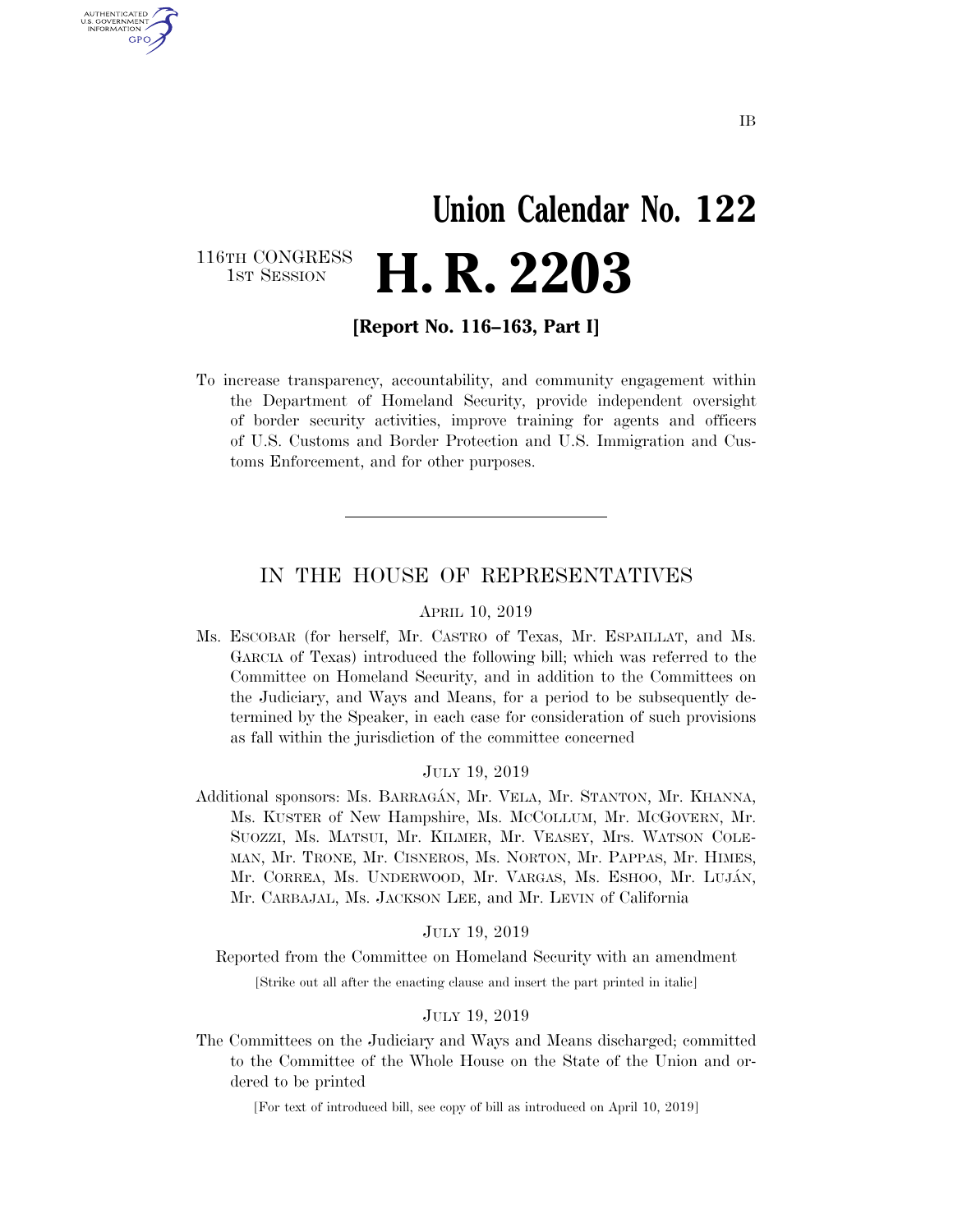## **A BILL**

2

To increase transparency, accountability, and community engagement within the Department of Homeland Security, provide independent oversight of border security activities, improve training for agents and officers of U.S. Customs and Border Protection and U.S. Immigration and Customs Enforcement, and for other purposes.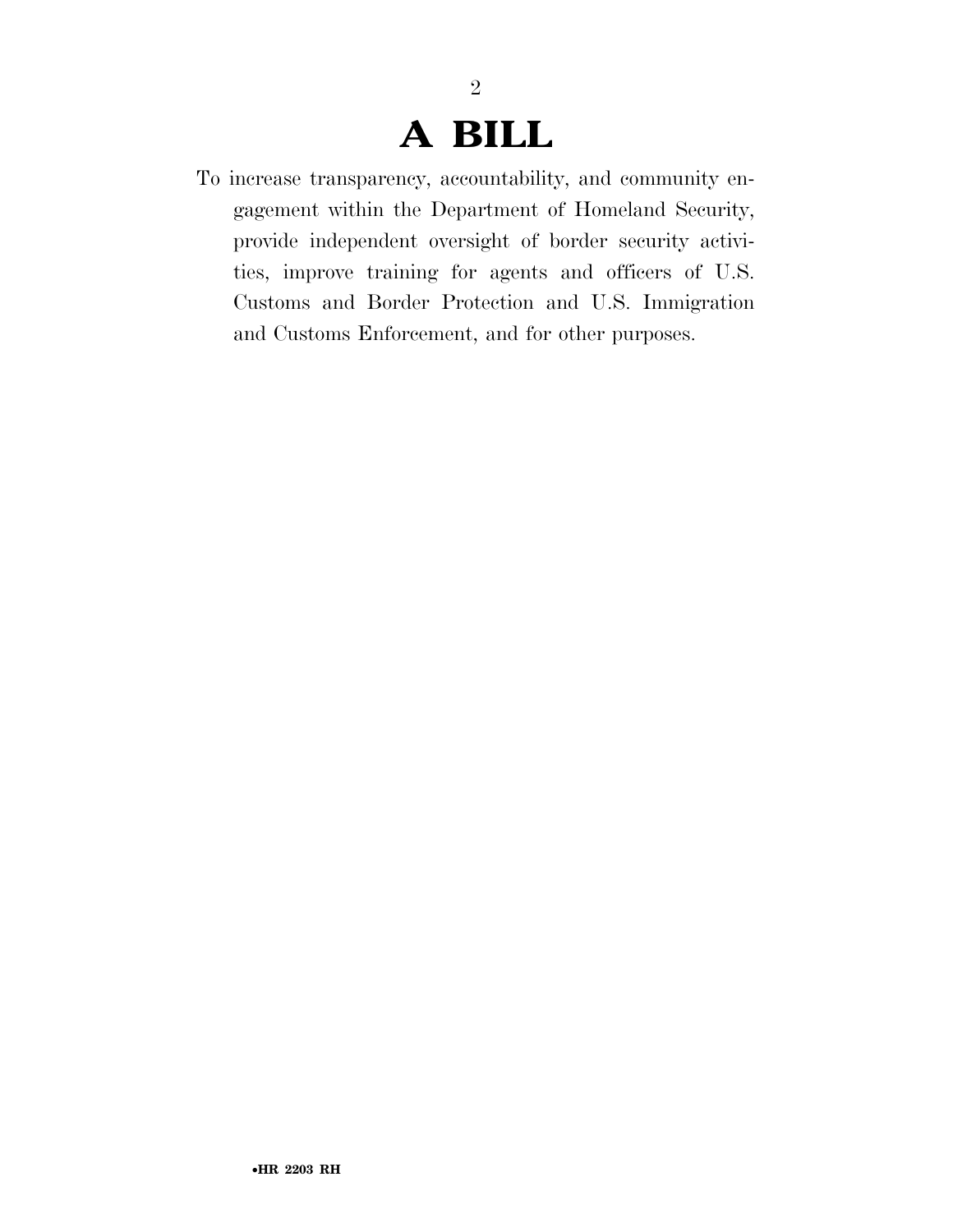2 *tives of the United States of America in Congress assembled,* 

#### 3 *SEC. 1. SHORT TITLE; TABLE OF CONTENTS.*

- 4 *(a) SHORT TITLE.—This Act may be cited as the*
- 5 *''Homeland Security Improvement Act''.*
- 6 *(b) TABLE OF CONTENTS.—The table of contents for*

#### 7 *this Act is as follows:*

#### *Sec. 1. Short title; table of contents.*

#### *TITLE I—NATIONAL COMMISSION TO INVESTIGATE THE TREAT-MENT OF THE MIGRANT FAMILIES AND CHILDREN BY THE TRUMP ADMINISTRATION*

- *Sec. 101. Establishment of commission.*
- *Sec. 102. Purposes.*
- *Sec. 103. Composition of the Commission; qualifications.*
- *Sec. 104. Functions of commission.*
- *Sec. 105. Powers of commission.*
- *Sec. 106. Public meetings and release of public version of reports.*
- *Sec. 107. Staff of commission.*
- *Sec. 108. Compensation and travel expenses.*
- *Sec. 109. Security clearances for commission members and staff.*
- *Sec. 110. Reports of commission; termination.*
- *Sec. 111. Funding.*

#### *TITLE II—OMBUDSMAN, BORDER COMMUNITY LIAISONS, TRAINING AND MANAGEMENT*

- *Sec. 201. Establishment of the Office of the Ombudsman for Border and Immigration Related Concerns.*
- *Sec. 202. Establishment of border community stakeholder advisory committee.*
- *Sec. 203. Training and continuing education.*
- *Sec. 204. Body-worn cameras.*
- *Sec. 205. Limitation on the separation of families.*
- *Sec. 206. Prohibition on exceeding 72 hours in short-term detention.*
- *Sec. 207. Electronic tracking.*
- *Sec. 208. Preventing implementation of anti-asylum access interim final rule; Termination of remain in Mexico protocol and metering policy.*
- *Sec. 209. Surge support for care of families and unaccompanied children.*
- *Sec. 210. Port of entry temporary duty assignments.*
- *Sec. 211. Prohibition on physical restraints for women who are pregnant or postdelivery.*

#### *TITLE III—OVERSIGHT*

- Sec. 301. GAO report on the extent of CBP activities, operations, and claimed *authority.*
- *Sec. 302. Migrant deaths reporting.*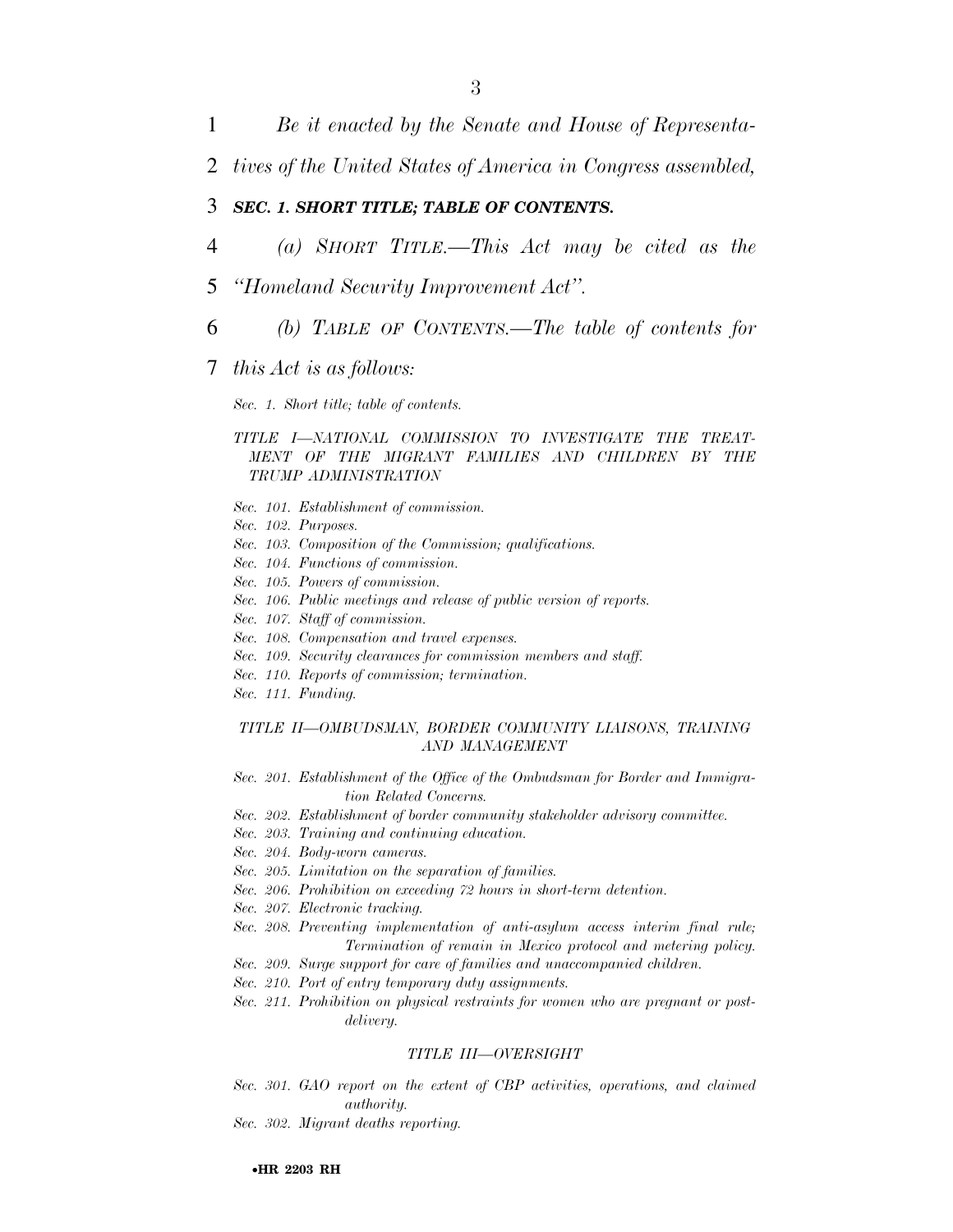*Sec. 303. Review of the use of force.* 

*Sec. 304. Accountability and transparency within the border zone. Sec. 305. Audit and inspections of detention facilities.* 

## *TITLE I—NATIONAL COMMIS- SION TO INVESTIGATE THE TREATMENT OF THE MI- GRANT FAMILIES AND CHIL- DREN BY THE TRUMP ADMIN-ISTRATION*

#### *SEC. 101. ESTABLISHMENT OF COMMISSION.*

 *There is established in the legislative branch the Na- tional Commission to Investigate the Treatment of Migrant Families and Children By the Trump Administration (in this Act referred to as the ''Commission'').* 

#### *SEC. 102. PURPOSES.*

*The purposes of the Commission are to—* 

 *(1) examine the handling of migrant families and children apprehended along the United States- Mexico border by U.S. Customs and Border Protec-tion since January 2017;* 

 *(2) ascertain, evaluate, and report on the evi- dence developed by all relevant governmental agencies regarding the facts and circumstances surrounding the handling by the Departments of Homeland Secu- rity and Health and Human Services of migrant families and children who were apprehended at the southern border since January 2017;*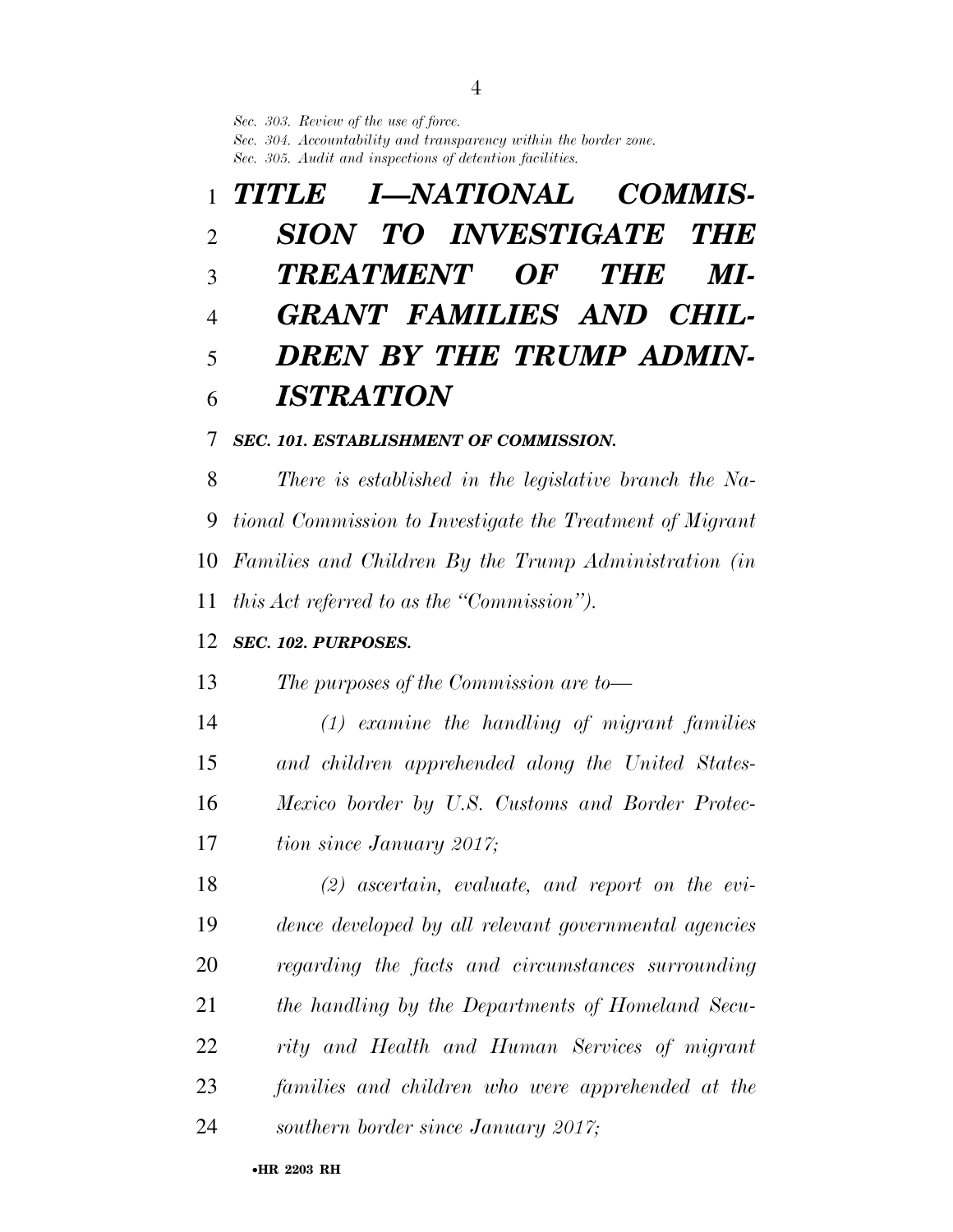| $(3)$ build upon the investigations of other enti-    |
|-------------------------------------------------------|
| ties, and avoid unnecessary duplication, by reviewing |
| the findings, conclusions, and recommendations of $-$ |
| (A) Department of Homeland Security Of-               |
| fice of Inspector General;                            |
| (B) Department of Health and Human                    |
| Services Office of Inspector General; and             |
| $(C)$ other executive branch, congressional, or       |
| independent investigations into the treatment of      |
| and detention conditions for migrant families         |
| and children apprehended at the southern border       |
| by the Department of Homeland Security since          |
| January 2017;                                         |
| $(4)$ make a full and complete accounting of the      |
| handling of the migrant families and children appre-  |
| hended at the southern border since January 2017;     |
| and                                                   |
| (5) investigate and report to the President and       |
| Congress on its findings, conclusions, and rec-       |
| ommendations for corrective measures.                 |
| SEC. 103. COMPOSITION OF THE COMMISSION; QUALIFICA-   |
| TIONS.                                                |
| (a) MEMBERS.—The Commission shall be composed of      |
| 24 10 members, of whom-                               |
|                                                       |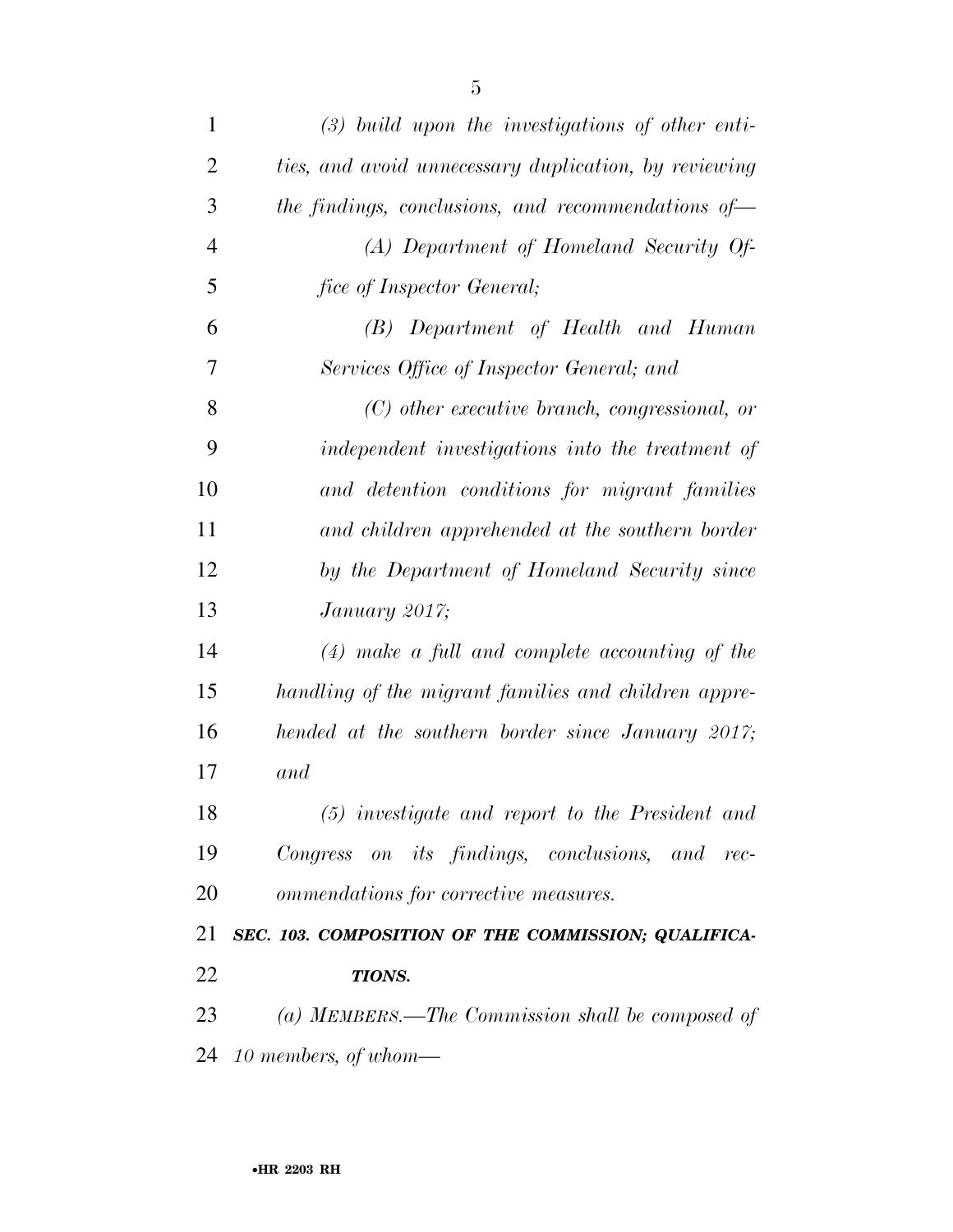| $\mathbf{1}$   | $(1)$ one member shall be appointed by the leader        |
|----------------|----------------------------------------------------------|
| $\overline{2}$ | of the Democratic Party (majority or minority leader,    |
| 3              | as the case may be) in the House of Representatives,     |
| $\overline{4}$ | with the concurrence of the leader of the Democratic     |
| 5              | party (majority or minority leader as the case may       |
| 6              | be) in the Senate, who shall serve as chairman of the    |
| 7              | Commission;                                              |
| 8              | $(2)$ two members shall be appointed by the senior       |
| 9              | member of the leadership of the Democratic party in      |
| 10             | Senate;                                                  |
| 11             | $(3)$ three members shall be appointed by the sen-       |
| 12             | ior member of the leadership of the Republican party     |
| 13             | in the Senate;                                           |
| 14             | $(4)$ three members shall be appointed by the sen-       |
| 15             | ior member of the leadership of the Democratic party     |
| 16             | in the House of Representatives; and                     |
| 17             | $(5)$ one member shall be appointed by the senior        |
| 18             | member of the leadership of the Republican party in      |
| 19             | of the House of Representatives.                         |
| 20             | (b) QUALIFICATIONS.—Each individual appointed to         |
| 21             | the Commission shall have expertise and experience in at |
| 22             | <i>least one of the following areas:</i>                 |
| 23             | <i>Immigration law, particularly experience</i><br>(1)   |
| 24             | representing asylees.                                    |
| 25             | $(2)$ Public health.                                     |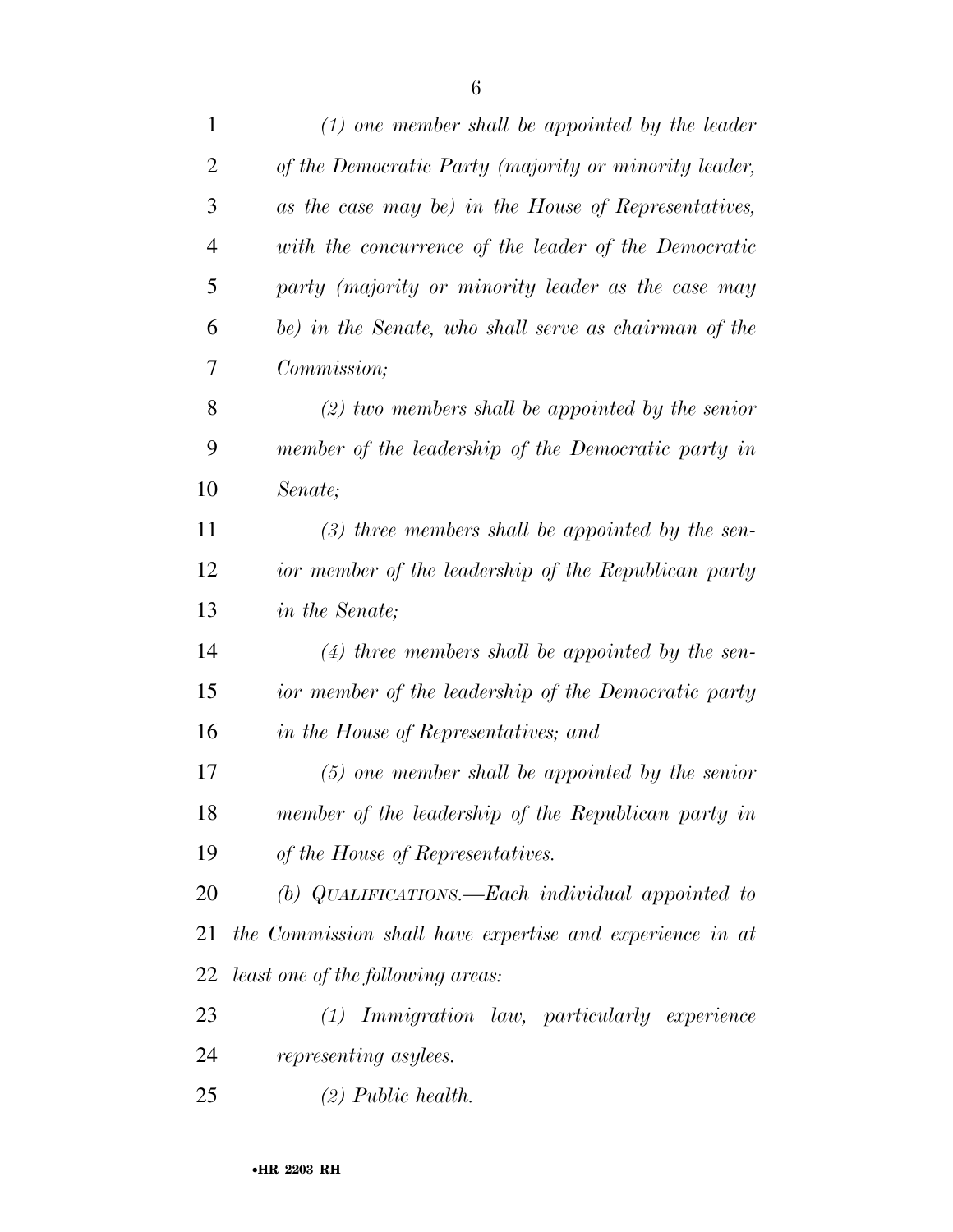*(3) Child welfare.* 

*(4) Civil rights.* 

 *(5) As a representative of a humanitarian orga- nization that gives assistance to individuals crossing the southern border.* 

 *(6) As a local official from a border community on the southern border of the United States.* 

#### *SEC. 104. FUNCTIONS OF COMMISSION.*

*The functions of the Commission are to—* 

 *(1) investigate the relevant facts and cir- cumstances related to the handling by the Depart- ments of Homeland Security and Health and Human Services of the migrant families and children appre- hended at the southern border since January 2017, including any relevant legislation, Executive order, regulation, plan, policy, practice, or procedure;* 

 *(2) identify, review, and evaluate the lessons learned from the handling by the Departments of Homeland Security and Health and Human Services of the migrant families and children apprehended at the southern border since January 2017, regarding the structure, coordination, management policies, and procedures of the Federal Government, and, if appro- priate, State and local governments and nongovern-mental entities, relative to providing timely, effective*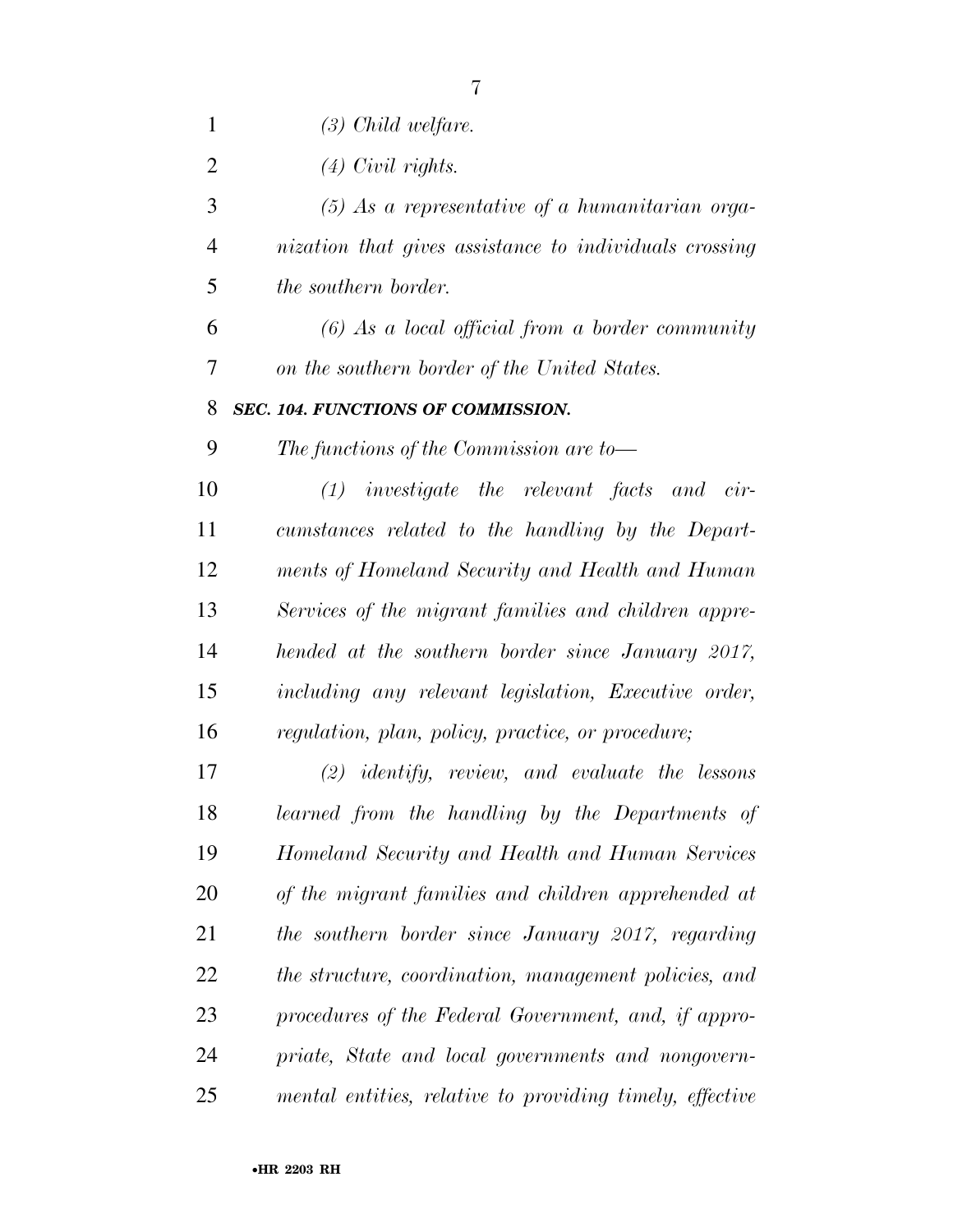*and humane treatment of migrant families and unac- companied alien children seeking asylum in the United States; and* 

 *(3) submit to the President and Congress such reports as are required by this title containing such findings, conclusions, and recommendations as the Commission shall determine, including proposing or- ganization, coordination, planning, management ar-rangements, procedures, rules, and regulations.* 

#### *SEC. 105. POWERS OF COMMISSION.*

*(a) IN GENERAL.—* 

 *(1) HEARINGS AND EVIDENCE.—The Commission or, on the authority of the Commission, any sub- committee or member thereof, may, for the purpose of carrying out this title—* 

 *(A) hold such hearings and sit and act at such times and places, take such testimony, re- ceive such evidence, administer such oaths; and (B) subject to paragraph (2)(A), require, by subpoena or otherwise, the attendance and testi- mony of such witnesses and the production of such books, records, correspondence, memoranda, papers, and documents, as the Commission or such designated subcommittee or designated member may determine advisable.*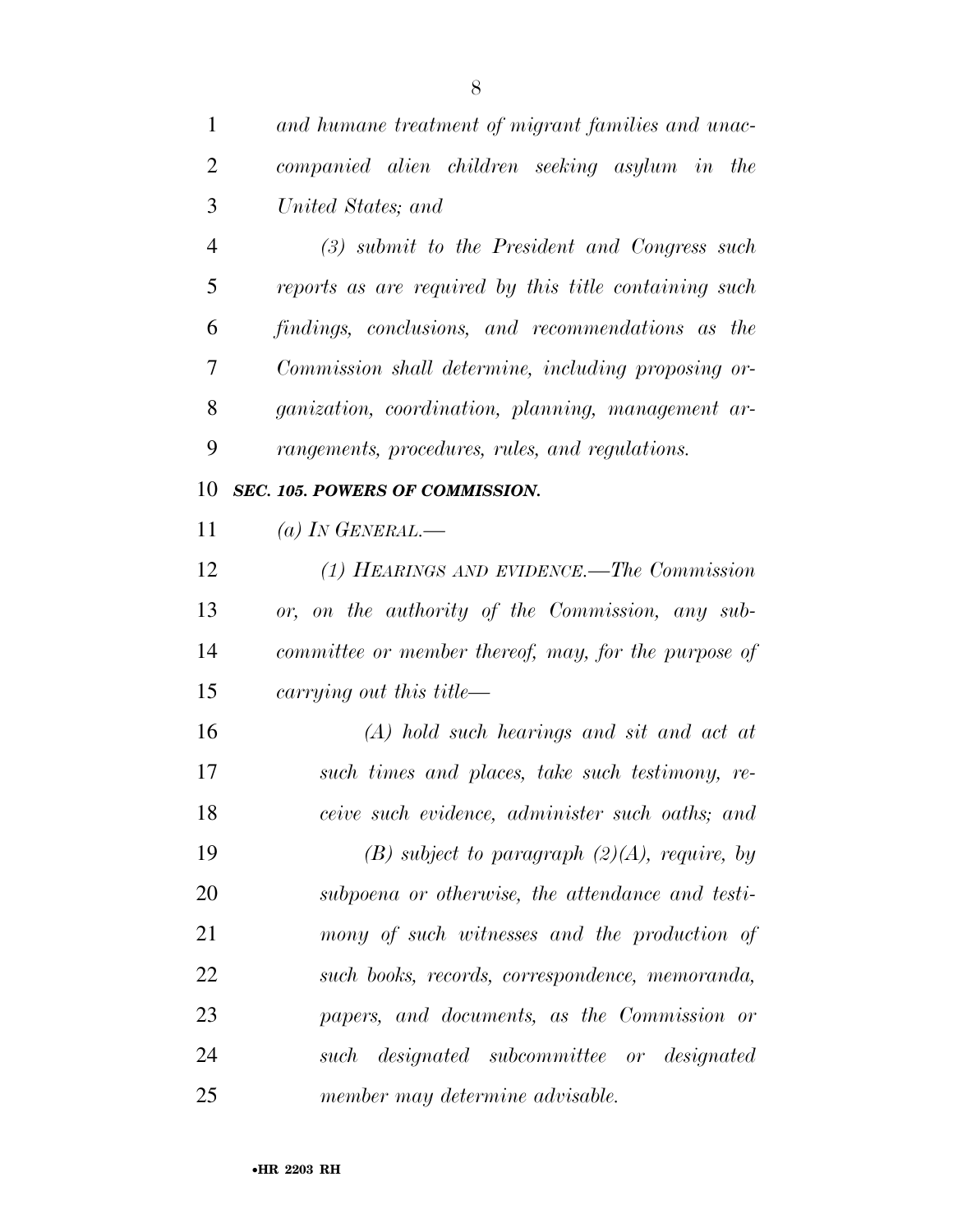| 1              | $(2)$ SUBPOENAS.—                                        |
|----------------|----------------------------------------------------------|
| $\overline{2}$ | $(A)$ ISSUANCE.—                                         |
| 3              | (i) IN GENERAL.—A subpoena may be                        |
| $\overline{4}$ | issued under this subsection only—                       |
| 5              | $(I)$ by the agreement of the chair-                     |
| 6              | man and the vice chairman; or                            |
| 7              | $(II)$ by the affirmative vote of 6                      |
| 8              | members of the Commission.                               |
| 9              | ( <i>ii</i> ) SIGNATURE.—Subject to clause ( <i>i</i> ), |
| 10             | subpoenas issued under this subsection may               |
| 11             | be issued under the signature of the chair-              |
| 12             | man or any member designated by a major-                 |
| 13             | ity of the Commission, and may be served                 |
| 14             | by any person designated by the chairman                 |
| 15             | or by a member designated by a majority of               |
| 16             | the Commission.                                          |
| 17             | $(B)$ ENFORCEMENT.—                                      |
| 18             | (i) In GENERAL.—In the case of contu-                    |
| 19             | macy or failure to obey a subpoena issued                |
| 20             | under subsection $(a)$ , the United States dis-          |
| 21             | trict court for the judicial district in which           |
| 22             | the subpoenaed person resides, is served, or             |
| 23             | may be found, or where the subpoena is re-               |
| 24             | turnable, may issue an order requiring such              |
| 25             | person to appear at any designated place to              |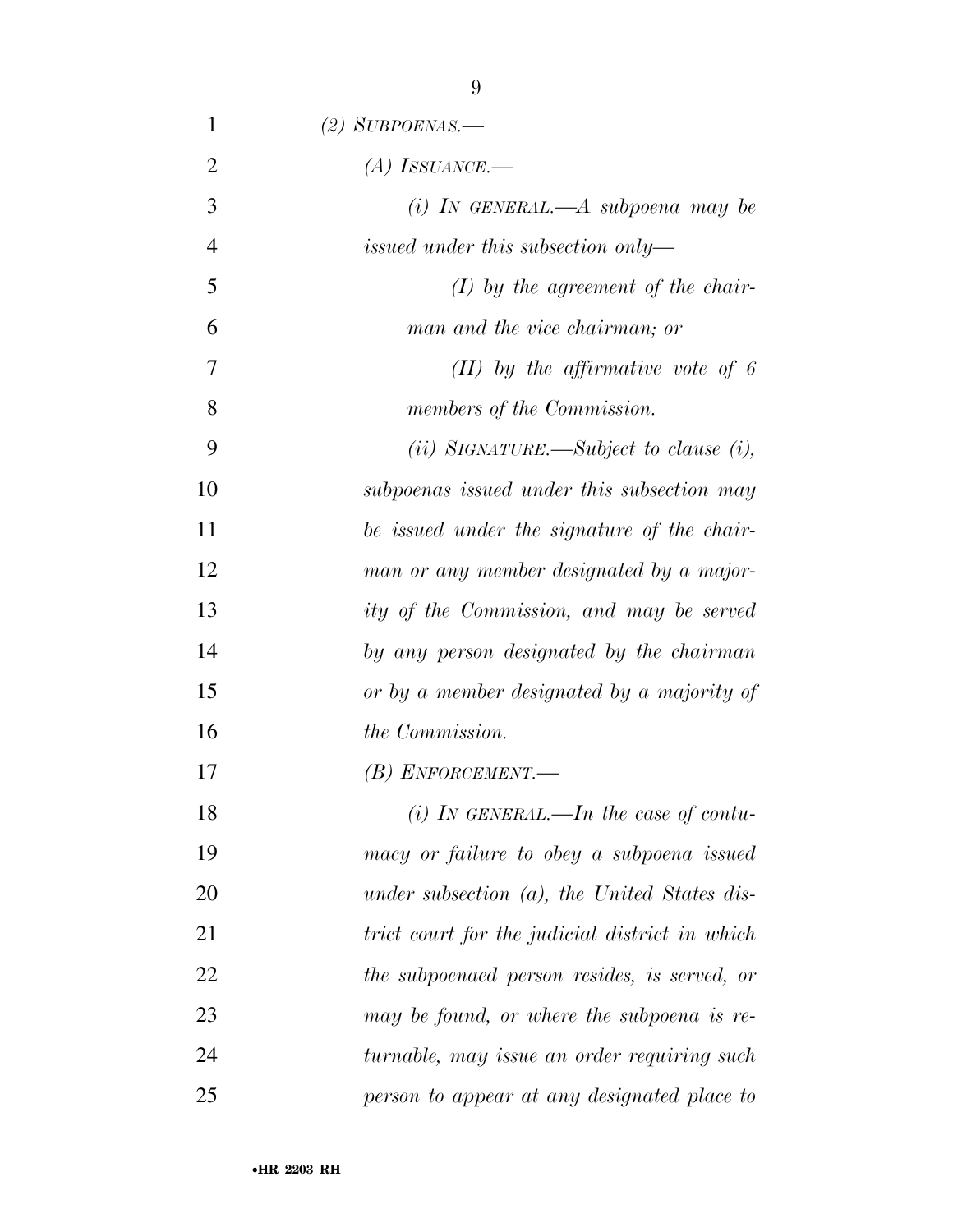| $\mathbf{1}$   | testify or to produce documentary or other                  |
|----------------|-------------------------------------------------------------|
| $\overline{2}$ | evidence. Any failure to obey the order of                  |
| 3              | the court may be punished by the court as                   |
| $\overline{4}$ | a contempt of that court.                                   |
| 5              | $(ii)$ ADDITIONAL ENFORCEMENT.—In                           |
| 6              | the case of any failure of any witness to                   |
| 7              | comply with any subpoena or to testify                      |
| 8              | when summoned under authority of this sec-                  |
| 9              | tion, the Commission may, by majority                       |
| 10             | vote, certify a statement of fact constituting              |
| 11             | such failure to the appropriate United                      |
| 12             | States attorney, who may bring the matter                   |
| 13             | before the grand jury for its action, under                 |
| 14             | the same statutory authority and procedures                 |
| 15             | as if the United States attorney had re-                    |
| 16             | ceived a certification under sections 102                   |
| 17             | through 104 of the Revised Statutes of the                  |
| 18             | United States (2 U.S.C. 192 through 194).                   |
| 19             | (b) CONTRACTING.—The Commission may, to such ex-            |
| 20             | tent and in such amounts as are provided in appropriation   |
| 21             | Acts, enter into contracts to enable the Commission to dis- |
| 22             | <i>charge its duties under this title.</i>                  |
| 23             | (c) INFORMATION FROM FEDERAL AGENCIES.—                     |
| 24             | $(1)$ In GENERAL.—The Commission is authorized              |
| 25             | to secure directly from any executive department, bu-       |
|                |                                                             |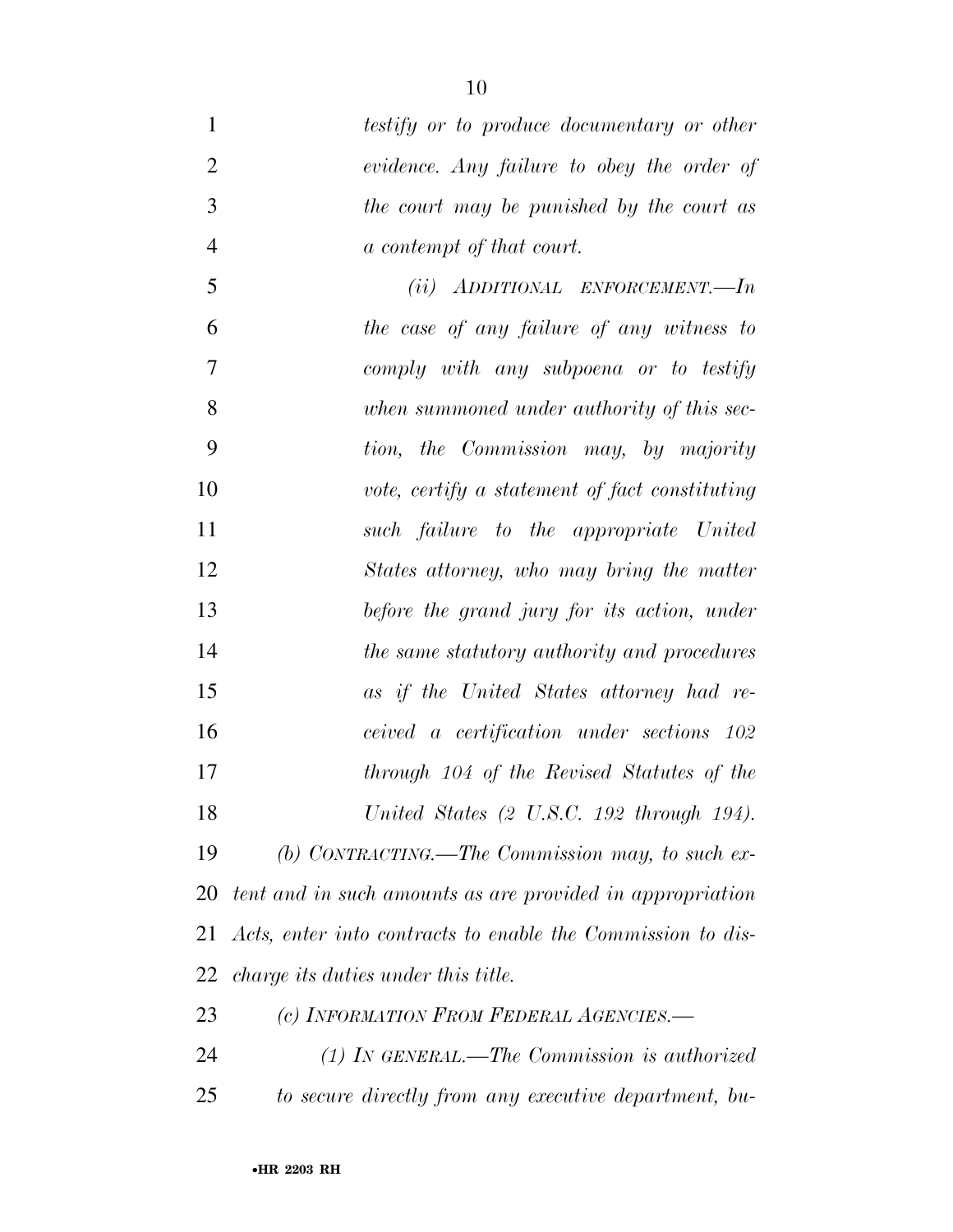| $\mathbf{1}$   | reau, agency, board, commission, office, independent     |
|----------------|----------------------------------------------------------|
| $\overline{2}$ | establishment, or instrumentality of the Government,     |
| 3              | information, suggestions, estimates, and statistics for  |
| $\overline{4}$ | the purposes of this title. Each department, bureau,     |
| 5              | agency, board, commission, office, independent estab-    |
| 6              | lishment, or instrumentality shall, to the extent au-    |
| 7              | thorized by law, furnish such information, sugges-       |
| 8              | tions, estimates, and statistics directly to the Commis- |
| 9              | sion, upon request made by the chairman, the chair-      |
| 10             | man of any subcommittee created by a majority of the     |
| 11             | Commission, or any member designated by a major-         |
| 12             | ity of the Commission.                                   |
| 13             | (2) RECEIPT, HANDLING, STORAGE, AND DIS-                 |
| 14             | SEMINATION.—Information shall only be received,          |
| 15             | handled, stored, and disseminated by members of the      |
| 16             | Commission and its staff consistent with all applica-    |
| 17             | ble statutes, regulations, and Executive orders.         |
| 18             | (d) ASSISTANCE FROM FEDERAL AGENCIES.-                   |
| 19             | (1) GENERAL SERVICES ADMINISTRATION.-The                 |
| 20             | Administrator of General Services shall provide to the   |
| 21             | Commission on a reimbursable basis administrative        |
| 22             | support and other services for the performance of the    |
| 23             | Commission's functions.                                  |
|                |                                                          |

 *(2) OTHER DEPARTMENTS AND AGENCIES.—In addition to the assistance prescribed in paragraph*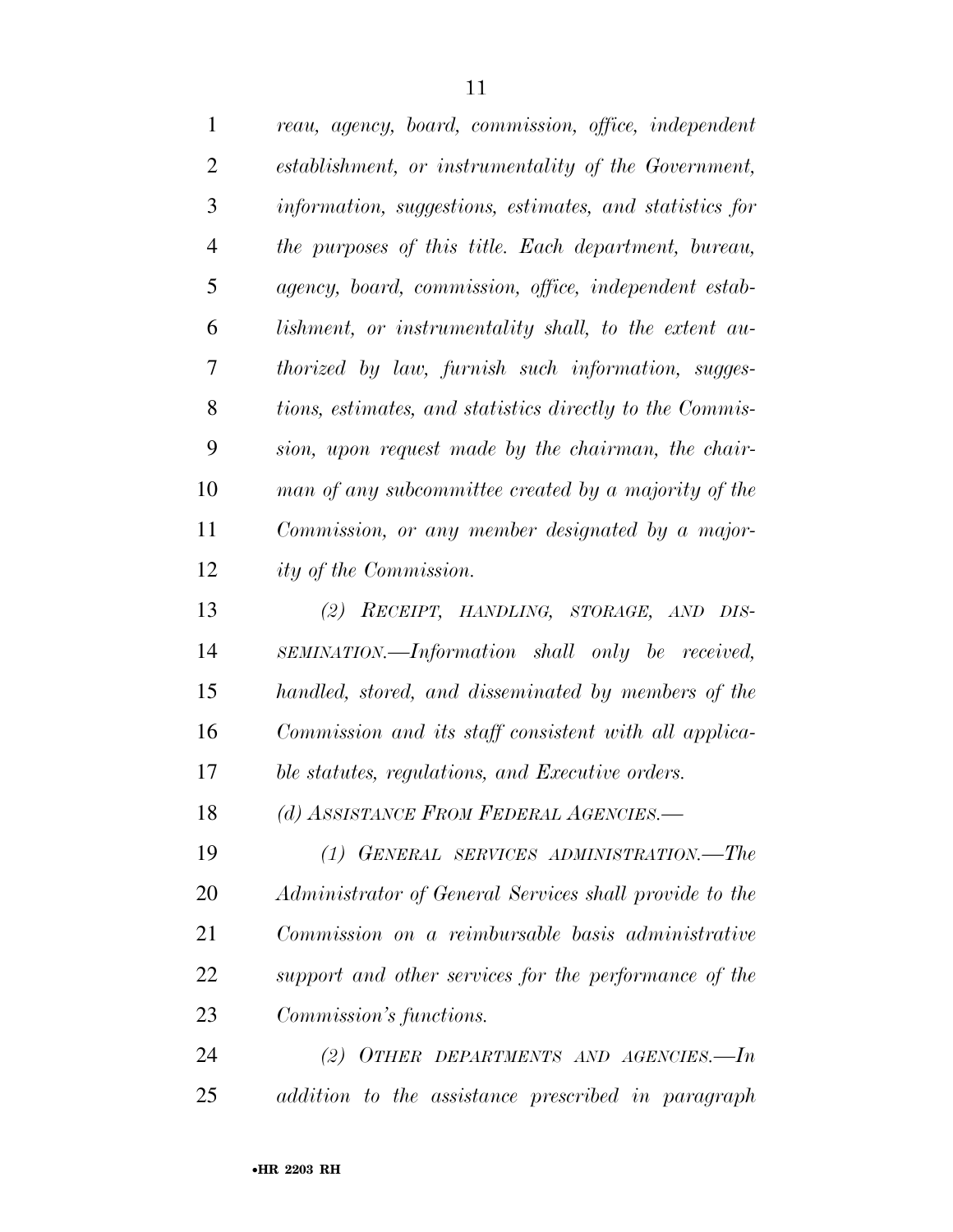| $\mathbf{1}$   | (1), departments and agencies of the United States          |
|----------------|-------------------------------------------------------------|
| $\overline{2}$ | may provide to the Commission such services, funds,         |
| 3              | facilities, staff, and other support services as they       |
| $\overline{4}$ | may determine advisable and as may be authorized            |
| 5              | by law.                                                     |
| 6              | SEC. 106. PUBLIC MEETINGS AND RELEASE OF PUBLIC             |
| $\overline{7}$ | <b>VERSION OF REPORTS.</b>                                  |
| 8              | (a) PUBLIC MEETINGS AND RELEASE OF PUBLIC                   |
| 9              | VERSIONS OF REPORTS.—The Commission shall—                  |
| 10             | $(1)$ hold public hearings and meetings to the ex-          |
| 11             | tent appropriate; and                                       |
| 12             | $(2)$ release public versions of the reports required       |
| 13             | under section $110(a)$ and (b).                             |
| 14             | (b) PUBLIC HEARINGS.—Any public hearings of the             |
| 15             | Commission shall be conducted in a manner consistent with   |
| 16             | the protection of information provided to or developed for  |
| 17             | or by the Commission as required by any applicable statute, |
| 18             | regulation, or Executive order.                             |
| 19             | SEC. 107. STAFF OF COMMISSION.                              |
| 20             | (a) IN GENERAL.—                                            |
| 21             | APPOINTMENT AND COMPENSATION.—The<br>(1)                    |
| 22             | <i>chairman, in consultation with vice chairman, in ac-</i> |
| 23             | cordance with rules agreed upon by the Commission,          |
| 24             | may appoint and fix the compensation of a staff di-         |
| 25             | rector and such other personnel as may be necessary         |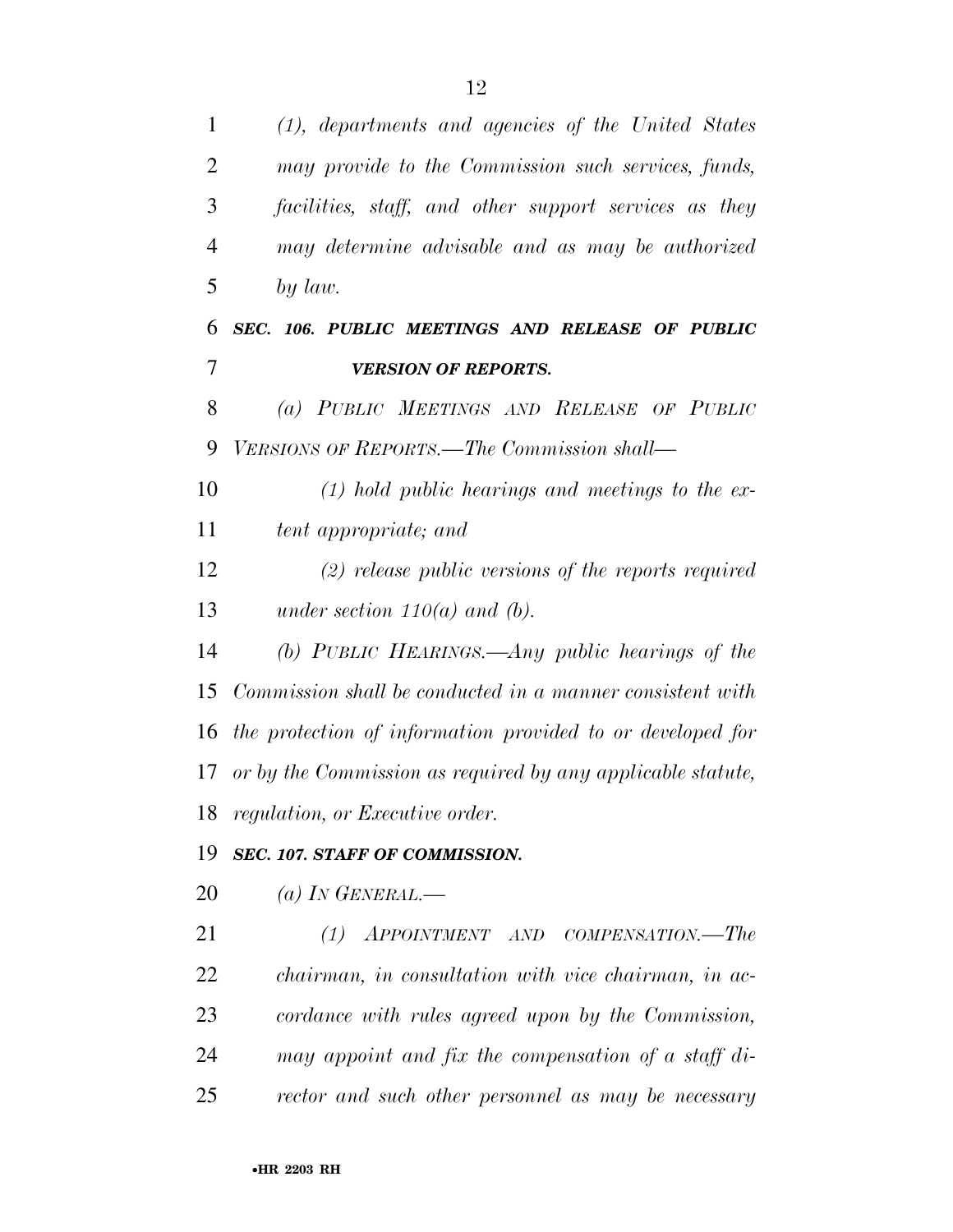| $\mathbf{1}$   | to enable the Commission to carry out its functions,            |
|----------------|-----------------------------------------------------------------|
| 2              | without regard to the provisions of title 5, United             |
| 3              | States Code, governing appointments in the competi-             |
| $\overline{4}$ | tive service, and without regard to the provisions of           |
| 5              | chapter 51 and subchapter III of chapter 53 of such             |
| 6              | title relating to classification and General Schedule           |
| 7              | pay rates, except that no rate of pay fixed under this          |
| 8              | subsection may exceed the equivalent of that payable            |
| 9              | for a position at level V of the Executive Schedule             |
| 10             | under section 5316 of title 5, United States Code.              |
| 11             | (2) PERSONNEL AS FEDERAL EMPLOYEES.—                            |
| 12             | $(A)$ In GENERAL.—The executive director                        |
| 13             | and any personnel of the Commission who are                     |
| 14             | employees shall be employees under section 2105                 |
| 15             | of title 5, United States Code, for purposes of                 |
| 16             | chapters 63, 81, 83, 84, 85, 87, 89, and 90 of                  |
| 17             | that title.                                                     |
| 18             | (B) MEMBERS OF COMMISSION.-Subpara-                             |
| 19             | $graph(A)$ shall not be construed to apply to                   |
| <b>20</b>      | members of the Commission.                                      |
| 21             | (b) DETAILEES.—Any Federal Government employee                  |
| 22             | may be detailed to the Commission without reimbursement         |
|                | 23 from the Commission, and such detailee shall retain the      |
|                | 24 rights, status, and privileges of his or her regular employ- |
|                | 25 ment without interruption.                                   |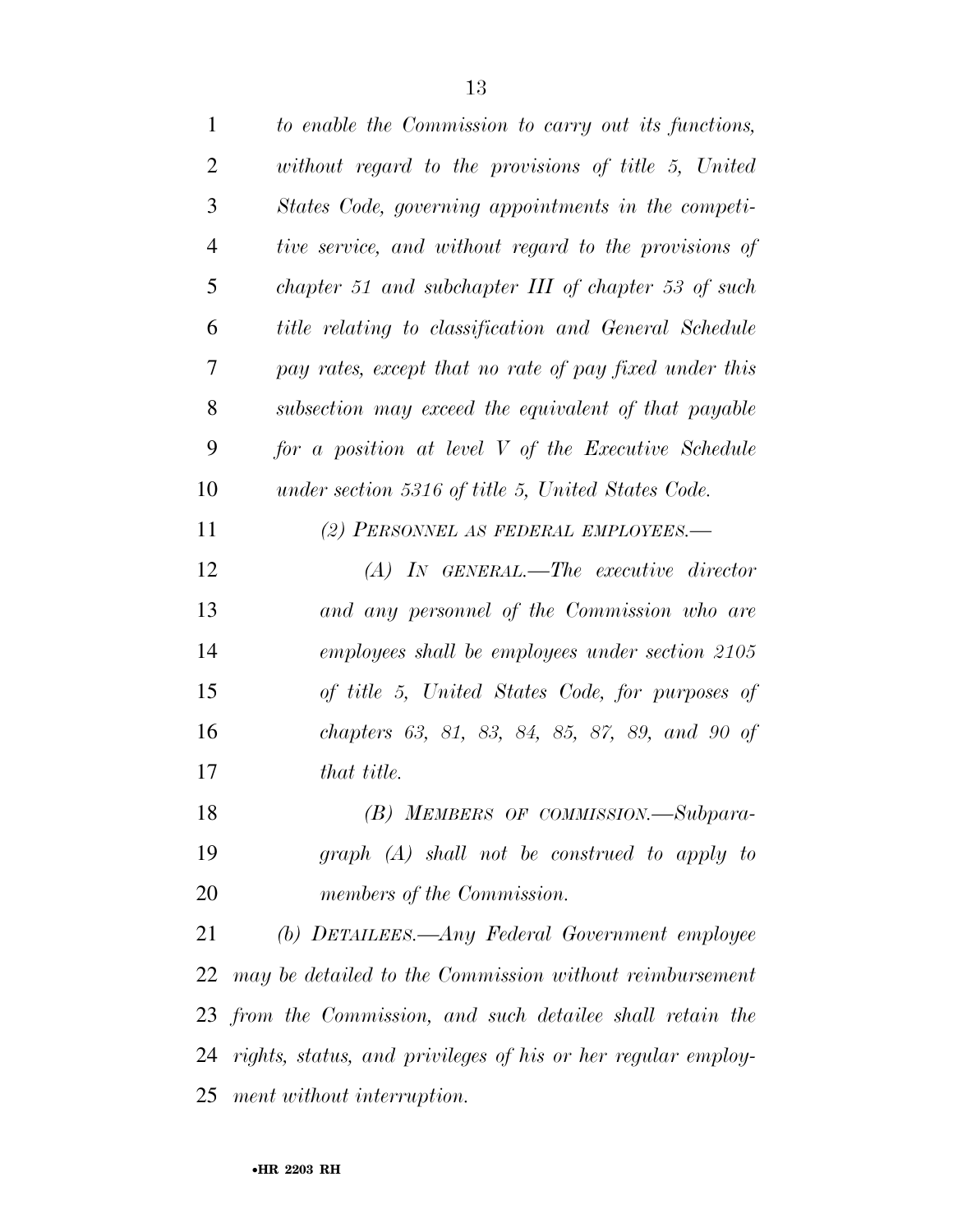*(c) CONSULTANT SERVICES.—The Commission is au- thorized to procure the services of experts and consultants in accordance with section 3109 of title 5, United States Code, but at rates not to exceed the daily rate paid a person occupying a position at level IV of the Executive Schedule under section 5315 of title 5, United States Code.* 

#### *SEC. 108. COMPENSATION AND TRAVEL EXPENSES.*

 *Each member of the Commission may be compensated at not to exceed the daily equivalent of the annual rate of basic pay in effect for a position at level IV of the Executive Schedule under section 5315 of title 5, United States Code, for each day during which that member is engaged in the actual performance of the duties of the Commission.* 

## *SEC. 109. SECURITY CLEARANCES FOR COMMISSION MEM-*

#### *BERS AND STAFF.*

 *The appropriate Federal agencies or departments shall cooperate with the Commission in expeditiously providing to the Commission members and staff appropriate security clearances to the extent possible pursuant to existing proce- dures and requirements, except that no person shall be pro- vided with access to classified information under this title without the appropriate security clearances.* 

#### *SEC. 110. REPORTS OF COMMISSION; TERMINATION.*

 *(a) INTERIM REPORTS.—The Commission may submit to the President and Congress interim reports containing*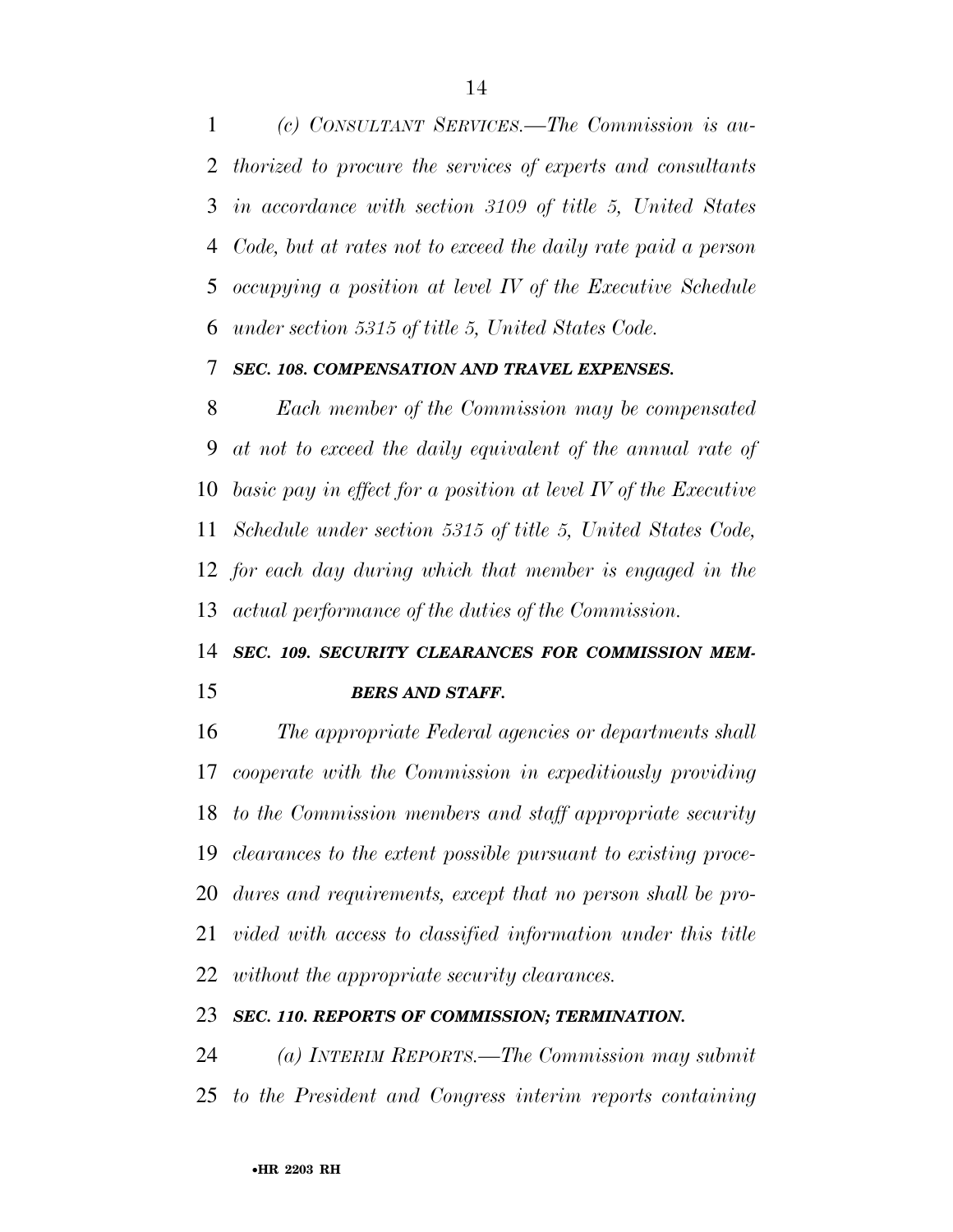*such findings, conclusions, and recommendations for correc- tive measures as have been agreed to by a majority of Com-mission members.* 

 *(b) REPORT.—Not later than 18 months after the date of the enactment of this Act, the Commission shall submit to the President and Congress a final report containing such findings, conclusions, and recommendations for correc- tive measures as have been agreed to by a majority of Com-mission members.* 

*(c) TERMINATION.—* 

 *(1) IN GENERAL.—The Commission, and all the authorities of this title, shall terminate 60 days after the date on which the final report is submitted under subsection (b).* 

 *(2) ADMINISTRATIVE ACTIVITIES BEFORE TERMI- NATION.—The Commission may use the 60-day period referred to in paragraph (1) for the purpose of con- cluding its activities, including providing testimony to committees of Congress concerning its reports and disseminating the final report.* 

#### *SEC. 111. FUNDING.*

 *(a) IN GENERAL.—There is authorized \$3,000,000 for purposes of carrying out the activities of the Commission under this title.*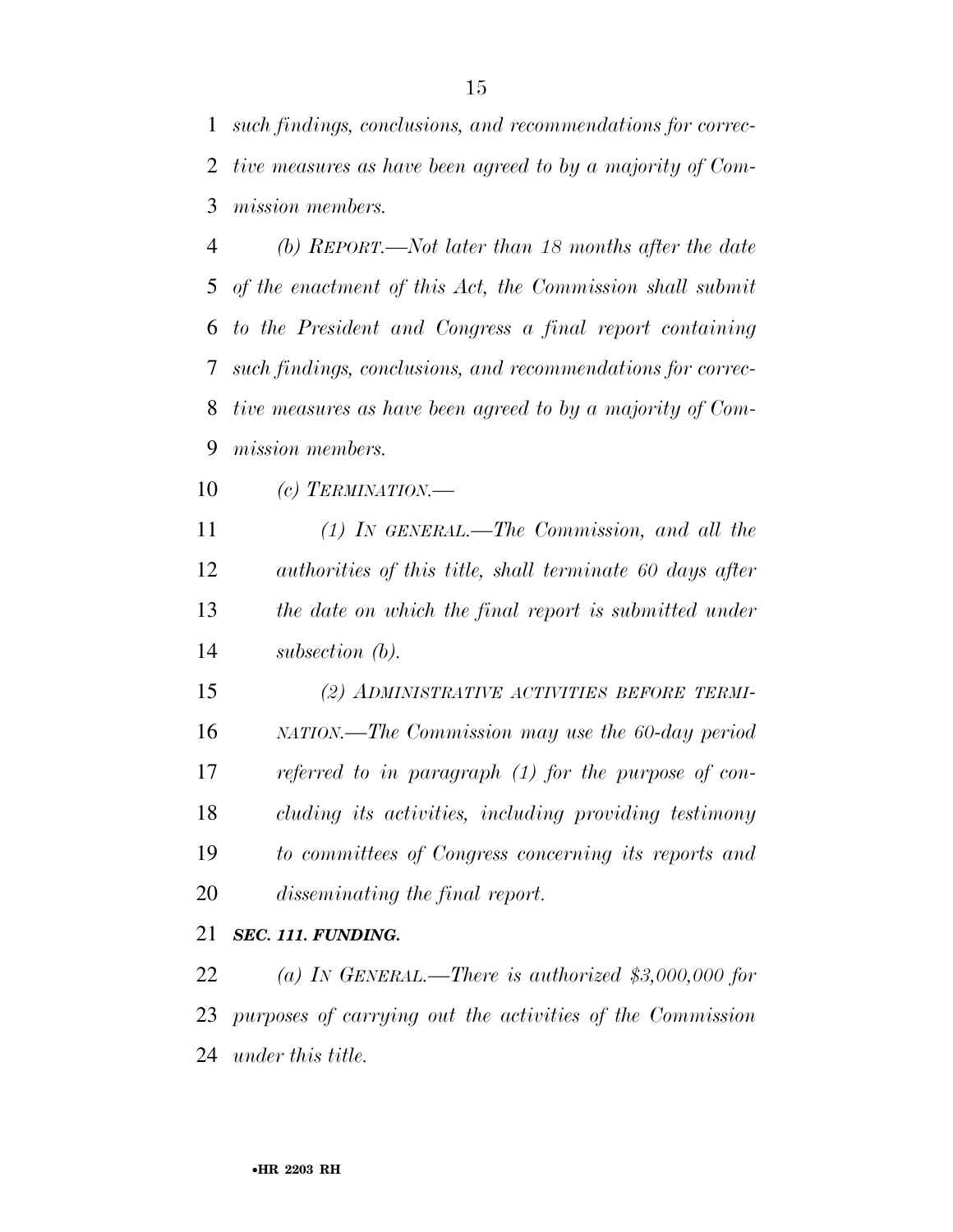*(b) DURATION OF AVAILABILITY.—Amounts made available to the Commission under subsection (a) shall re- main available until the termination of the Commission. TITLE II—OMBUDSMAN, BORDER COMMUNITY LIAISONS, TRAINING AND MANAGEMENT SEC. 201. ESTABLISHMENT OF THE OFFICE OF THE OM- BUDSMAN FOR BORDER AND IMMIGRATION RELATED CONCERNS. (a) IN GENERAL.—Subtitle C of title IV of the Home- land Security Act of 2002 (6 U.S.C. 231 et seq.) is amended by adding at the end the following new section: ''SEC. 437. ESTABLISHMENT OF THE OFFICE OF OMBUDS- MAN FOR BORDER AND IMMIGRATION RE- LATED CONCERNS. ''(a) IN GENERAL.—The Secretary shall appoint an Ombudsman for Border and Immigration Related Concerns (hereinafter referred to as the 'Ombudsman'), who shall— ''(1) be independent of Department agencies and officers; ''(2) report directly to the Secretary; and ''(3) have a background in immigration, civil rights, and law enforcement. ''(b) FUNCTIONS.—The functions of the Ombudsman shall be to—*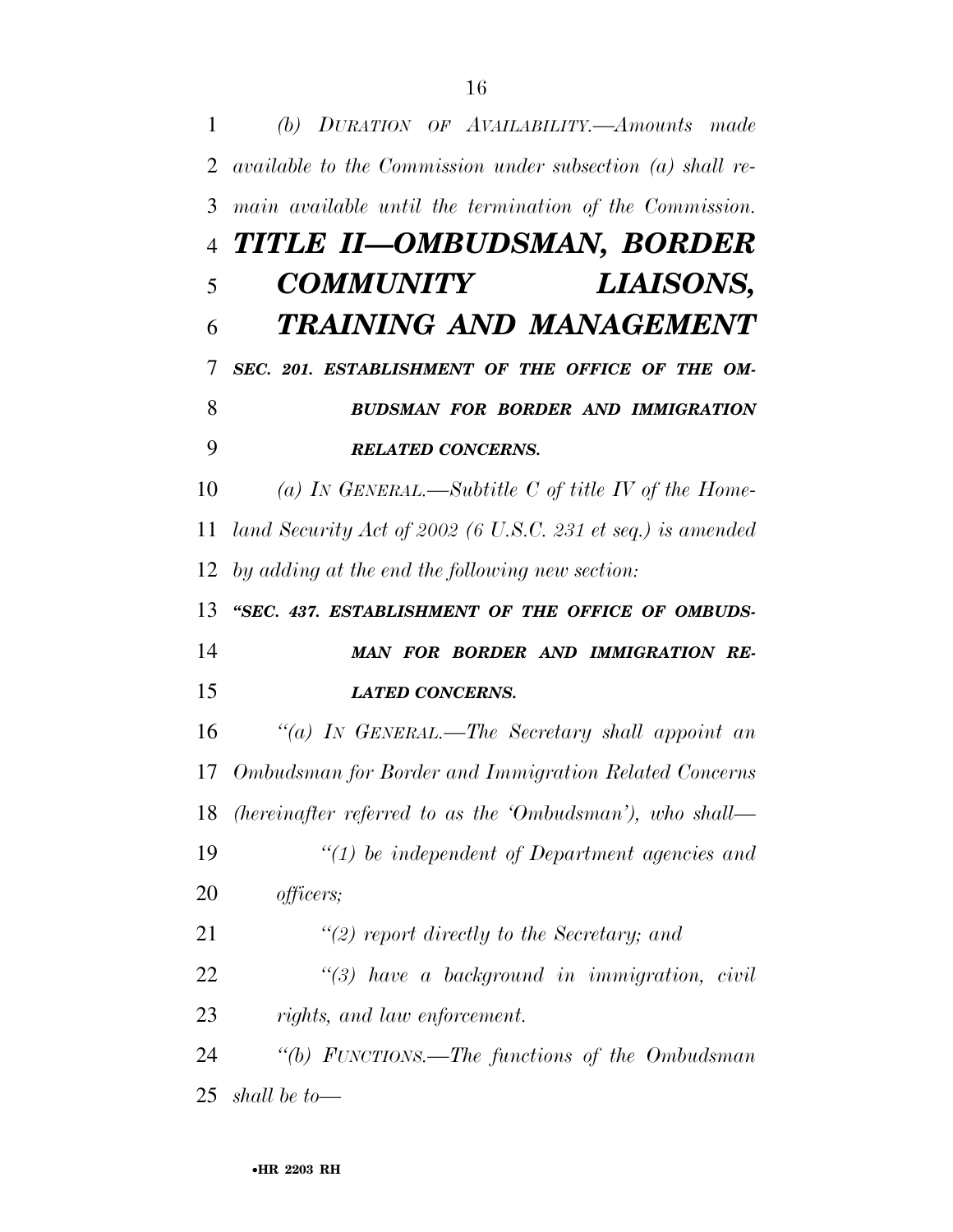*''(1) establish an independent, neutral, and con- fidential process to receive, investigate, resolve, and provide redress, including referral for investigation to the Office of the Inspector General, referral to the Of- fice of Civil Rights and Civil Liberties to investigate complaints and information indicating possible abuses of civil rights or civil liberties, referral to U.S. Citizenship and Immigration Services for immigra- tion relief, or any other action determined appro- priate, in cases in which Department employees, or subcontracted or cooperating entity personnel, are al- leged to have engaged in misconduct or violated the rights of individuals, associations, or employers;* 

 *''(2) establish an accessible and standardized complaint process regarding complaints against any employee of U.S. Customs and Border Protection or U.S. Immigration and Customs Enforcement, or any subcontracted or cooperating entity personnel, for vio- lations of law or violations of standards of profes- sional conduct pertaining to interaction with a United States citizen or non-United States citizen in the course of carrying out any duty under law; and ''(3) identify and thereafter review, examine, and make recommendations to the Secretary or designee to address chronic concerns in border security and en-*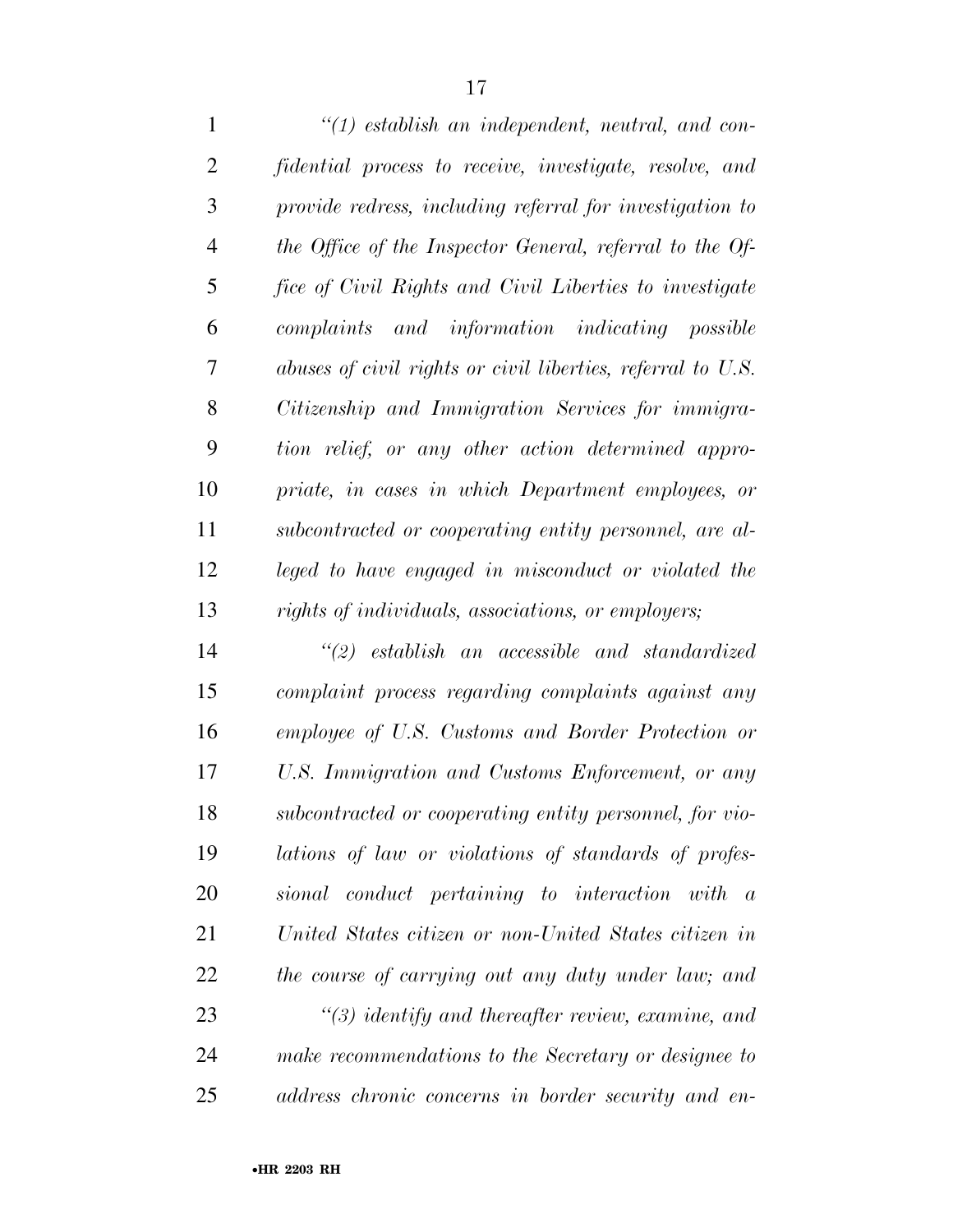*forcement activities of U.S. Customs and Border Pro- tection and U.S. Immigration and Customs Enforce-ment.* 

 *''(c) ANNUAL REPORT.—On an annual basis, starting one year after the date of the enactment of this section, the Secretary shall submit to the Committee on Homeland Se- curity and the Committee on the Judiciary of the House of Representatives and the Committee on Homeland Secu- rity and Governmental Affairs and the Committee on the Judiciary of the Senate a report prepared by the Ombuds- man that provides information regarding the Office of the Ombudsman's activities for the prior year, including infor-mation relating to the following:* 

 *''(1) The number of complaints received in the period, with information on each complaint including whether it is against any employee of U.S. Customs and Border Protection or U.S. Immigration and Cus- toms Enforcement, or any subcontracted or cooper- ating entity personnel, for violations of law or viola- tions of standards of professional conduct pertaining to interaction with a United States citizen or non- United States citizen in the course of carrying out any duty under law, when and where the incident that gave rise to the complaint occurred, including, where possible, identification of the port of entry,*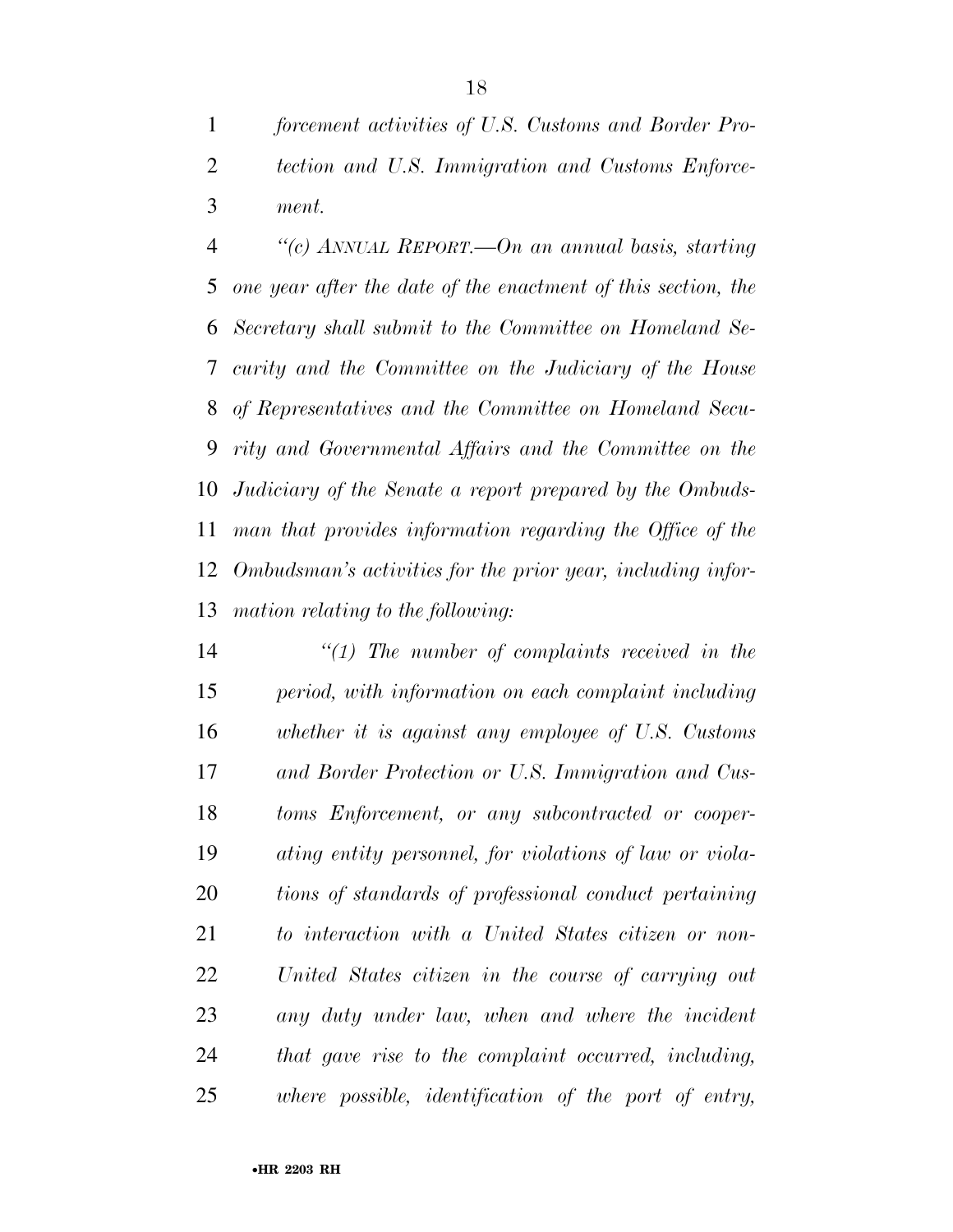| $\mathbf{1}$   | U.S. Border Patrol station, or detention facility             |
|----------------|---------------------------------------------------------------|
| $\overline{2}$ | where the alleged incident occurred.                          |
| 3              | $\lq(2)$ The number of investigations commenced or            |
| $\overline{4}$ | carried out in the period, with information on each           |
| 5              | investigation including whether it involves any em-           |
| 6              | ployee of U.S. Customs and Border Protection or U.S.          |
| 7              | Immigration and Customs Enforcement, or any sub-              |
| 8              | contracted or cooperating entity personnel, for viola-        |
| 9              | tions of law or violations of standards of professional       |
| 10             | conduct pertaining to interaction with a United               |
| 11             | States citizen or non-United States citizen in the            |
| 12             | course of carrying out any duty under law.                    |
| 13             | $\lq(3)$ The number of complaints resolved in the             |
| 14             | period, with information on how each complaint was            |
| 15             | resolved, including for those complaints that were—           |
| 16             | $\lq (A)$ referred for investigation to the Office            |
| 17             | of the Inspector General;                                     |
| 18             | " $(B)$ referred to the Office of Civil Rights                |
| 19             | and Civil Liberties;                                          |
| 20             | $\lq$ <sup>"</sup> (C) referred to U.S. Citizenship and Immi- |
| 21             | gration Services for immigration relief; and                  |
| 22             | $\lq\lq(D)$ resolved in some other manner.                    |
| 23             | $\lq(4)$ Findings and recommendations for the pe-             |
| 24             | riod that address chronic concerns in border security         |
| 25             | and enforcement activities of U.S. Customs and Bor-           |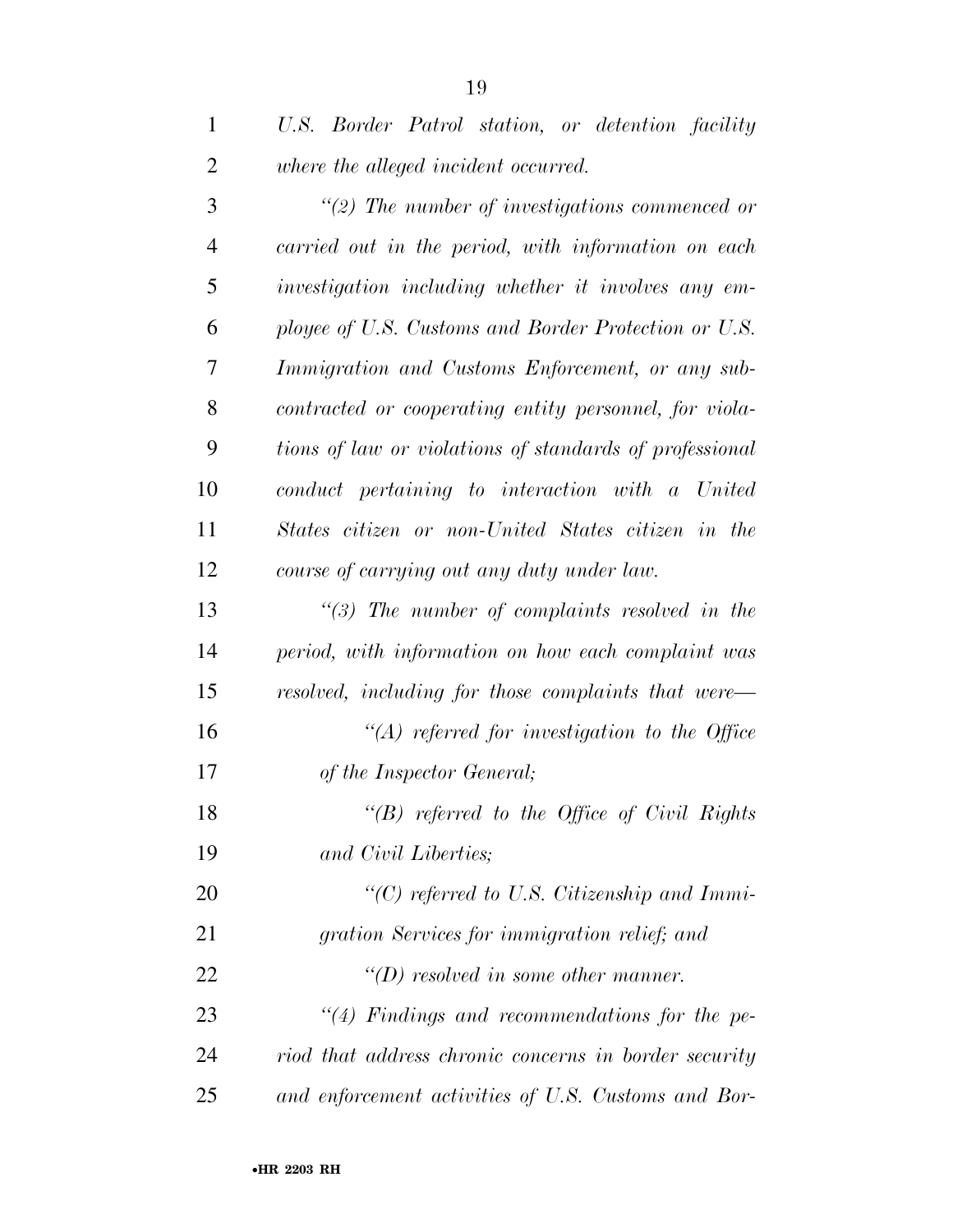| $\mathbf{1}$   | der Protection and U.S. Immigration and Customs                   |
|----------------|-------------------------------------------------------------------|
| $\overline{2}$ | Enforcement, including the impact of such activities              |
| 3              | on border communities and the civil rights, property              |
| $\overline{4}$ | rights, privacy rights, and civil liberties of residents          |
| 5              | of such communities.                                              |
| 6              | "(5) Any actions taken by the Department to                       |
| 7              | implement recommendations that address chronic con-               |
| 8              | cerns in border security and enforcement activities.              |
| 9              | "(d) PUBLICATION.—Not later than 30 days after re-                |
| 10             | ceiving the annual report required pursuant to subsection         |
| 11             | (c), the Secretary shall publish the annual report on the         |
| 12             | website of the Department and in the Federal Register, to-        |
| 13             | gether with any feedback from the Secretary regarding the         |
| 14             | report.                                                           |
| 15             | "(e) CONFIDENTIALITY.—In the absence of the written               |
| 16             | consent of an individual who submits a complaint, the $Om-$       |
| 17             | budsman shall keep confidential the identity of and any           |
|                | 18 <i>identifying information relating to that individual.</i> ". |
| 19             | (b) CLERICAL AMENDMENT.—The table of contents in                  |
| 20             | section $1(b)$ of the Homeland Security Act of 2002 is            |
| 21             | amended by striking the items relating to sections 435 and        |
|                |                                                                   |

*436 and inserting the following new items:* 

*''Sec. 435. Maritime operations coordination plan.* 

*''Sec. 436. Maritime security capabilities assessments.* 

*''Sec. 437.Establishment of the Office of Ombudsman for Border and Immigration Related Concerns.''.*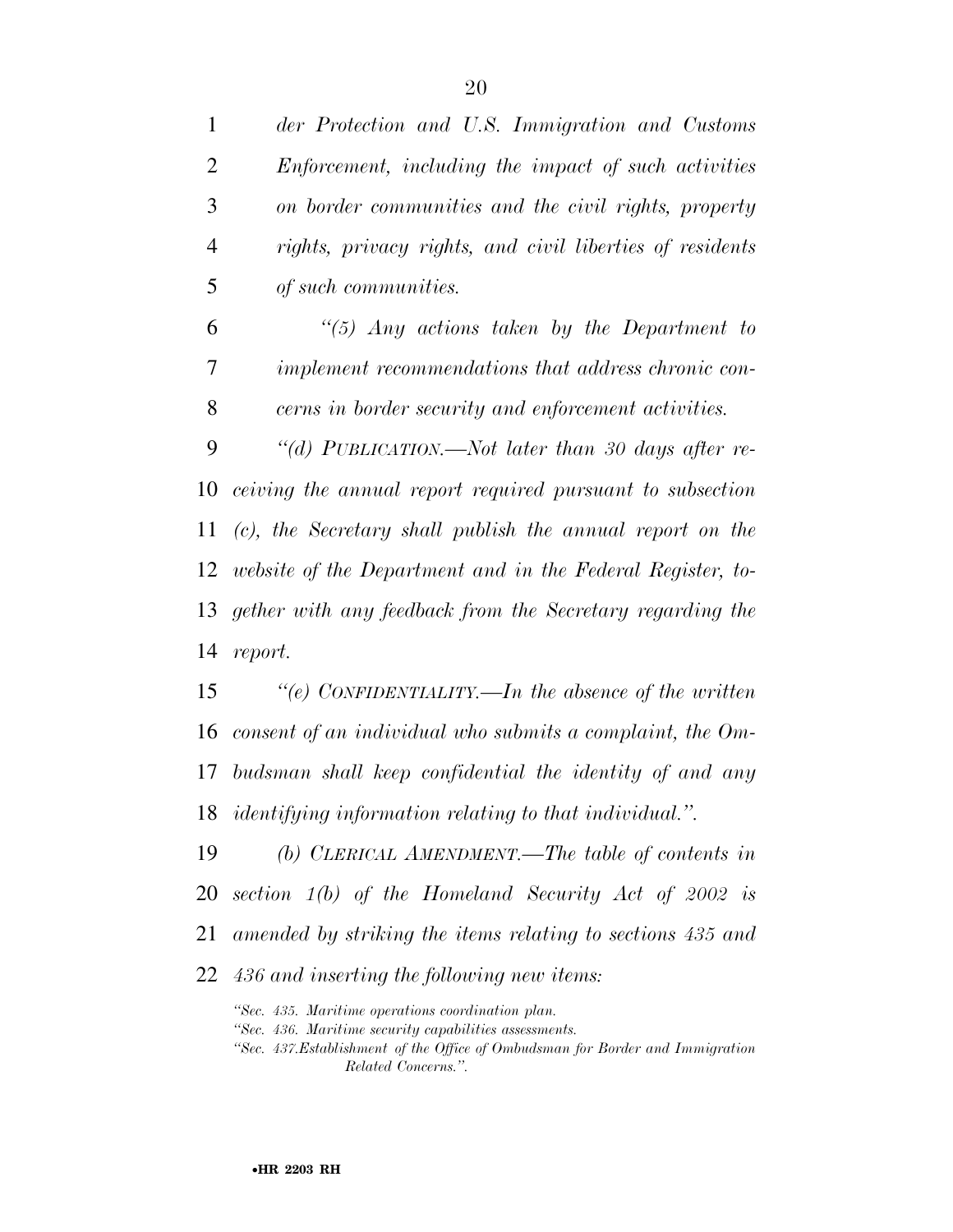*SEC. 202. ESTABLISHMENT OF BORDER COMMUNITY STAKE-*

| (a) IN GENERAL.—Subtitle C of title IV of the Home-        |
|------------------------------------------------------------|
| land Security Act of 2002, as amended by section 201 of    |
| this Act, is further amended by adding at the end the fol- |
| <i>lowing new section:</i>                                 |
| "SEC.<br>438.<br>ESTABLISHMENT OF BORDER COMMUNITY         |
| STAKEHOLDER ADVISORY COMMITTEE.                            |
| "(a) ESTABLISHMENT.—The Secretary shall establish          |
| within the Department a border community stakeholders      |
| advisory committee pursuant to section 871 of this Act.    |
| "(b) $DUTIES$ .                                            |
| "(1) IN GENERAL.—The Secretary shall consult               |
| with the Advisory Committee, as appropriate, on bor-       |
| der security and immigration enforcement matters,          |
| including on the development, refinement, and imple-       |
| mentation of policies, protocols, programs, and rule-      |
| making pertaining to border security and immigra-          |
| tion enforcement that may impact border commu-             |
| <i>nities.</i>                                             |
| "(2) RECOMMENDATIONS.—The Advisory Com-                    |
| mittee shall develop, at the request of the Secretary,     |
| recommendations regarding policies, protocols, pro-        |
| grams and rulemaking pertaining to border security         |
| and immigration enforcement that may impact bor-           |
| der communities.                                           |
|                                                            |

#### •**HR 2203 RH**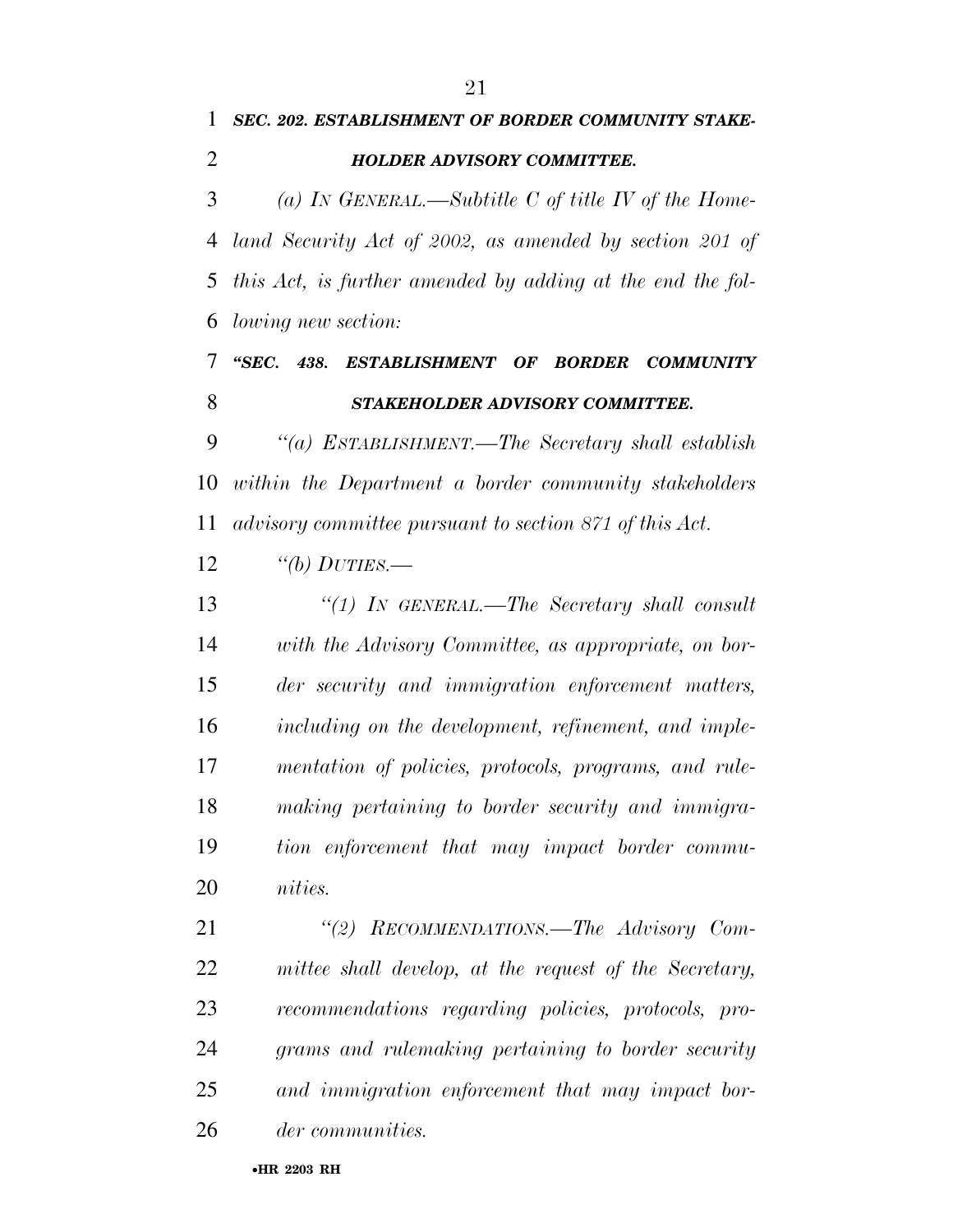| $\mathbf{1}$   | "(3) PERIODIC REPORTS.—The Advisory Com-               |
|----------------|--------------------------------------------------------|
| $\overline{2}$ | mittee shall periodically submit to the Secretary—     |
| 3              | $\lq\lq (A)$ reports on matters identified by the      |
| $\overline{4}$ | Secretary; and                                         |
| 5              | $\lq\lq(B)$ reports on other matters identified by     |
| 6              | a majority of the members of the Advisory Com-         |
| 7              | mittee.                                                |
| 8              | "(4) ANNUAL REPORT.—The Advisory Committee             |
| 9              | shall submit to the Secretary an annual report pro-    |
| 10             | viding information on the activities, findings, and    |
| 11             | recommendations of the Advisory Committee, includ-     |
| 12             | ing its subcommittees, for the preceding year. Not     |
| 13             | later than six months after the date on which the Sec- |
| 14             | retary receives the annual report, the Secretary shall |
| 15             | publish a public version describing the Advisory Com-  |
| 16             | mittee's activities and such related matters as would  |
| 17             | be informative to the public, consistent with section  |
| 18             | 552(b) of title 5, United States Code.                 |
| 19             | "(5) FEEDBACK.—Not later than 90 days after            |
| 20             | receiving recommendations transmitted by the Advi-     |
| 21             | sory Committee under paragraph (4), the Secretary      |
| 22             | shall respond in writing to the Advisory Committee     |
| 23             | with feedback on each of the recommendations, an ac-   |
| 24             | tion plan to implement any of the recommendations      |
| 25             | with which the Secretary concurs, and a justification  |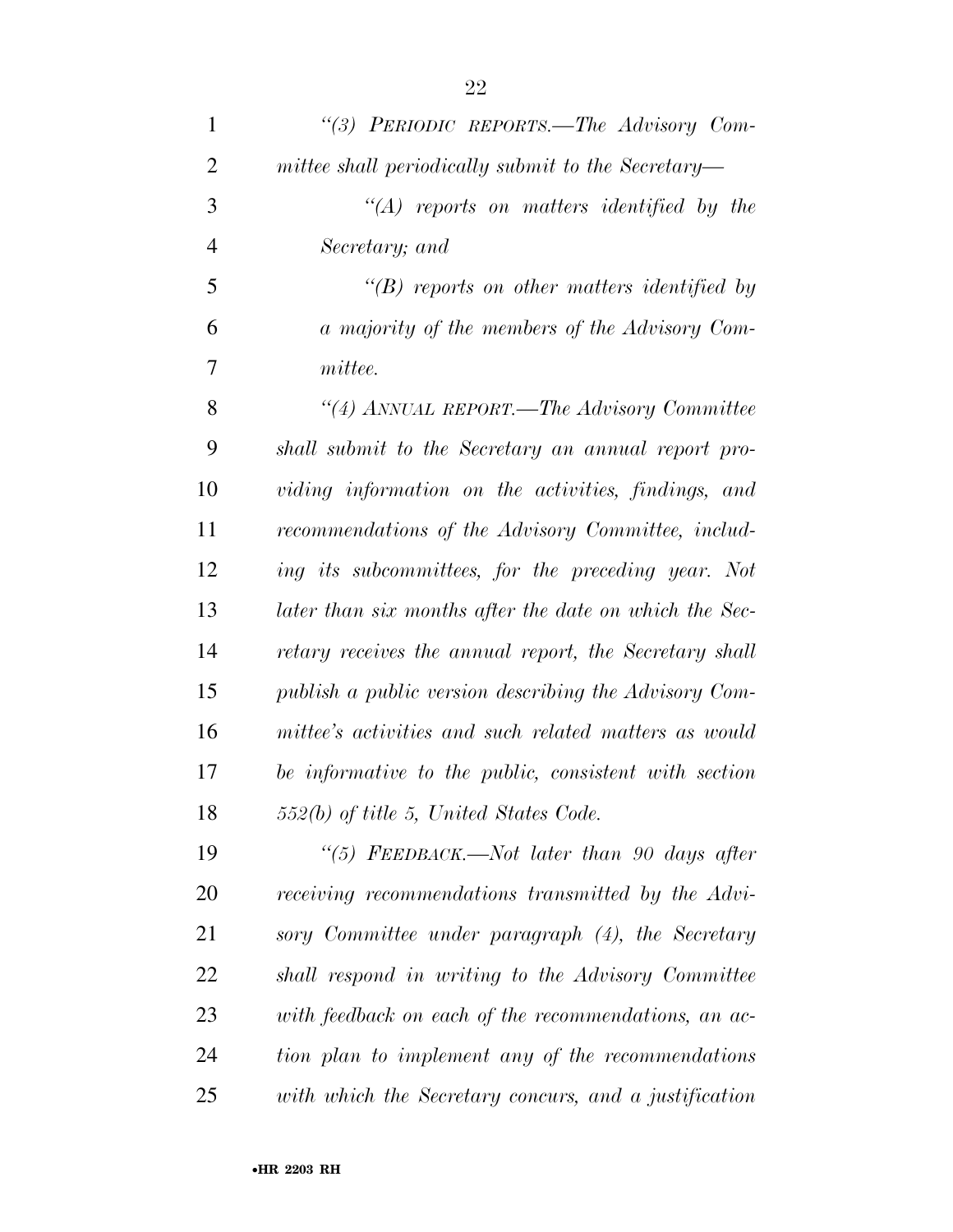| 3              | "(6) CONGRESSIONAL NOTIFICATION.-Not later           |
|----------------|------------------------------------------------------|
| $\overline{4}$ | than 30 days after providing written feedback to the |
| 5              | Advisory Committee under paragraph (5), the Sec-     |
| 6              | retary shall notify the Committee on Homeland Secu-  |
| 7              | rity of the House of Representatives and the Com-    |
| 8              | mittee on Homeland Security and Governmental Af-     |
| 9              | fairs of the Senate on such feedback, and provide a  |
| 10             | briefing upon request.                               |
| 11             | "(7) REPORT TO CONGRESS.—Prior to briefing           |
| 12             | the Committee on Homeland Security of the House of   |
| 13             | Representatives and the Committee on Homeland Se-    |
| 14             | curity and Governmental Affairs of the Senate under  |
| 15             | paragraph (6), the Secretary shall submit to such    |
| 16             | committees a report containing information relating  |
| 17             | to the recommendations transmitted by the Advisory   |
| 18             | Committee in accordance with paragraph (4).          |
| 19             | $``(c)$ MEMBERSHIP.—                                 |
| 20             | $``(1)$ APPOINTMENT.—                                |
| 21             | "(A) IN GENERAL.—Not later than 90 days              |

 *after the date of enactment of this section, the Secretary shall appoint the members of the Advi-sory Committee.*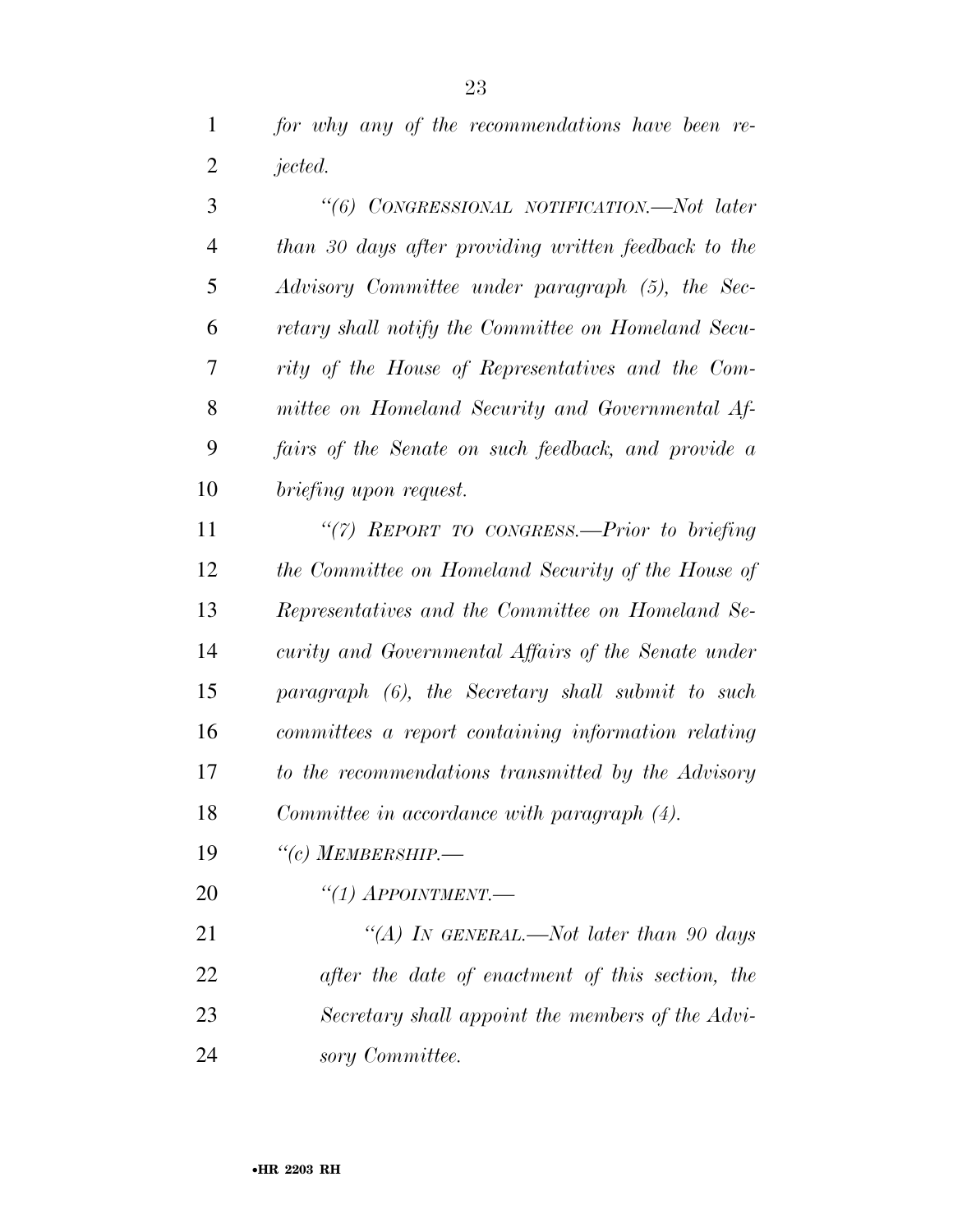| $\mathbf{1}$   | "(B) $COMPOSITION$ —The membership of                |
|----------------|------------------------------------------------------|
| $\overline{2}$ | the Advisory Committee shall consist of a border     |
| 3              | community stakeholder from each of the nine          |
| $\overline{4}$ | U.S. Border Patrol sectors and three individuals     |
| 5              | with significant expertise and experience in im-     |
| 6              | migration law, civil rights, and civil liberties,    |
| 7              | particularly as relates to interests of residents of |
| 8              | border communities.                                  |
| 9              | $\lq(2)$ TERM OF OFFICE.-                            |
| 10             | "(A) TERMS.—The term of each member of               |
| 11             | the Advisory Committee shall be two years. A         |
| 12             | member of the Advisory Committee may be re-          |
| 13             | <i>appointed.</i>                                    |
| 14             | "(B) REMOVAL.—The Secretary may review               |
| 15             | the participation of a member of the Advisory        |
| 16             | Committee and remove such member for cause at        |
| 17             | any time.                                            |
| 18             | (3)<br><b>PROHIBITION</b> ON COMPENSATION.—The       |
| 19             | members of the Advisory Committee shall not receive  |
| 20             | pay, allowances, or benefits from the Government by  |
| 21             | reason of their service on the Advisory Committee.   |
| 22             | $``(4)$ Meetings.—                                   |
| 23             | "(A) IN GENERAL.—The Secretary shall re-             |
| 24             | quire the Advisory Committee to meet at least        |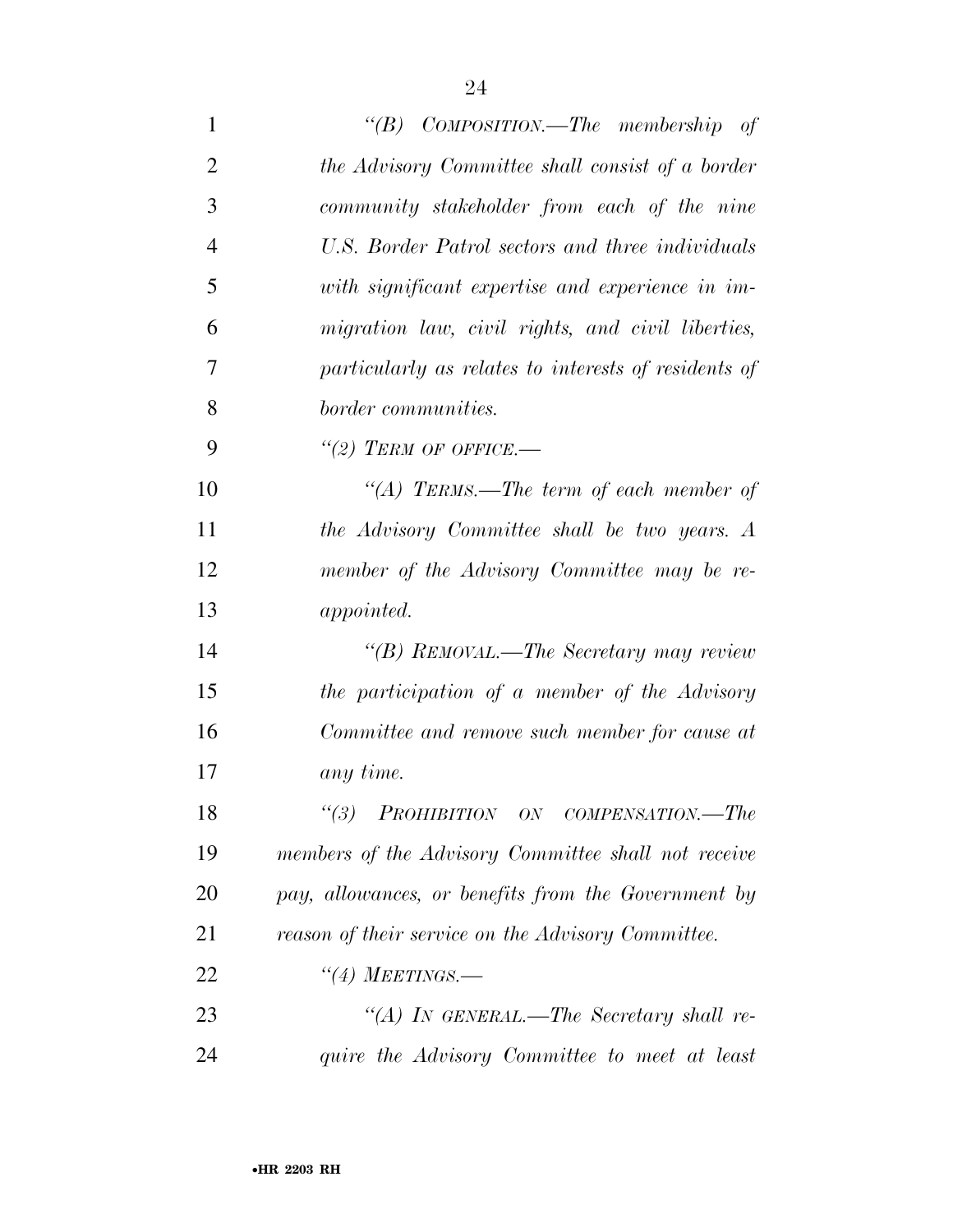| $\mathbf{1}$   | semiannually and may convene additional meet-          |
|----------------|--------------------------------------------------------|
| $\overline{2}$ | ings as necessary.                                     |
| 3              | "(B) PUBLIC MEETINGS.—At least one of                  |
| $\overline{4}$ | the meetings described in subparagraph (A) shall       |
| 5              | be within a Border Patrol sector and open to the       |
| 6              | <i>public.</i>                                         |
| 7              | "(C) ATTENDANCE.—The Advisory Com-                     |
| 8              | mittee shall maintain a record of the persons          |
| 9              | present at each meeting.                               |
| 10             | "(5) MEMBER ACCESS TO SENSITIVE SECURITY               |
| 11             | INFORMATION.—Not later than 60 days after the date     |
| 12             | of a member's appointment, the Secretary shall deter-  |
| 13             | mine if there is cause for the member to be restricted |
| 14             | from possessing sensitive security information. With-  |
| 15             | out such cause, and upon the member voluntarily        |
| 16             | signing a non-disclosure agreement, the member may     |
| 17             | be granted access to sensitive security information    |
| 18             | that is relevant to the member's advisory duties. The  |
| 19             | member shall protect the sensitive security informa-   |
| 20             | tion in accordance with part 1520 of title 49, Code    |
| 21             | of Federal Regulations.                                |
| 22             | "(6) CHAIRPERSON.—A stakeholder representa-            |
| 23             | tive on the Advisory Committee who is elected by the   |
| 24             | appointed membership of the Advisory Committee         |
| 25             | shall chair the Advisory Committee.                    |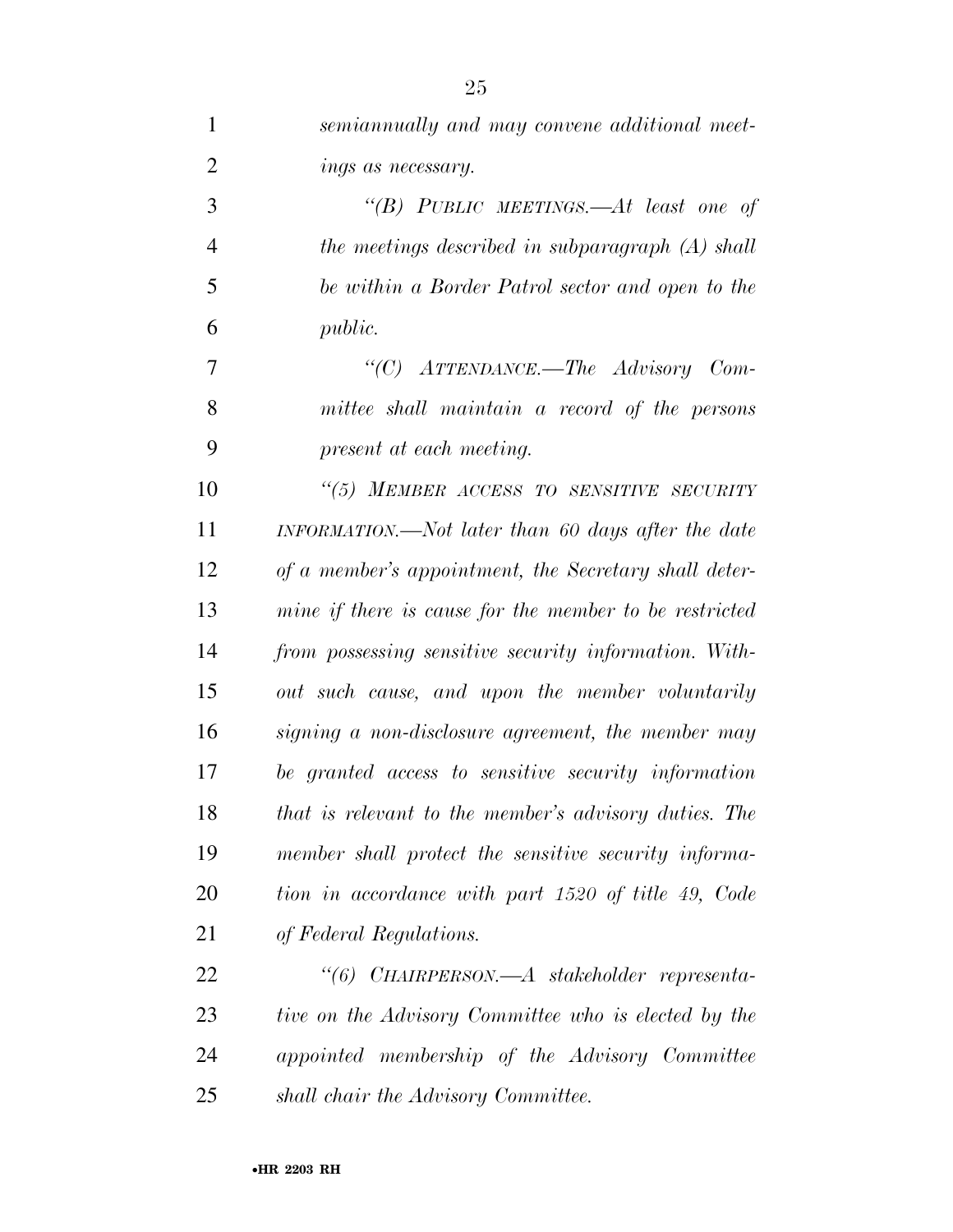| 1              | "(d) NONAPPLICABILITY OF FACA.—The Federal Ad-          |
|----------------|---------------------------------------------------------|
| 2              | visory Committee Act (5 U.S.C. App.) shall not apply to |
| 3              | the Advisory Committee and its subcommittees.           |
| $\overline{4}$ | "(e) DEFINITIONS.—In this section:                      |
| 5              | "(1) ADVISORY COMMITTEE.—The term 'Advi-                |
| 6              | sory Committee' means the border community stake-       |
| 7              | holder advisory committee established under sub-        |
| 8              | section $(a)$ .                                         |
| 9              | "(2) BORDER COMMUNITY STAKEHOLDER.-The                  |
| 10             | term border community stakeholder' means individ-       |
| 11             | uals who have ownership interests or reside in the      |
| 12             | land borders of the United States and who have not      |
| 13             | publicly taken positions on the Trump Administra-       |
| 14             | tion's border security and immigration enforcement      |
| 15             | $actions, including-$                                   |
| 16             | "(A) a landowner within 10 miles of a land              |
| 17             | border of the United States;                            |
| 18             | $\lq\lq(B)$ a business leader in a company oper-        |
| 19             | ating within 10 miles of a land border of the           |
| 20             | United States;                                          |
| 21             | $\lq (C)$ a local official from a community on          |
| 22             | a land border of the United States; and                 |
| 23             | "(D) a representative of Indian tribes on a             |
| 24             | land border of the United States.".                     |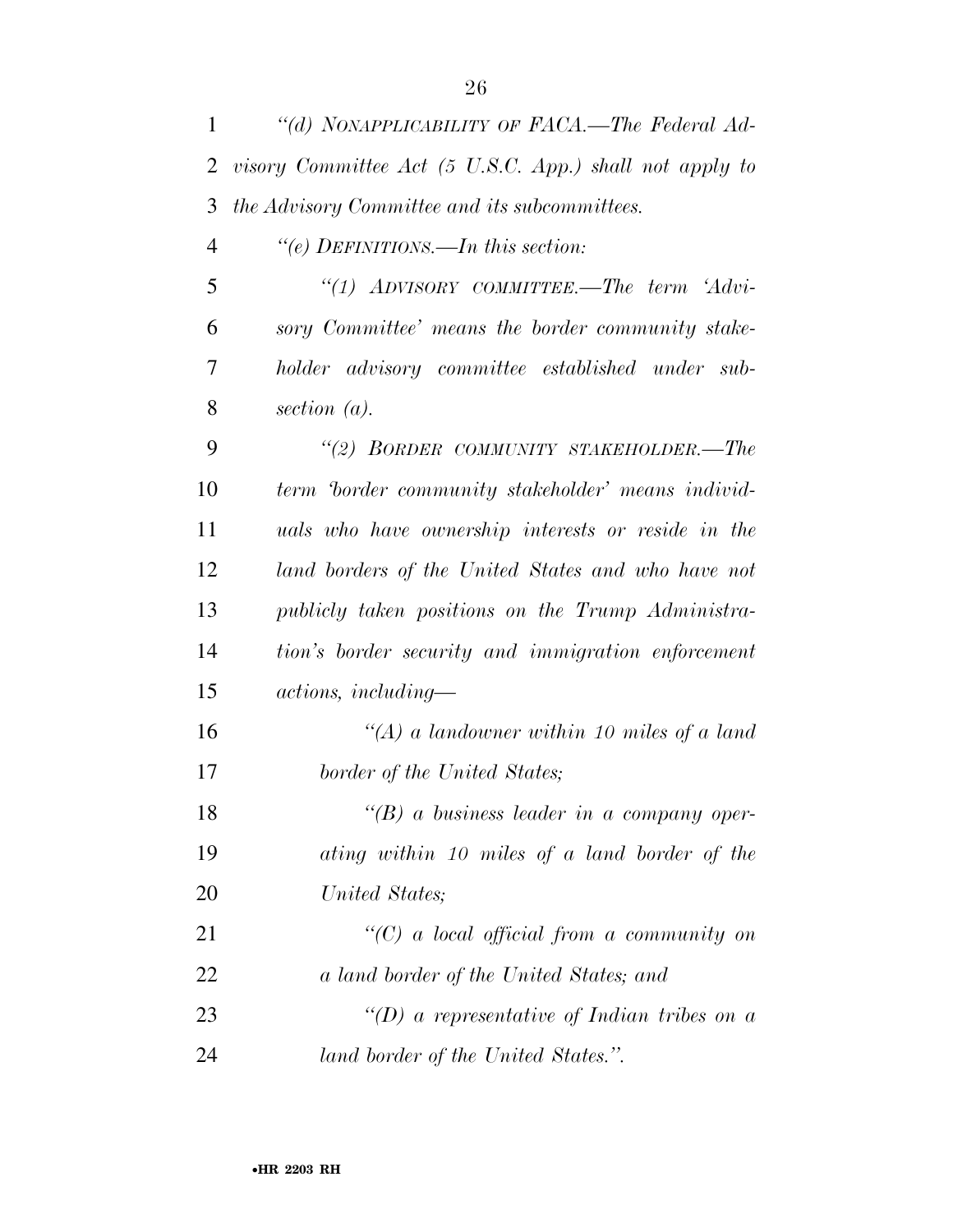*(b) CLERICAL AMENDMENT.—The table of contents in section 1(b) of the Homeland Security Act of 2002, as amended by section 201 of this Act, is further amended by inserting after the item relating to section 437 the following new item:* 

*''Sec. 438. Establishment of Border Community Stakeholder Advisory Committee.''.* 

#### *SEC. 203. TRAINING AND CONTINUING EDUCATION.*

 *(a) MANDATORY TRAINING AND CONTINUING EDU- CATION TO PROMOTE CBP AGENT AND OFFICER SAFETY AND PROFESSIONALISM.—The Secretary of Homeland Se- curity shall establish policies and guidelines to ensure that every agent and officer of U.S. Customs and Border Protec- tion and U.S. Immigration and Customs Enforcement re- ceives a minimum of 20 weeks of training upon onboarding that is directly related to the mission and 40 hours of train- ing and continuing education annually thereafter, to in- clude personnel in a supervisory or management position. Such training shall include training provided by attorneys outside of the Department of Homeland Security.* 

 *(b) CURRICULUM.—The Secretary of Homeland Secu- rity shall establish policies and guidelines governing train- ing and continuing education of agents and officers of U.S. Customs and Border Protection and U.S. Immigration and Customs Enforcement regarding accountability, standards*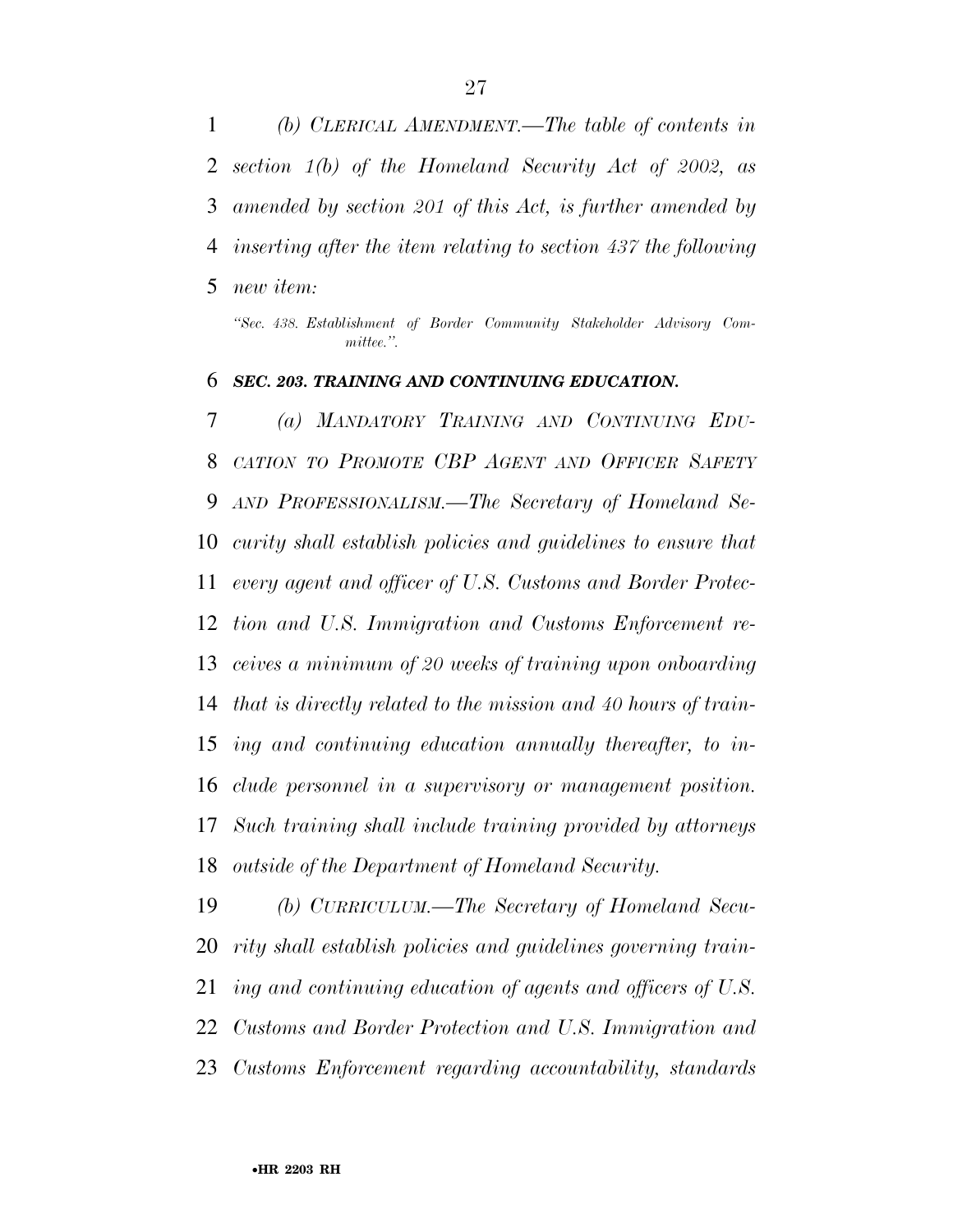*for professional and ethical conduct, and oversight. Such training shall address the following:* 

 *(1) Community relations, including the fol-lowing:* 

 *(A) Best practices in community policing, cultural awareness, and carrying out enforce- ment actions near sensitive locations such as places of worship or religious ceremony, school or education-related place or event, courthouse or other civic building providing services accessible to the public, hospital, medical treatment, or health care facility, a public demonstration, or an attorney's office, including a public defender or legal aid office.* 

 *(B) Policies limiting location of enforcement and cooperation with local law enforcement.* 

 *(C) Best practices in responding to griev- ances and how to refer complaints to the Om- budsman for Border and Immigration Related Concerns in accordance with section 437 of the Homeland Security Act of 2002, as added by sec-tion 201 of this Act.* 

 *(2) Interaction with vulnerable populations, in-cluding instruction on screening, identifying, and re-*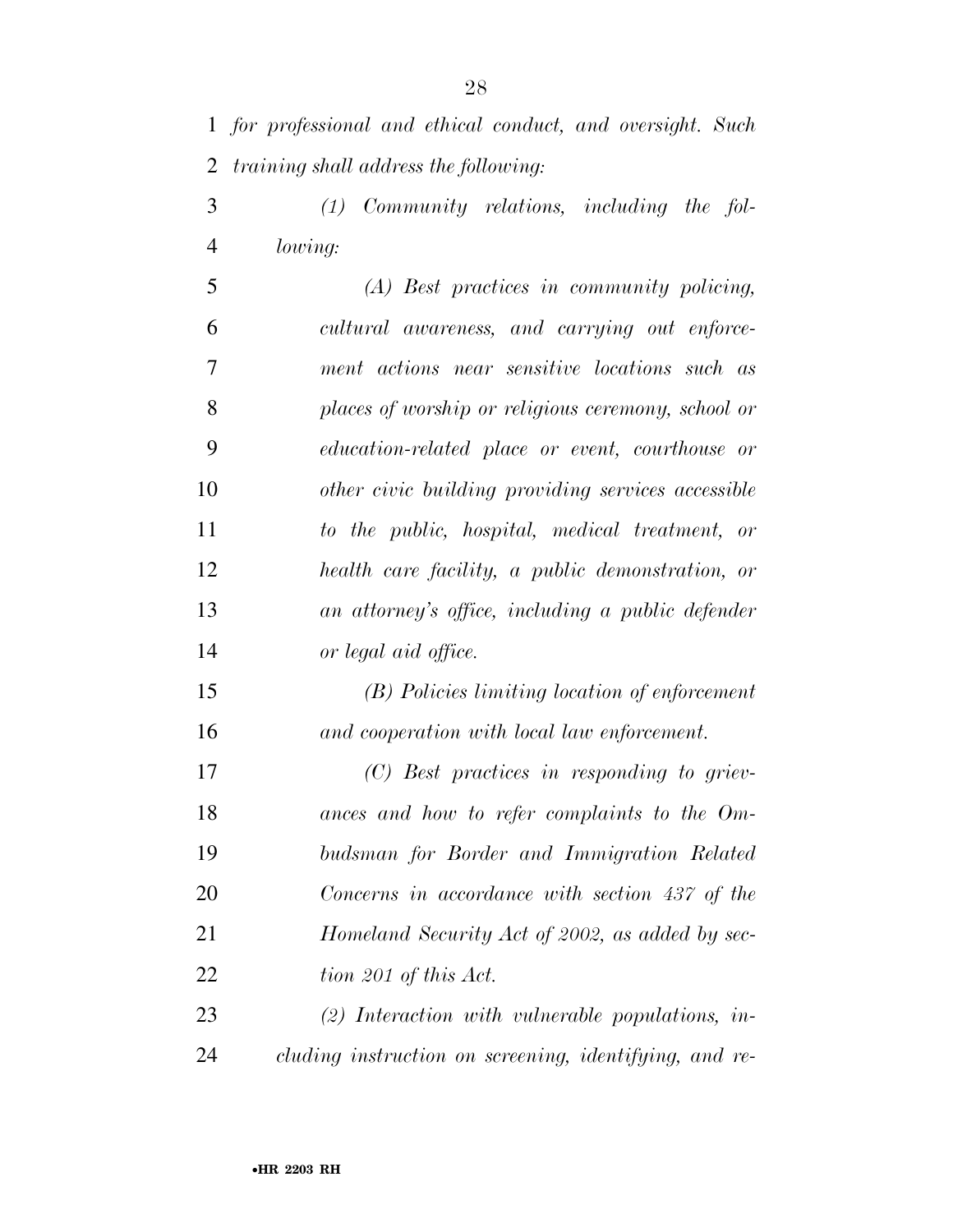| $\mathbf{1}$   | sponding to vulnerable populations, such as children,       |
|----------------|-------------------------------------------------------------|
| $\overline{2}$ | victims of human trafficking, and the acutely ill.          |
| 3              | (3) Standards of professional and ethical con-              |
| $\overline{4}$ | duct, including the following:                              |
| 5              | $(A)$ Lawful use of force, de-escalation tac-               |
| 6              | tics, and alternatives to the use of force.                 |
| 7              | (B) Complying with chain of command and                     |
| 8              | <i>lawful orders.</i>                                       |
| 9              | (C) Conduct and ethical behavior toward                     |
| 10             | the public in a civil and professional manner.              |
| 11             | (D) Civil rights and legal protections.                     |
| 12             | $(E)$ Non-racially biased questioning.                      |
| 13             | $(F)$ De-escalation tactics and alternatives to             |
| 14             | use of force.                                               |
| 15             | (G) Permissible and impermissible social                    |
| 16             | media activity.                                             |
| 17             | (c) PERFORMANCE REVIEW PROCESS.—The Secretary               |
|                | 18 of Homeland Security shall establish a review process to |
| 19             | ensure that port supervisors and managers of U.S. Customs   |
| 20             | and Border Protection and U.S. Immigration and Customs      |
| 21             | Enforcement, as the case may be, are evaluated annually     |
| 22             | on their actions and standards of conduct, and on the ac-   |
| 23             | tions, situational and educational development, and stand-  |
| 24             | ards of conduct of their staffs.                            |
| 25             | (d) CONTINUING EDUCATION.-                                  |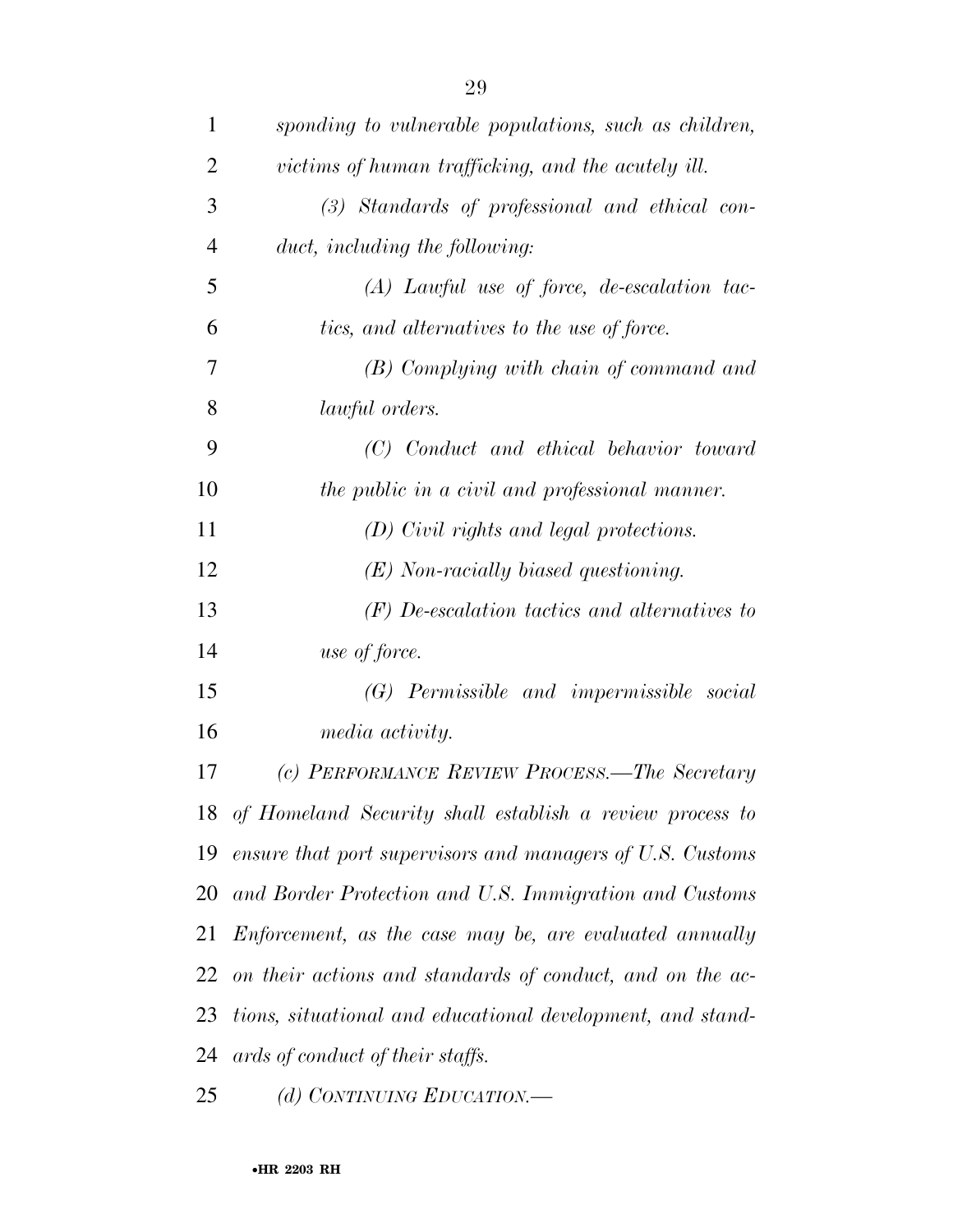*(1) IN GENERAL.—The Secretary of Homeland Security shall annually require all agents and officers of U.S. Customs and Border Protection and U.S. Im- migration and Customs Enforcement who are re- quired to undergo training under subsections (a) through (c) to participate in continuing education to maintain and update understanding of Federal legal rulings, court decisions, and Department of Home- land Security policies, procedures, and guidelines re- lated to the subject matters described in such sub-sections.* 

 *(2) CONSTITUTIONAL AUTHORITY SUBJECT MAT- TER.—Continuing education under this subsection shall include a course on protecting the civil, constitu- tional, human, and privacy rights of individuals, with special emphasis on the scope of enforcement au- thority, including chain of evidence practices and document seizure, and use of force policies available to agents and officers.* 

 *(3) ADDITIONAL SUBJECT MATTERS.—Con- tinuing education under this subsection shall also in-clude a course on the following:* 

 *(A) Scope of authority to conduct immigra- tion enforcement activities, including interviews, interrogations, stops, searches, arrests, and de-*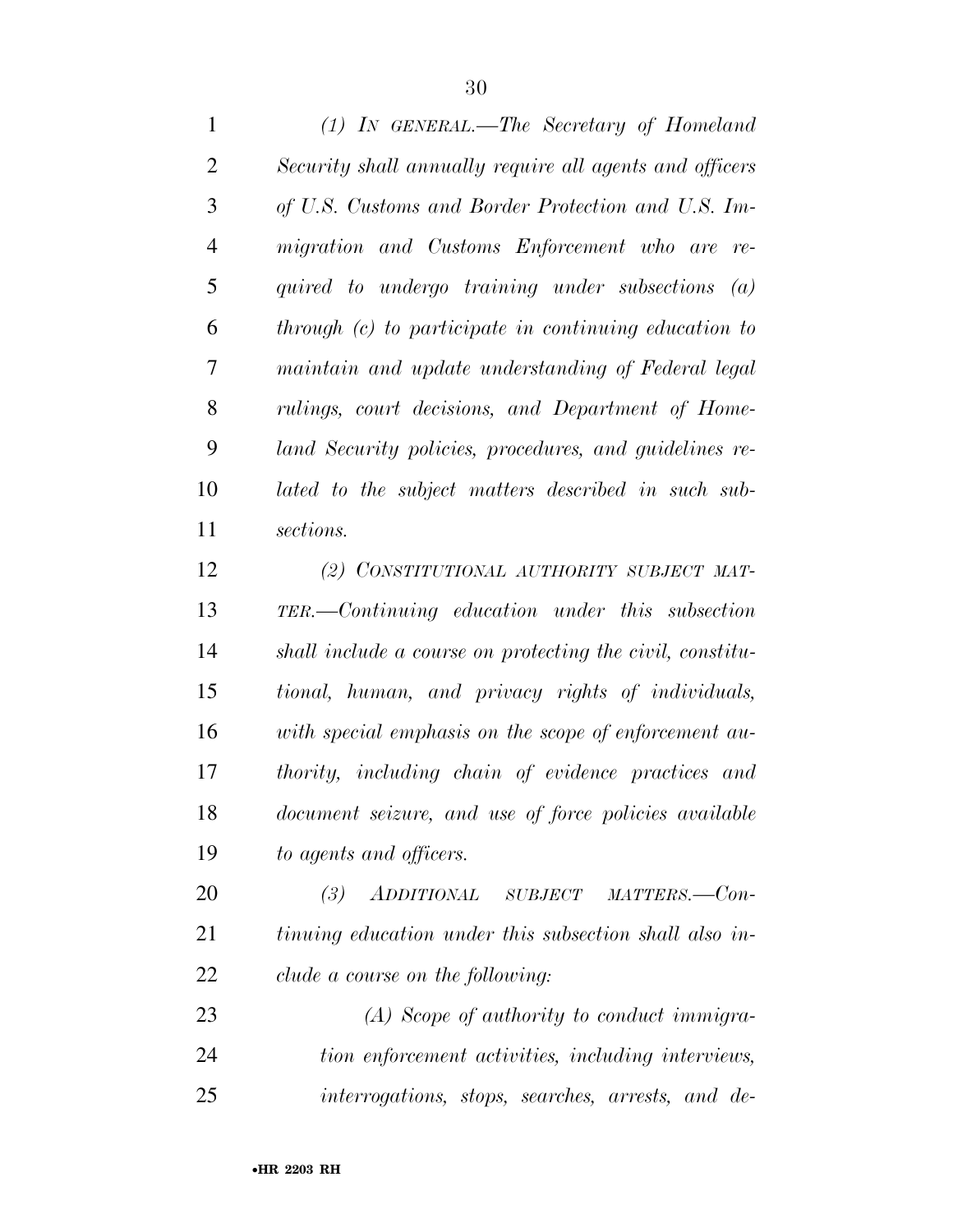| $\overline{2}$ | fraudulent documents.                                         |
|----------------|---------------------------------------------------------------|
| 3              | $(B)$ Identifying, screening, and responsi-                   |
| $\overline{4}$ | bility for vulnerable populations, such as chil-              |
| 5              | dren and victims of trafficking.                              |
| 6              | (C) Permissible and impermissible social                      |
| 7              | <i>media activity.</i>                                        |
| 8              | $(4)$ ADMINISTRATION.—Courses offered as part of              |
| 9              | continuing education under this subsection shall be           |
| 10             | administered by the Federal Law Enforcement Train-            |
| 11             | ing Centers.                                                  |
| 12             | (e) TRAINING ASSESSMENT.—Not later than three                 |
| 13             | years after the date of the enactment of this Act, the Comp-  |
| 14             | troller General of the United States shall submit to the Com- |
| 15             | mittee on Homeland Security of the House of Representa-       |
| 16             | tives and the Committee on Homeland Security and Gov-         |
| 17             | ernmental Affairs of the Senate a report that assesses the    |
| 18             | training and education, including continuing education,       |
|                | 19 required under this section as well as its implementation. |
| 20             | SEC. 204. BODY-WORN CAMERAS.                                  |
| 21             | (a) REQUIREMENT.—Not later than 60 days after the             |
|                | 22 date of enactment of this Act, the Secretary of Homeland   |
|                | 23 Security, shall submit to the Committees on Homeland Se-   |
|                | 24 curity and Judiciary of the House of Representatives and   |
|                | 25 the Committees on Homeland Security and Governmental       |
|                |                                                               |

*tentions, in addition to identifying and detecting*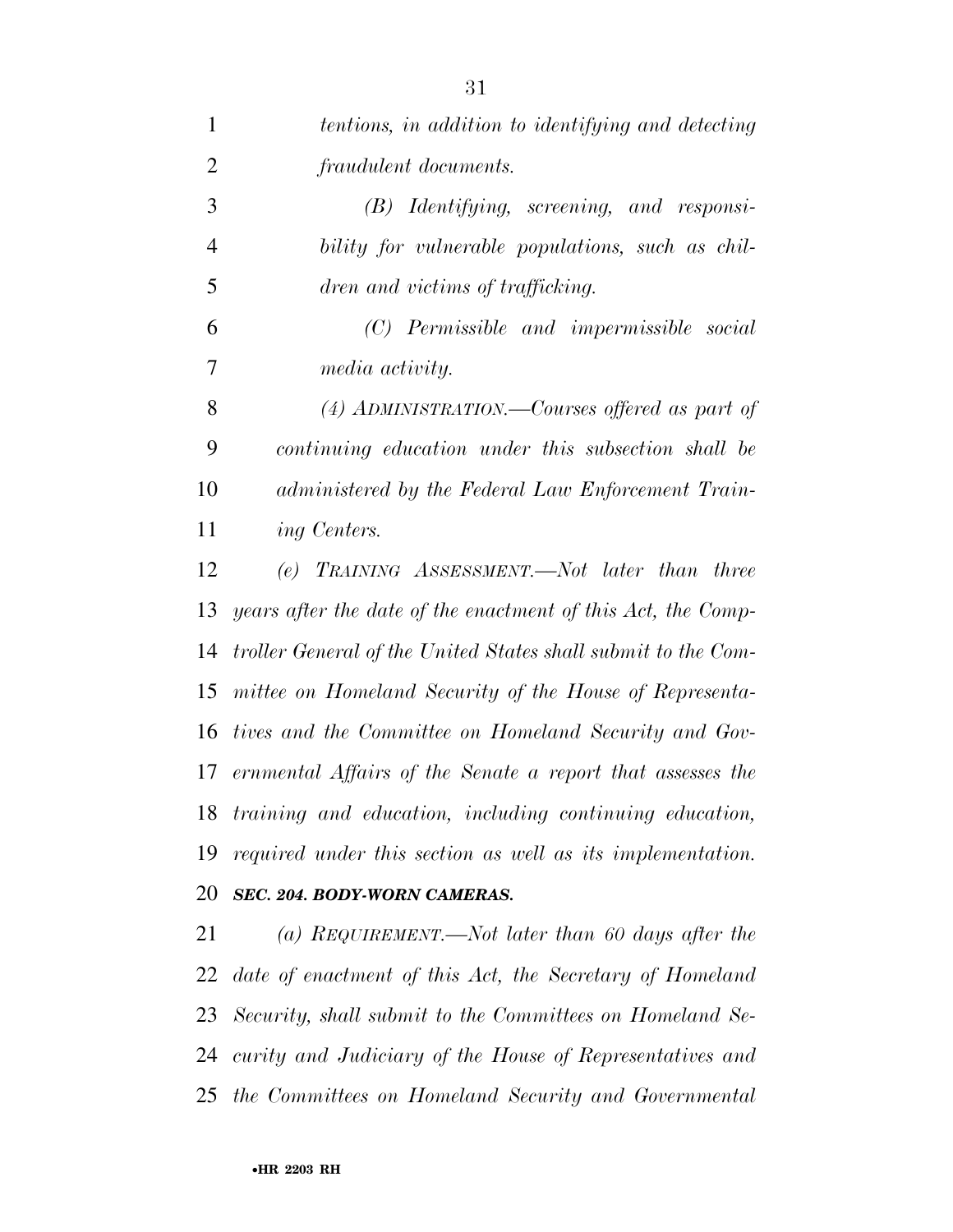*Affairs and Judiciary of the Senate a plan for requiring not later than one year after such date of enactment the use of body-worn cameras by U.S. Border Patrol agents and U.S. Immigration and Customs Enforcement officers when- ever engaged in border security or immigration enforcement activities.* 

 *(b) ELEMENTS.—The plan shall include the following: (1) Benchmarks for implementation within U.S. Customs and Border Protection and U.S. Immigra-tion and Customs Enforcement.* 

 *(2) Policies, procedures, and training modules for the use of body-worn cameras by agents and offi- cers, including training modules relating to the ap- propriate use of such cameras and adverse action for non-compliance.* 

 *(3) Mechanisms for enforcement of body-worn camera policies and procedures by agents and officers within U.S. Customs and Border Protection and U.S. Immigration and Customs Enforcement.* 

#### *SEC. 205. LIMITATION ON THE SEPARATION OF FAMILIES.*

 *(a) IN GENERAL.—Notwithstanding any other provi- sion of law, a child may not be removed from a parent, legal guardian, or family member of such child, at or near the port of entry or within 100 miles of a border of the United States, unless one of the following has occurred:*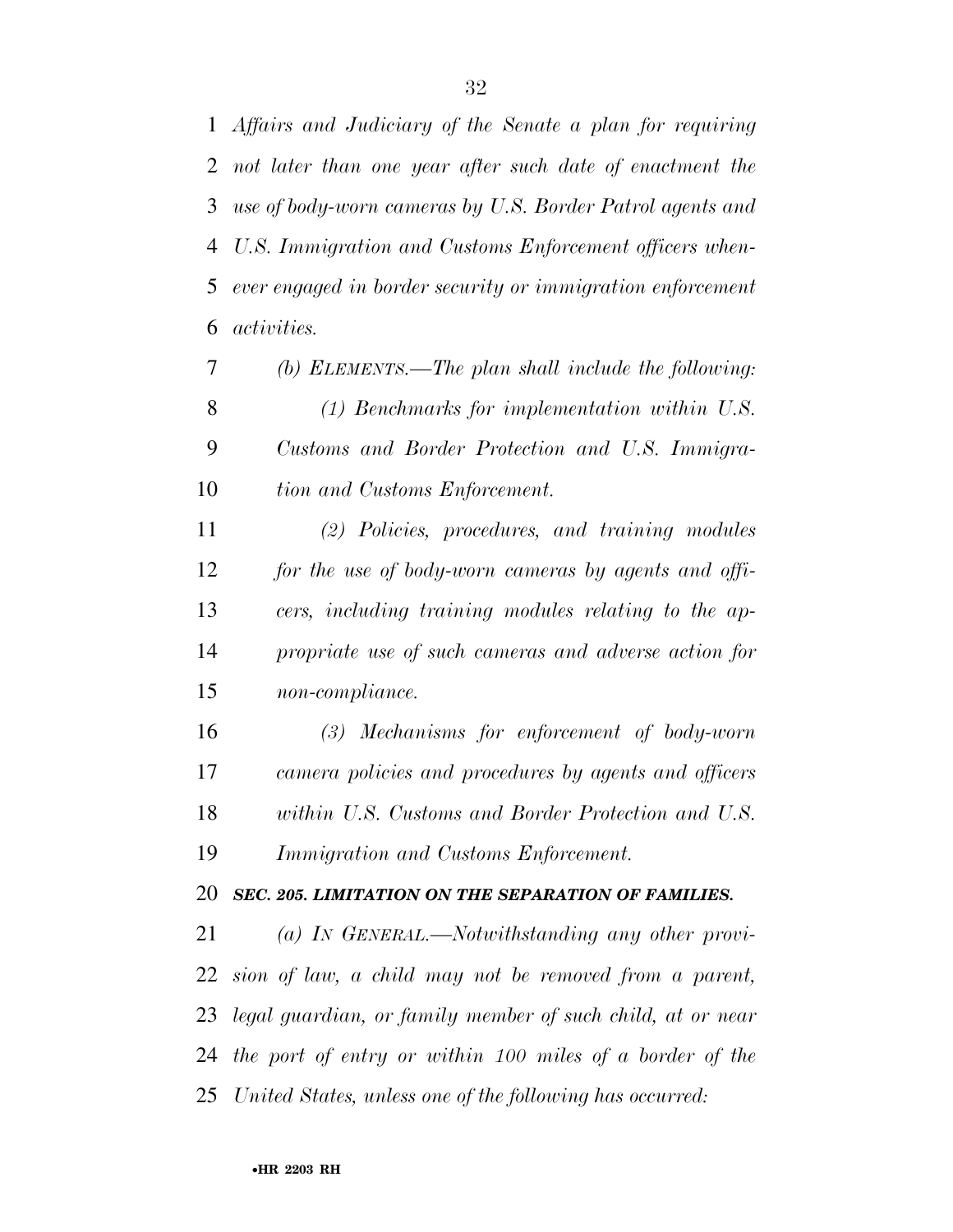| $\mathbf{1}$   | $(1)$ A State court, authorized under State law,         |
|----------------|----------------------------------------------------------|
| 2              | terminates the rights of the parent or legal guardian,   |
| 3              | determines that it is in the best interests of the child |
| $\overline{4}$ | to be removed from the parent or legal guardian, in      |
| 5              | accordance with the Adoption and Safe Families Act       |
| 6              | of 1997 (Public Law 105–89), or makes any similar        |
| 7              | determination that is legally authorized under State     |
| 8              | law.                                                     |
| 9              | $(2)$ An official from the State or county child         |
| 10             | welfare agency with expertise in child trauma and de-    |
| 11             | velopment makes a best interests determination that      |
| 12             | it is in the best interests of the child to be removed   |
| 13             | from the parent, legal guardian, or family member        |
| 14             | because the child is in danger of abuse or neglect at    |
| 15             | the hands of the parent, legal guardian, or family       |
| 16             | member or is a danger to herself or others.              |
| 17             | (b) PROHIBITION ON SEPARATION.-                          |
| 18             | $(1)$ IN GENERAL.—A designated agency may not            |
| 19             | remove a child from a parent, legal guardian, or fam-    |
| 20             | ily member solely for the policy goal of deterring in-   |
| 21             | dividuals from migrating to the United States or for     |
| 22             | the policy goal of promoting compliance with civil       |
| 23             | <i>immigration laws.</i>                                 |
| 24             | (2)<br>PENALTY FOR FAMILY SEPARATION.-Any                |
| 25             | person who knowingly separates a child from his or       |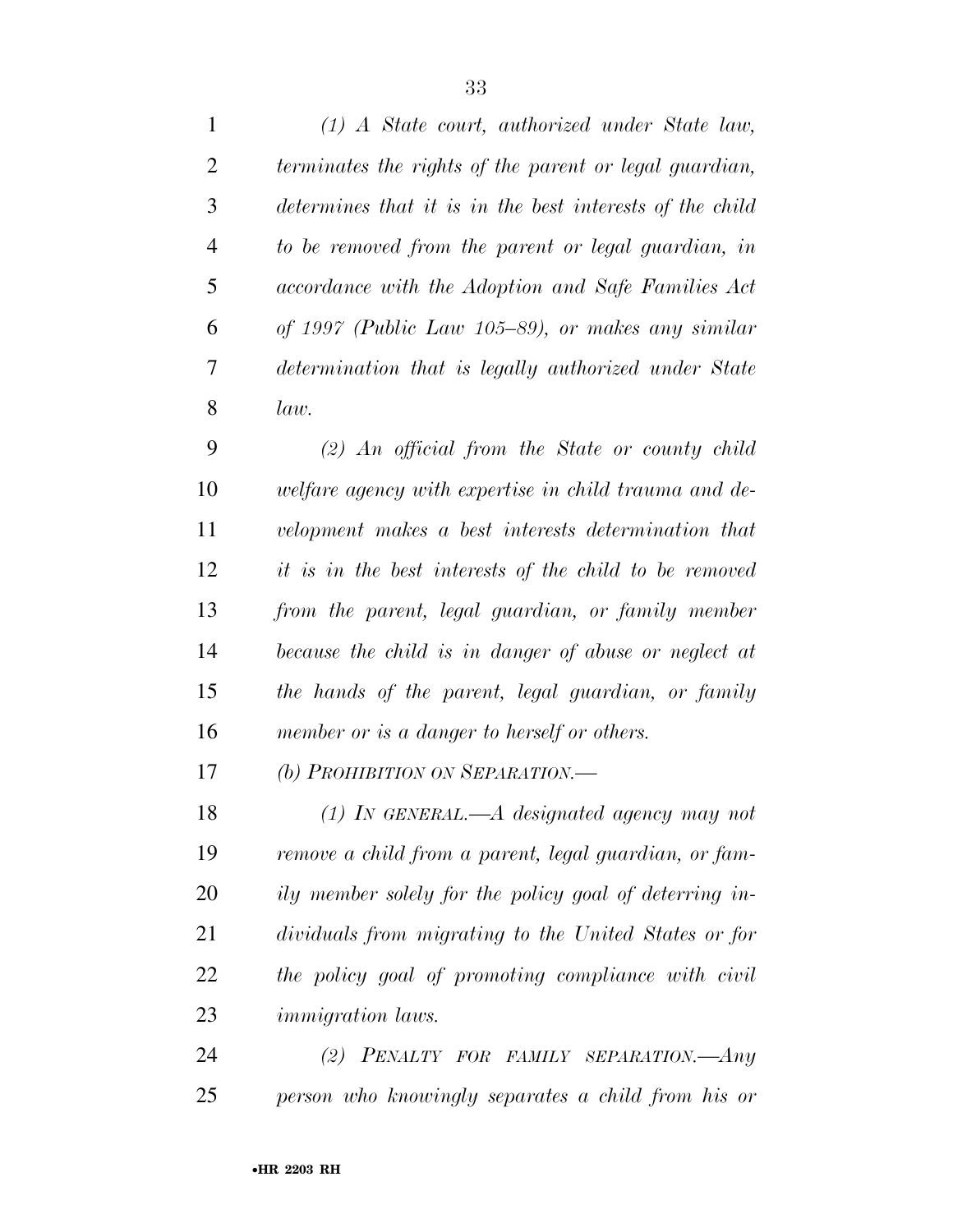| $\mathbf{1}$   | her parent, legal guardian, or family member in vio-            |
|----------------|-----------------------------------------------------------------|
| $\overline{2}$ | lation of this section, shall be fined not more than            |
| 3              | \$10,000.                                                       |
| 4              | (c) FAMILY MEMBER DEFINED.—For purposes of this                 |
| 5              | section, the term "family member" means an individual           |
| 6              | who is any of the following:                                    |
| 7              | $(1)$ A parent or legal guardian.                               |
| 8              | $(2)$ A spouse.                                                 |
| 9              | $(3)$ A child.                                                  |
| 10             | $(4)$ A step-family member.                                     |
| 11             | $(5)$ An immediate family member, to include                    |
| 12             | <i>adult siblings.</i>                                          |
| 13             | $(6)$ An extended family member, to include                     |
| 14             | aunts, uncles, adult cousins, and grandparents.                 |
| 15             | SEC. 206. PROHIBITION ON EXCEEDING 72 HOURS IN                  |
| 16             | <b>SHORT-TERM DETENTION.</b>                                    |
| 17             | Notwithstanding any other provision of law, the Sec-            |
|                | 18 retary of Homeland Security shall ensure that each indi-     |
|                | 19 vidual apprehended by U.S. Customs and Border Protection     |
|                | 20 is released, paroled, or transferred to an appropriate long- |
| 21             | term facility operated by a non-profit organization, U.S.       |
| 22             | Immigration and Customs Enforcement, or the Department          |
|                | 23 of Health and Human Services not later than 72 hours after   |
| 24             | such apprehension absent an exigent circumstance that is        |
| 25             | beyond the Secretary's control, such as a natural disaster.     |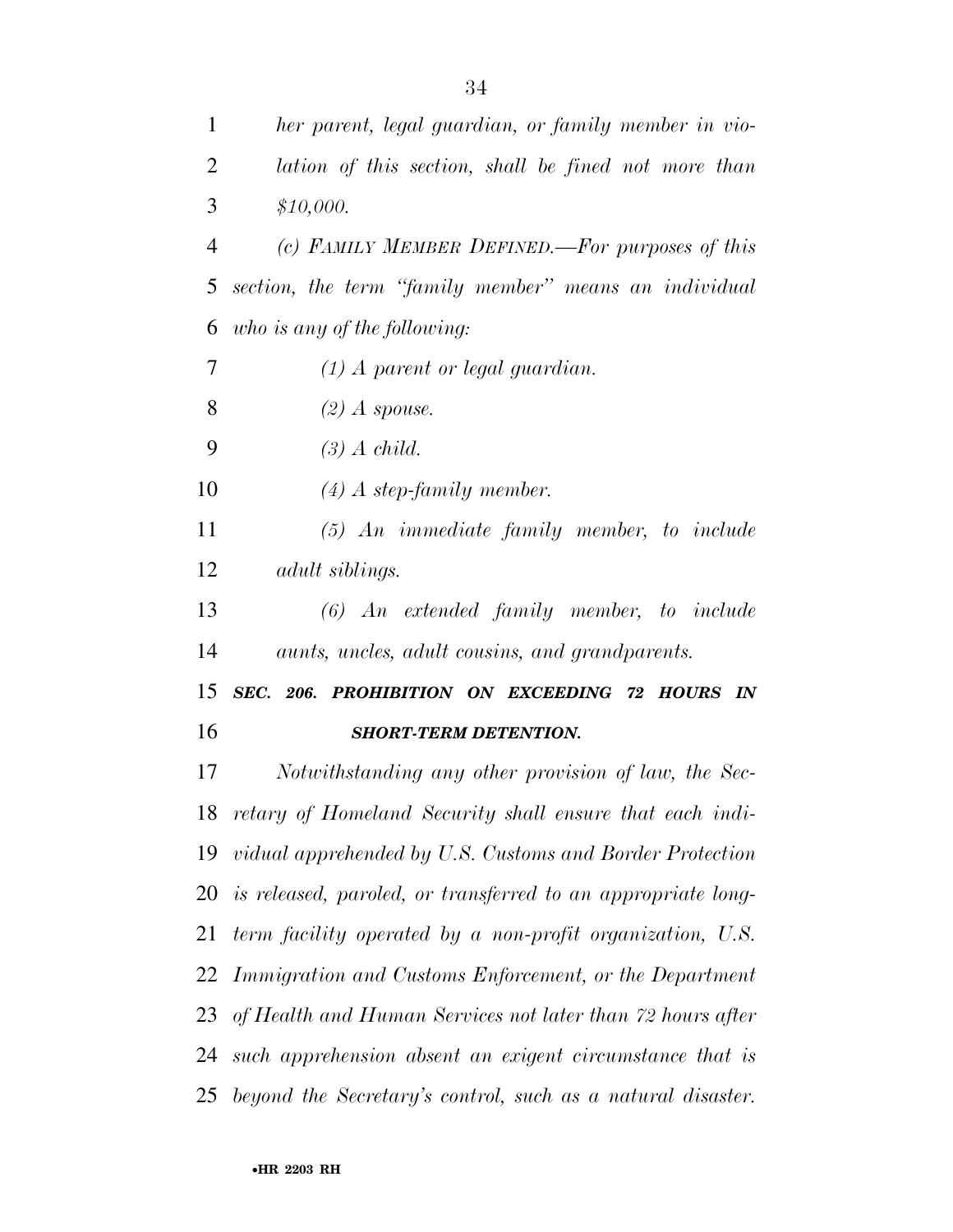*The Secretary shall inform the Committees on Homeland Security and the Judiciary of the House of Representatives and Committees on Homeland Security and Governmental Affairs and the Judiciary of the Senate within three days of the Secretary determining such an exigent circumstance exists, and provide information on when the impacted indi-viduals will be so released, paroled, or transferred.* 

#### *SEC. 207. ELECTRONIC TRACKING.*

 *(a) ESTABLISHMENT.—The Secretary of Homeland Security and the Secretary of Health and Human Services shall establish an electronic tracking system on a single interface, which shall be—* 

 *(1) accessible to agents and officials of U.S. Cus- toms and Border Protection, U.S. Immigration and Customs Enforcement, and the Office of Refugee Re-settlement; and* 

 *(2) used to track the location of a child who has been separated under section 205 and the parent or legal guardian of the child.* 

 *(b) TRACKING NUMBER.—The Secretary of Homeland Security shall assign to a child who has been separated under section 205 and the parent or legal guardian of the child a tracking number that—* 

*(1) is transferrable;*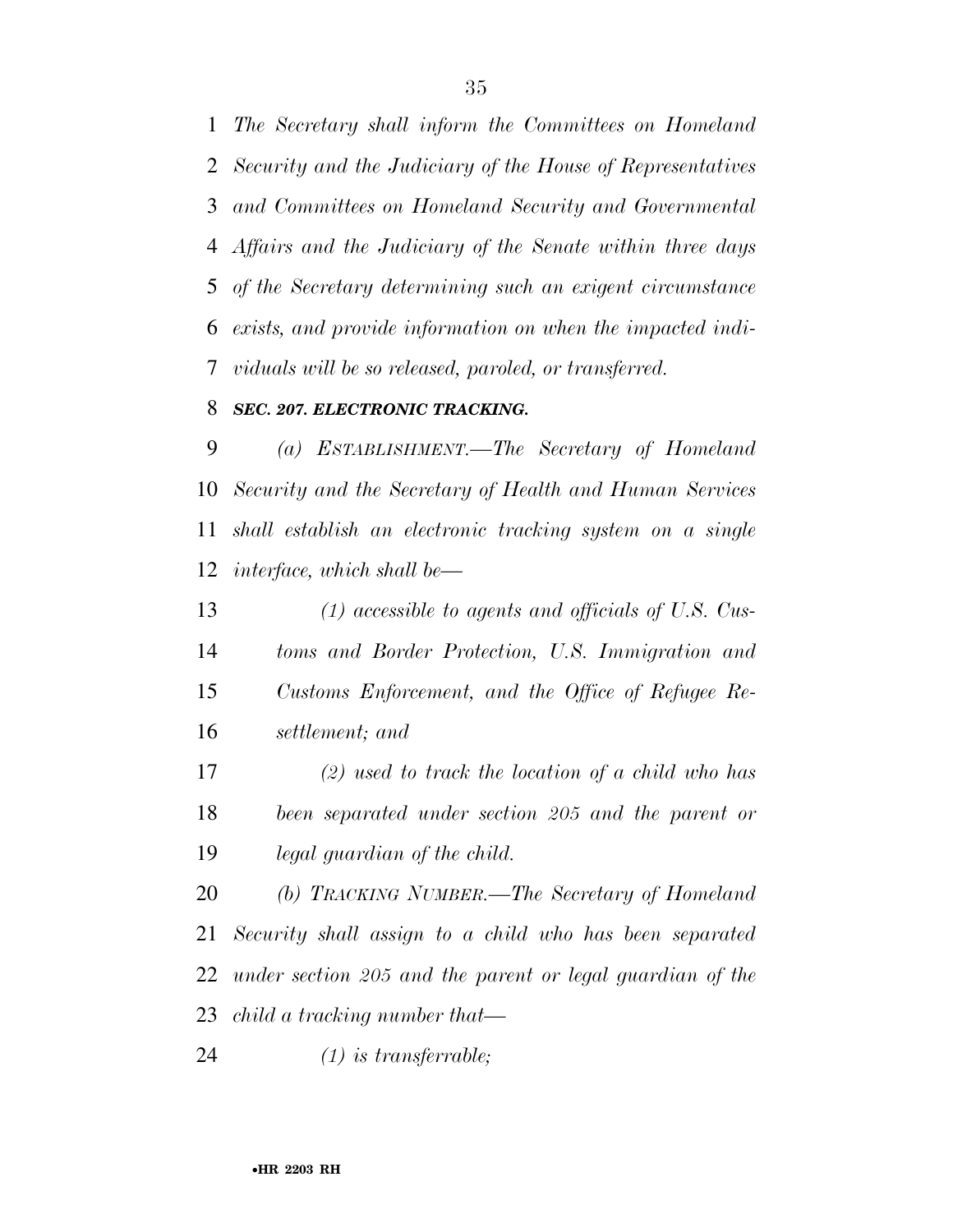| 1              | $(2)$ may be shared easily on the electronic track-              |
|----------------|------------------------------------------------------------------|
| 2              | ing system described in subsection $(a)$ by agents and           |
| 3              | $\it{officials}$ of —                                            |
| $\overline{4}$ | (A) U.S. Customs and Border Protection;                          |
| 5              | $(B)$ U.S. Immigration and Customs $En-$                         |
| 6              | forcement; and                                                   |
| 7              | $(C)$ the Office of Refugee Resettlement; and                    |
| 8              | $(3)$ is included on the paperwork of the child and              |
| 9              | the parent or legal guardian of the child.                       |
| 10             | (c) CONTACT INFORMATION.—The Secretary of Home-                  |
| 11             | land Security and the Secretary of Health and Human              |
|                | 12 Services shall advise a child who has been separated under    |
| 13             | section 205 and the parent or legal guardian of the child        |
| 14             | on the manner in which the child and the parent or legal         |
|                | 15 guardian may be contacted during the term of the separa-      |
| 16             | tion.                                                            |
| 17             | SEC. 208. PREVENTING IMPLEMENTATION OF ANTI-ASYLUM               |
| 18             | ACCESS INTERIM FINAL RULE; TERMINATION                           |
| 19             | OF REMAIN IN MEXICO PROTOCOL AND ME-                             |
| 20             | <b>TERING POLICY.</b>                                            |
| 21             | (a) PREVENTION OF IMPLEMENTATION OF ANTI-ASY-                    |
| 22             | LUM ACCESS RULE.—Notwithstanding any other provision             |
|                | 23 of law, the joint interim final rule published in the Federal |
| 24             | Register on July 16, 2019, by the Secretary of Homeland          |
|                | 25 Security and Attorney General that would restrict eligi-      |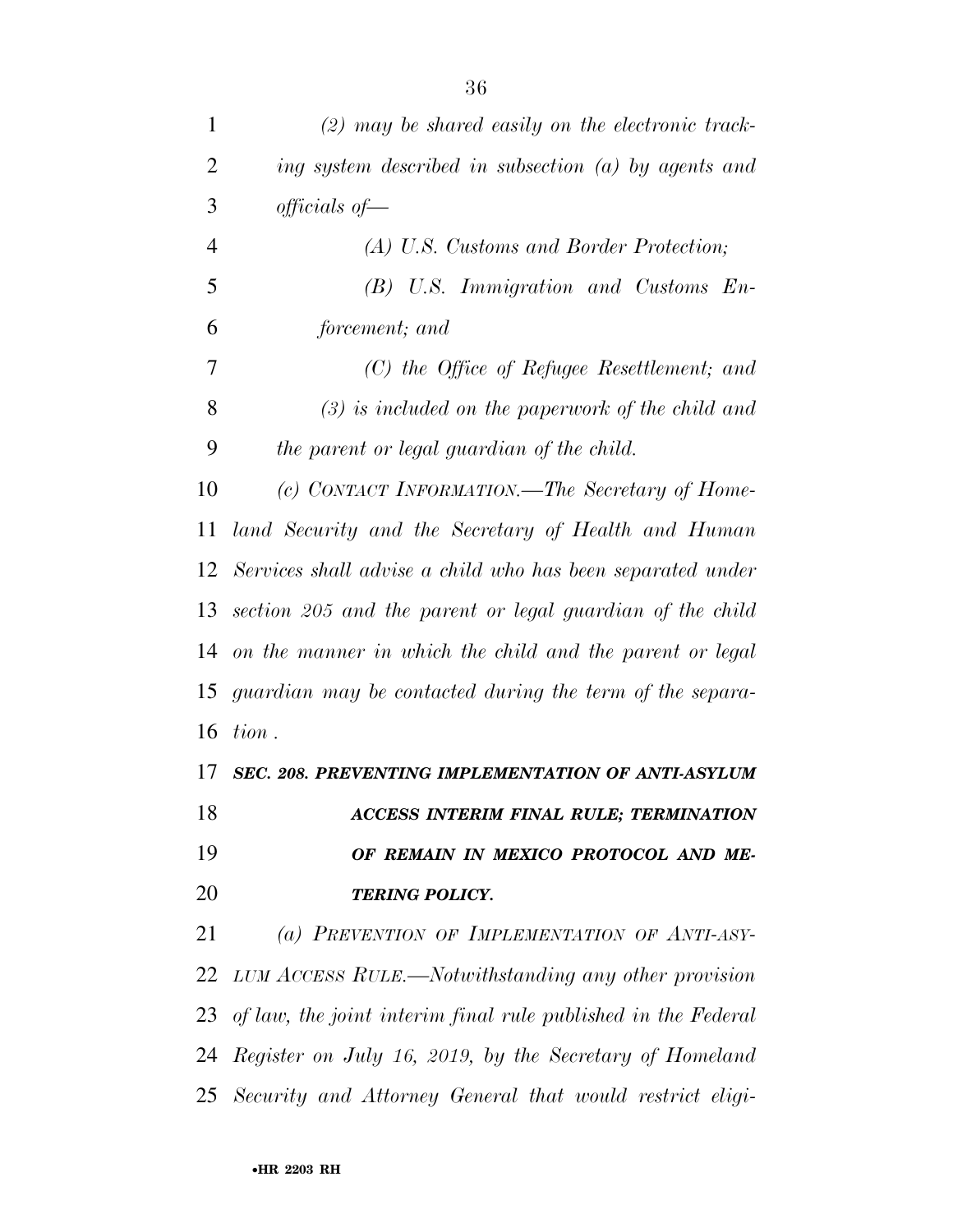*bility for aliens seeking asylum in the United States may not be implemented, enforced, or otherwise carried out by the Secretary or the Attorney General.* 

 *(b) MPP AND METERING TERMINATION.—Not later than 30 days after enactment of this Act, the following shall terminate:* 

 *(1) The Migrant Protection Protocols that were announced by the Secretary of Homeland Security on December 20, 2018, any subsequent revisions to such protocols, or any successor protocols in which certain individuals seeking asylum in the United States are required to wait outside of the United States for the duration of their immigration proceedings.* 

 *(2) The U.S. Customs and Border Protection me- tering policy to regulate the flow of asylum seekers at ports of entry by denying asylum seekers access to ports of entry or any successor policy that impedes access to ports of entry.* 

 *(c) ADDITIONAL CAPACITY AT PORTS OF ENTRY.—For the purposes of increasing processing capacity at ports of entry, the Commissioner of U.S. Customs and Border Pro- tection shall every fiscal year hire, train, and assign not fewer than 600 new officers above the level as of September 30 of the immediately preceding fiscal year until the total number of such officers equals the requirements identified*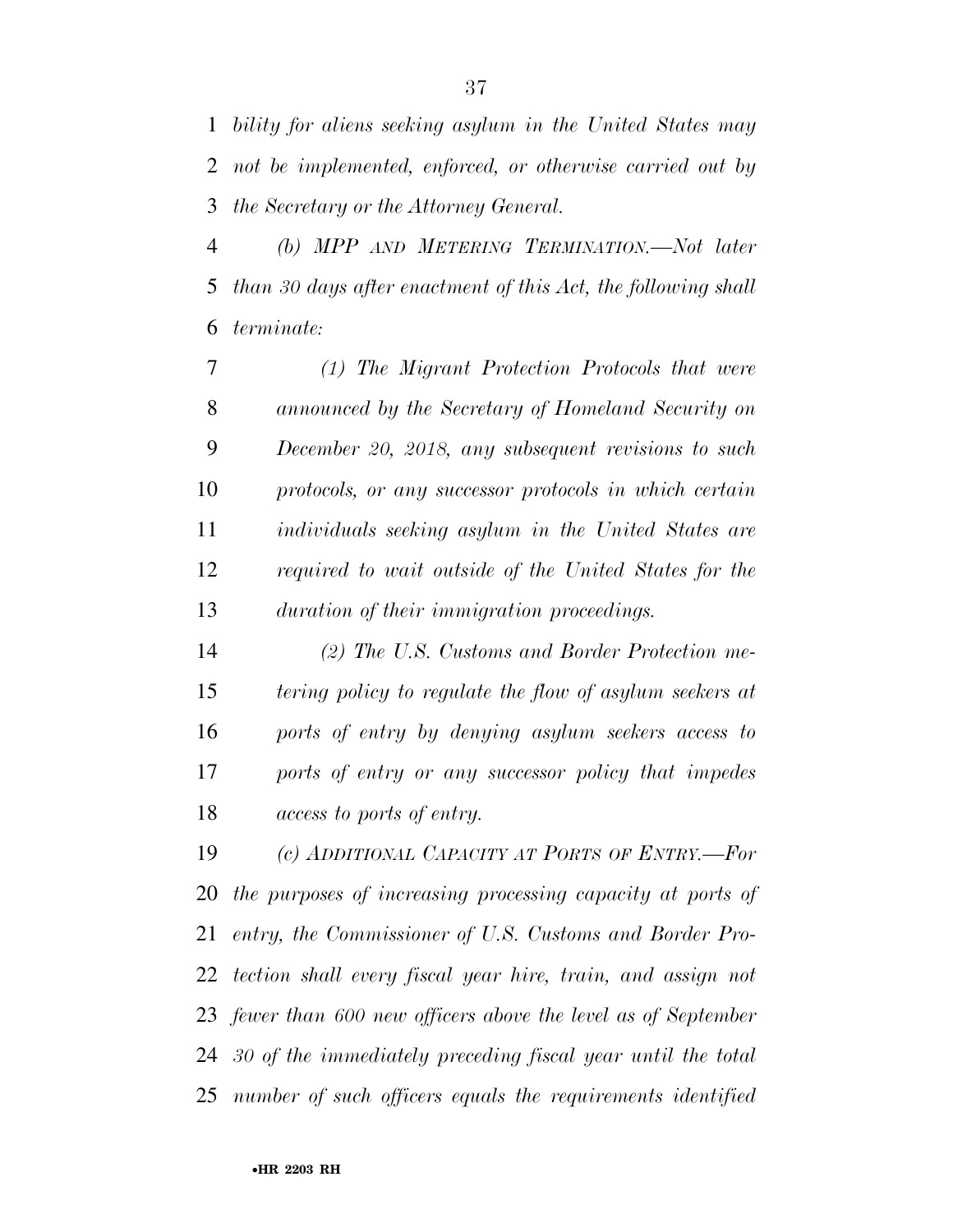*each year in the Workload Staffing Model developed by the Commissioner.* 

 *(d) PROHIBITION ON CERTAIN INTERVIEWS.—No per- sonnel employed by U.S. Customs and Border Protection may carry out credible fear interviews pursuant to the Im-migration and Nationality Act.* 

 *(e) OFFICE OF PROFESSIONAL RESPONSIBILITY.—The Commissioner of U.S. Customs and Border Protection shall every fiscal year hire, train, and assign 30 new full-time investigators within the Office of Professional Responsi- bility of U.S. Customs and Border Protection until the total number of investigators enables the Office to fulfill its mis- sion proportionate to the number of new personnel hired in accordance with subsection (c).* 

 *(f) TRAFFIC FORECASTS.—In calculating the number of Office of Field Operations officers needed at each port of entry through the Workload Staffing Model, the Office of Field Operations shall—* 

 *(1) rely on data collected regarding the inspec- tions and other activities conducted at each such port of entry; and* 

 *(2) consider volume associated with the increase in the volume of individuals from El Salvador, Gua- temala, and Honduras seeking asylum in the United States and seasonal surges, other projected changes in*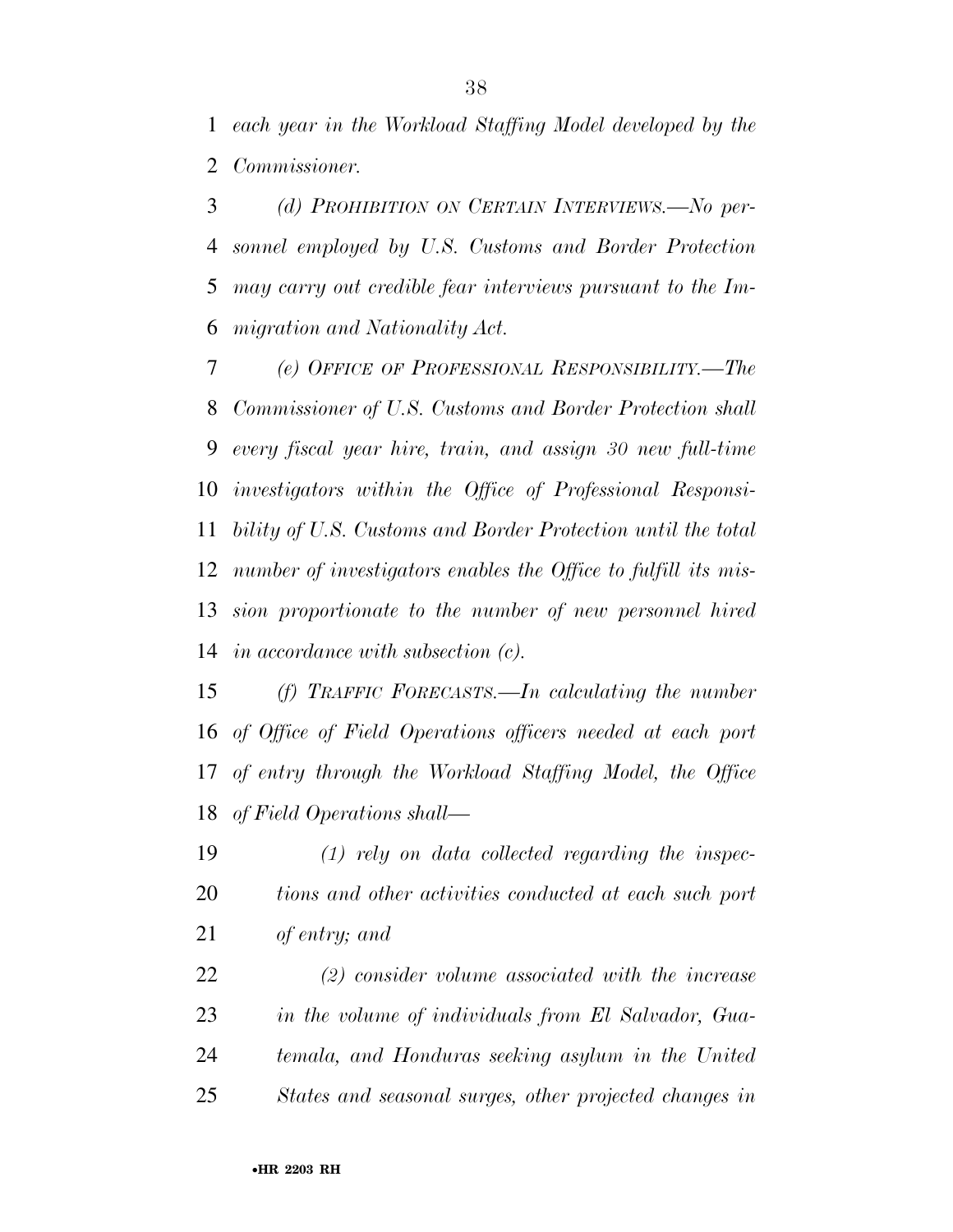| 1              | commercial and passenger volumes, the most current                         |
|----------------|----------------------------------------------------------------------------|
| $\overline{2}$ | commercial forecasts, and other relevant information.                      |
| 3              | $AMENDMENT. \text{—} Subparagraph \quad (A) \quad of \quad section$<br>(q) |
| $\overline{4}$ | $411(g)(5)$ of the Homeland Security Act of 2002 (6 U.S.C.                 |
| 5              | $211(g)(5)$ ) is amended—                                                  |
| 6              | $(1)$ by striking "model" and inserting "models";                          |
| 7              | and                                                                        |
| 8              | $(2)$ by inserting before the period at the end the                        |
| 9              | following: ", and information concerning the progress                      |
| 10             | made toward meeting officer hiring targets, while ac-                      |
| 11             | counting for attrition".                                                   |
| 12             | SEC. 209. SURGE SUPPORT FOR CARE OF FAMILIES AND UN-                       |
| 13             | <b>ACCOMPANIED CHILDREN.</b>                                               |
| 14             | (a) In GENERAL.—Not later than 60 days after the                           |
| 15             | date of the enactment of this Act, the Secretary of Homeland               |
| 16             | Security shall enter into memoranda of understanding with                  |
|                |                                                                            |

 *date of the enactment of this Act, the Secretary of Homeland Security shall enter into memoranda of understanding with appropriate Federal agencies and applicable emergency government relief services, and contracts with State-li- censed, vetted, and qualified contractors with health care, public health, social work, and transportation professionals, for purposes of providing care for individuals, including unaccompanied alien children, apprehended at the southern border during the period of increased volume since January 2017.*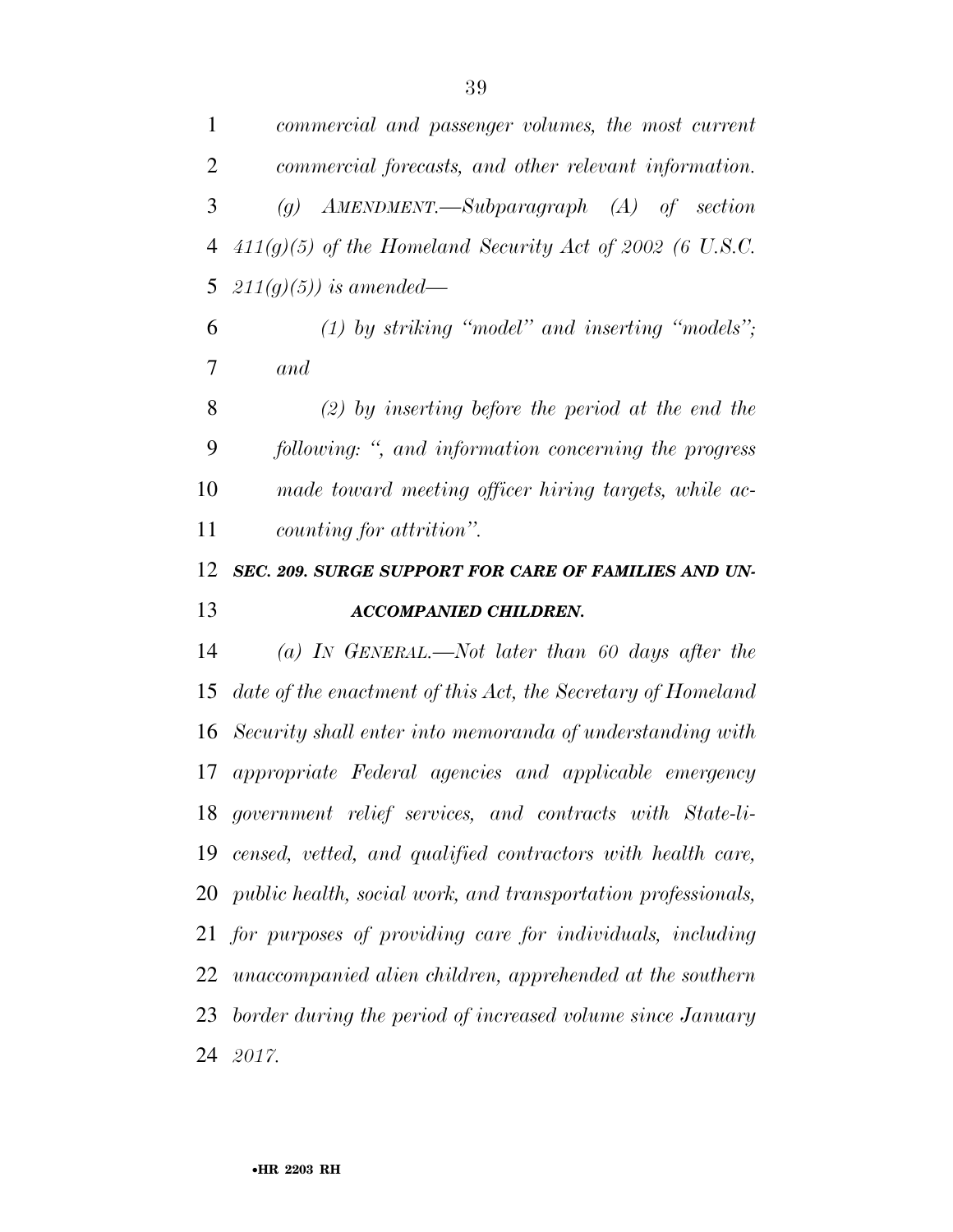*(b) STRATEGIC DEPLOYMENT.—The Secretary of Homeland Security shall ensure that the memoranda of un- derstanding and contracts entered into pursuant to sub- section (a) ensure core capacity within the Department of Homeland Security to provide adequate care to individuals in short-term detention that includes physicians special- izing in pediatrics, family medicine, emergency medicine, obstetrics and gynecology, geriatric medicine, internal med- icine, and infectious diseases, nurse practitioners, other nurses, physician assistants, licensed social workers, mental health professionals, public health professionals, and dieti-cians.* 

 *(c) PROCESSING COORDINATOR.—The Commissioner of U.S. Customs and Border Protection may, on a case- by-case basis, hire and train a processing coordinator to operate within U.S. Border Patrol station to—* 

 *(1) facilitate the provision of services pursuant to a memorandum of understanding or contract en- tered into pursuant to subsection (a) within a U.S. Border Patrol station;* 

 *(2) perform administrative tasks related to the intake and processing of individuals apprehend by U.S. Border Patrol agents, where necessary;* 

 *(3) transport individuals in U.S. Border Patrol custody, where necessary; and*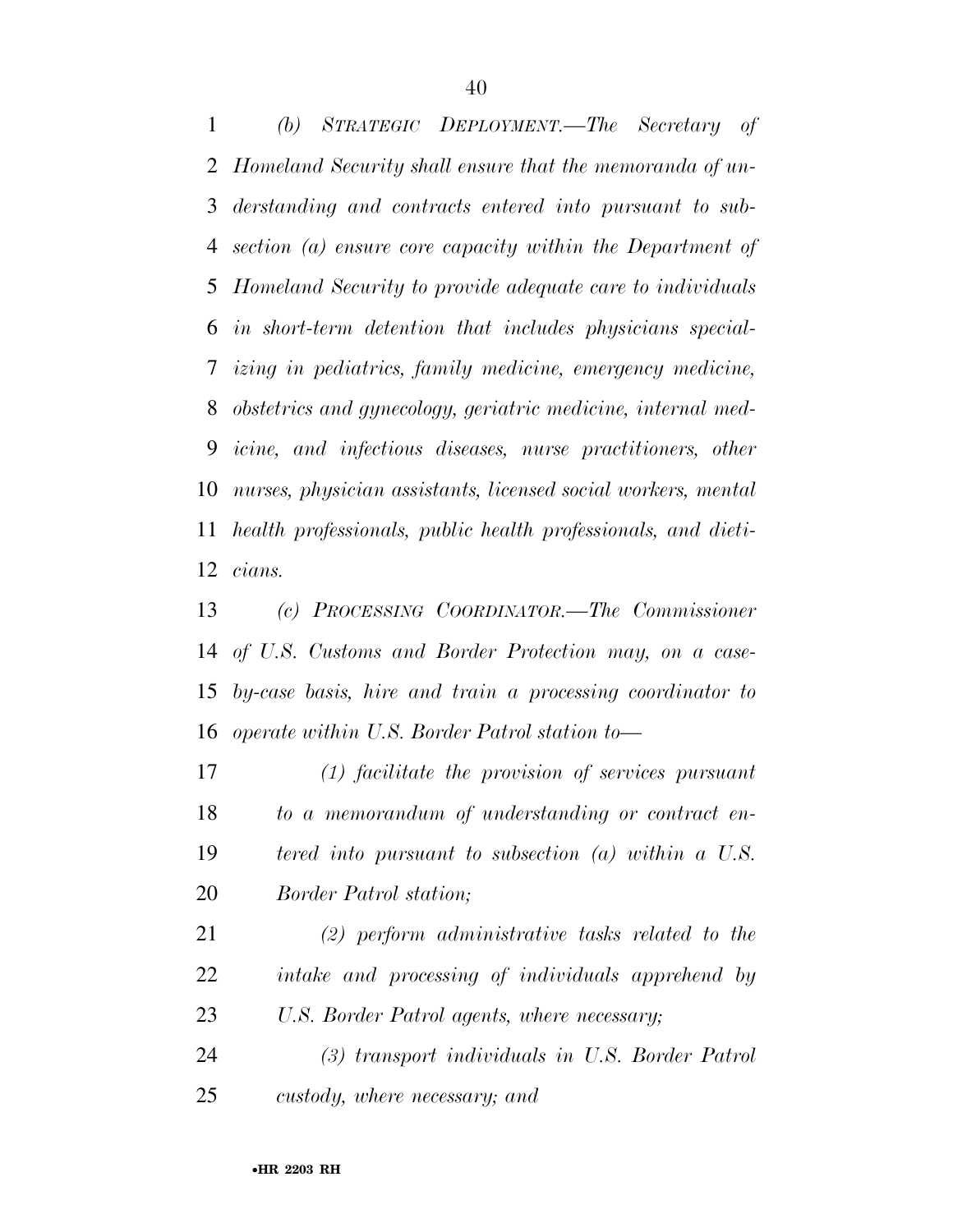*(4) perform custodial watch duties of individuals in such custody who have been admitted to a hospital, except that neither the coordinator nor a U.S. Border Patrol agent may be physically present in a hospital room of such an individual.* 

 *(d) MONTHLY REPORTS.—Not later than 90 days after the date of the enactment of this Act, the Secretary of Home- land Security shall submit to the Committee on Homeland Security of the House of Representatives and the Committee on Homeland Security and Governmental Affairs of the Senate a monthly report on the memoranda of under- standing and contracts entered into pursuant to subsection (a) as of such date, together with the following:* 

 *(1) Information on the deployment of physicians specializing in pediatrics, family medicine, emer- gency medicine, obstetrics and gynecology, geriatric medicine, internal medicine, and infectious diseases;, nurse practitioners, other nurses, physician assist- ants, licensed social workers, mental health profes- sionals, public health professionals, and dieticians within each U.S. Border Patrol sector.* 

 *(2) For each U.S. Border Patrol sector, the de- gree to which responsibilities have been transferred from Department of Homeland Security personnel, particularly law enforcement personnel, for the provi-*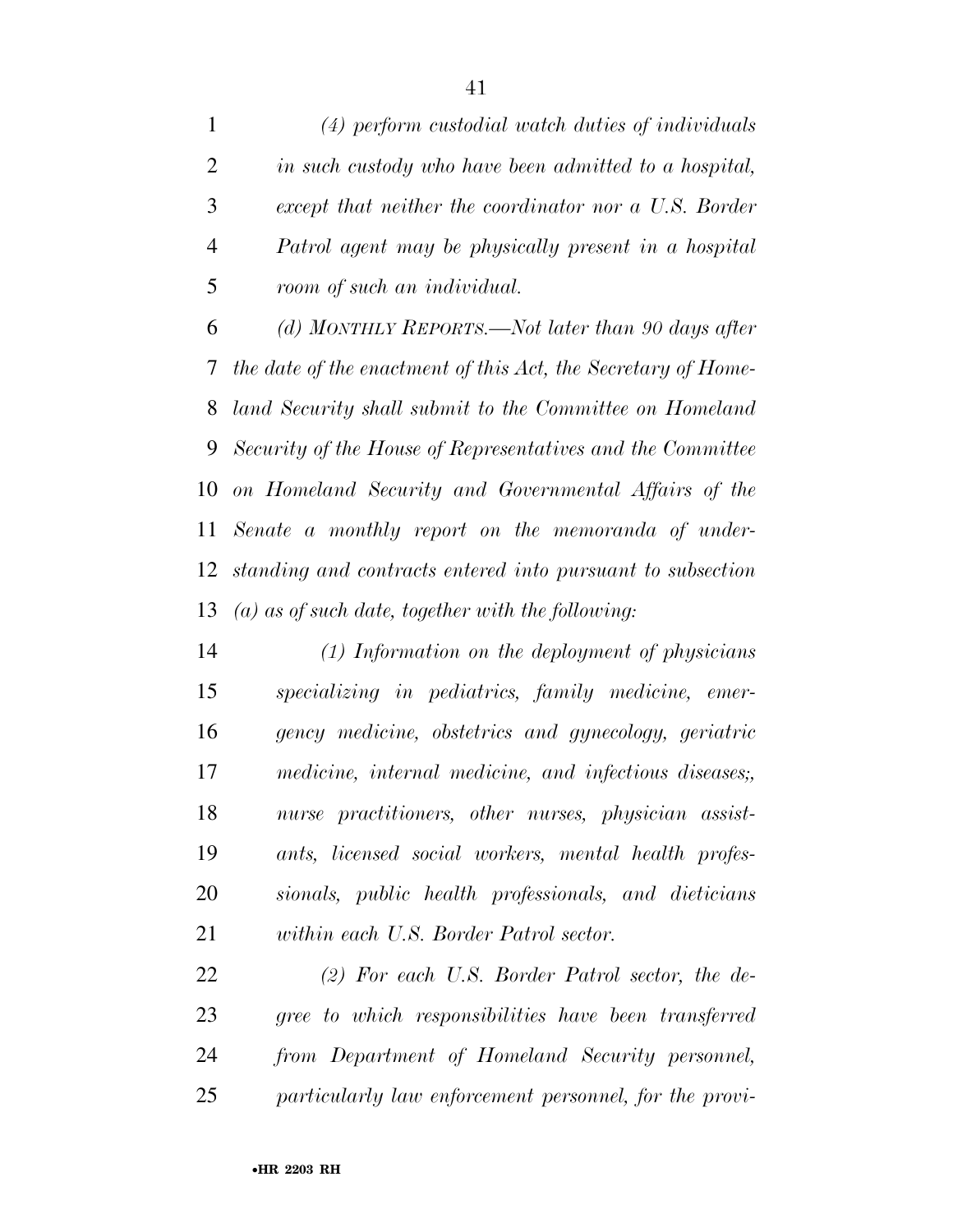*sion of care of migrant families and unaccompanied alien children apprehended at the southern border of the United States to personnel under a memorandum of understanding or contract.* 

 *SEC. 210. PORT OF ENTRY TEMPORARY DUTY ASSIGN-MENTS.* 

 *(a) QUARTERLY REPORT.—Not later than 60 days after the date of the enactment of this Act and quarterly thereafter, the Commissioner of U.S. Customs and Border Protection shall submit to the appropriate congressional committees a report that includes, for each such reporting period, the following:* 

 *(1) The number of temporary duty assignments of U.S. Customs and Border Protection officers and support personnel from a port of entry to a tem- porary duty assignment in response to the Northern Triangle Migrant Surge.* 

 *(2) The ports of entry from which such employees were reassigned.* 

 *(3) The ports of entry to which such employees were reassigned.* 

 *(4) The ports of entry at which reimbursable service agreements have been entered into that may be affected by such temporary duty assignments.*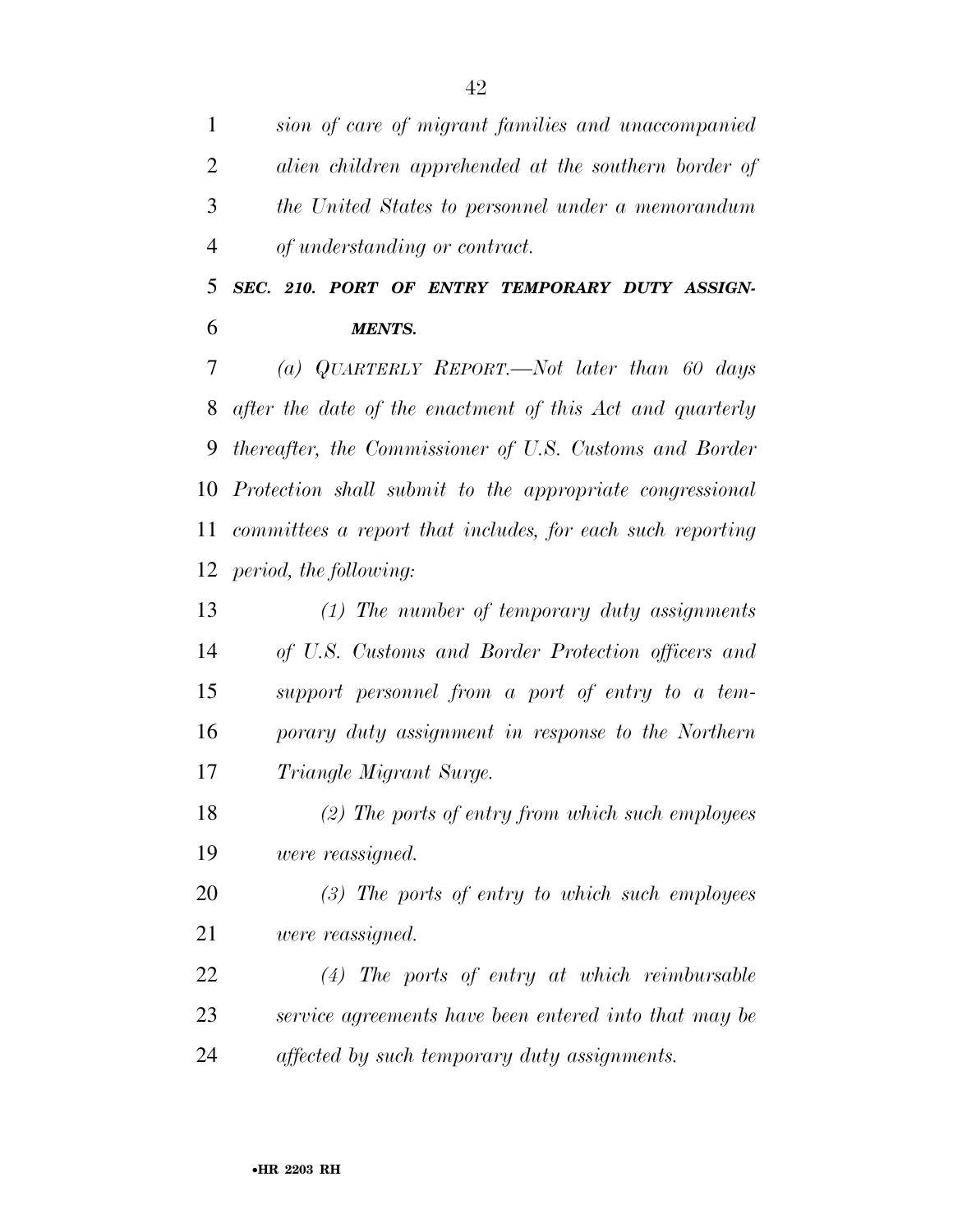*(5) The duration of each temporary duty assign-*

| 2 | ment.                                                        |
|---|--------------------------------------------------------------|
| 3 | $(6)$ The specific duties personnel will be under-           |
| 4 | taking during each temporary duty assignment.                |
| 5 | $(7)$ The cost of each temporary duty assignment.            |
| 6 | (b) NOTICE.—Not later than 10 days before rede-              |
|   | 7 ploying employees from one port of entry to another in re- |
|   | 8 sponse to the Northern Triangle Migrant Surge, absent      |

*emergency circumstances—* 

 *(1) the Commissioner of U.S. Customs and Bor- der Protection shall notify the director of the port of entry from which employees will be reassigned of the intended redeployments; and* 

 *(2) the port director shall notify impacted facili- ties (including airports, seaports, and land ports) of the intended redeployments.* 

 *(c) WORKFORCE BRIEFING.—The Commissioner of U.S. Customs and Border Protection shall brief all affected U.S. Customs and Border Protection employees regarding plans to mitigate vulnerabilities created by any planned staffing reductions at ports of entry.*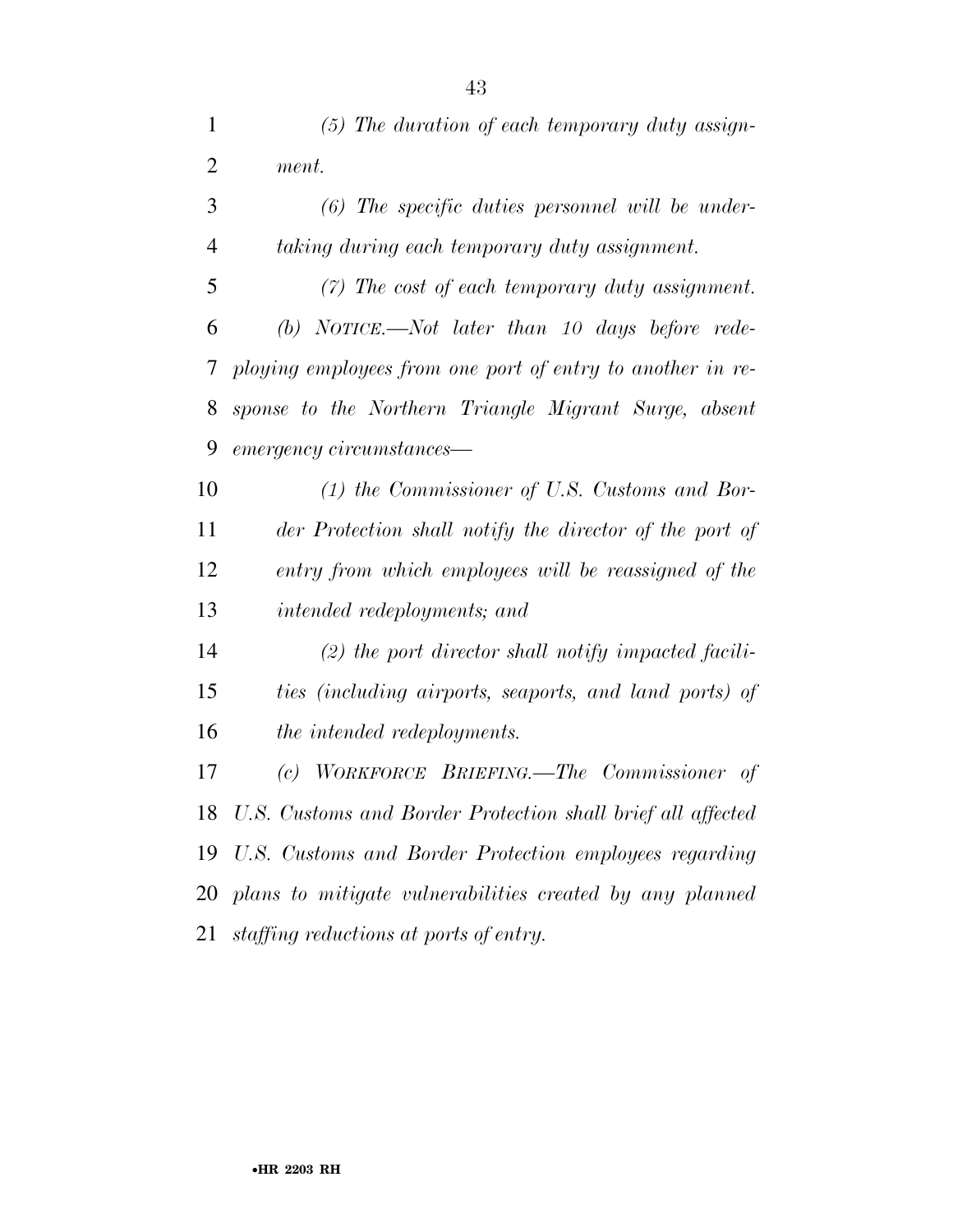### *SEC. 211. PROHIBITION ON PHYSICAL RESTRAINTS FOR WOMEN WHO ARE PREGNANT OR POST-DELIV-ERY.*

 *(a) IN GENERAL.—Except as provided in subsection (b), no officer or agent of the U.S. Customs and Border Pro- tection or Immigration and Customs Enforcement may place physical restraints on a woman in the custody of the Department of Homeland Security (including during transport, in a detention facility, or at an outside medical facility) who is pregnant or in post-delivery recuperation. (b) EXCEPTION.—Subsection (a) shall not apply with respect to a pregnant woman if— (1) a supervisory official of the Department of Homeland Security makes an individualized deter- mination that the woman— (A) is a serious flight risk, and such risk cannot be prevented by other means; or (B) poses an immediate and serious threat* 

 *to harm herself or others that cannot be pre-vented by other means; or* 

 *(2) a medical professional responsible for the care of the pregnant woman determines that the use of therapeutic restraints is appropriate for the med-ical safety of the woman.* 

•**HR 2203 RH** *(c) LIMITATIONS.—If a pregnant woman is restrained pursuant to subsection (b), only the safest and least restric-*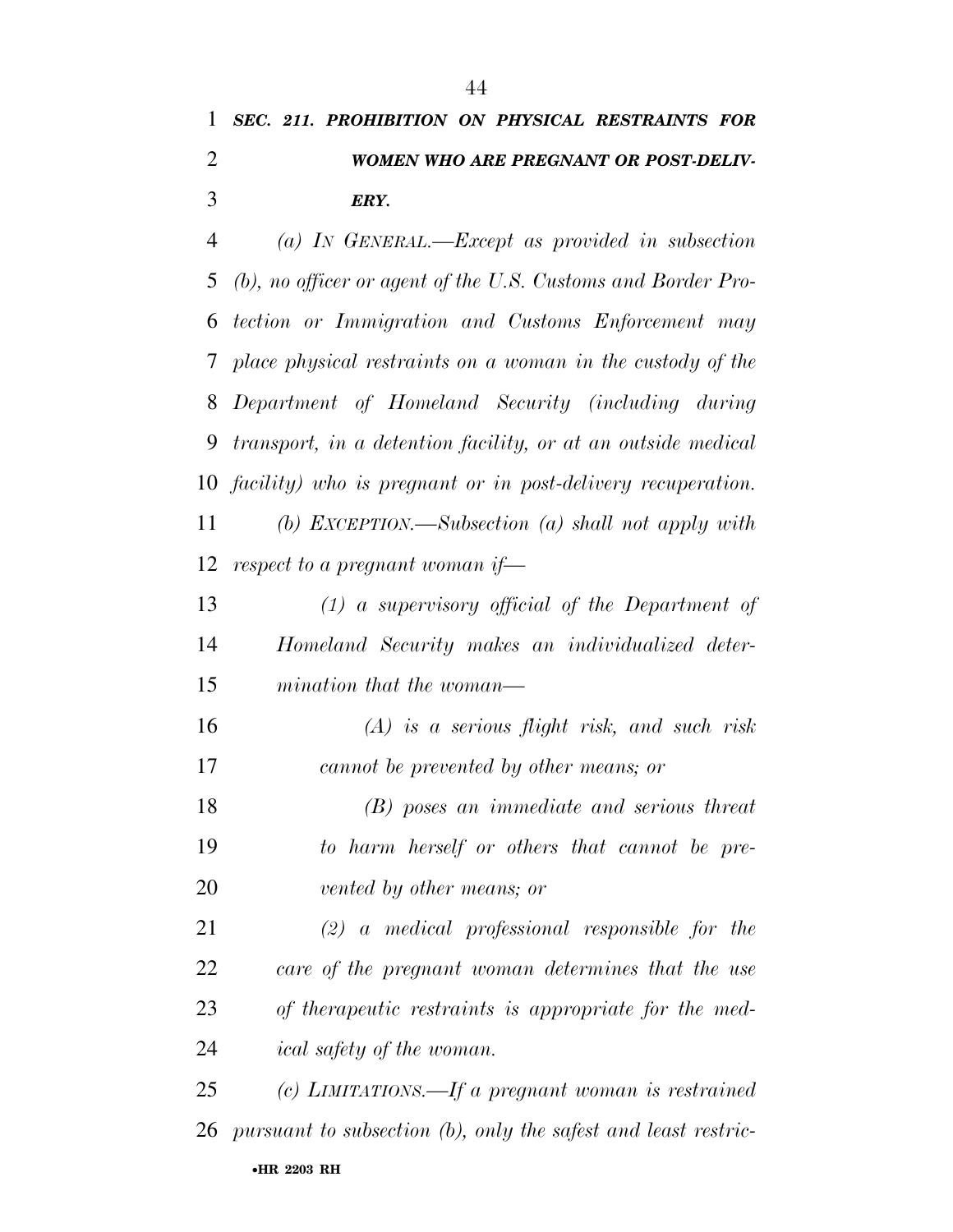*tive restraints, as determined by the appropriate medical professional treating the woman, may be used. In no case may restraints be used on a woman who is in active labor or delivery, and in no case may a pregnant woman be re- strained in a face-down position with four-point restraints, on her back, or in a restraint belt that constricts the area of the pregnancy. A pregnant woman who is immobilized by restraints shall be positioned, to the maximum extent feasible, on her left side.* 

 *(d) RECORDKEEPING.—If a pregnant woman is re- strained pursuant to subsection (b), the supervisory official of the Department of Homeland Security shall document the basis for an individualized determination that re- straints should be used in the Departmental records main-tained on that woman.* 

### *TITLE III—OVERSIGHT*

*SEC. 301. GAO REPORT ON THE EXTENT OF CBP ACTIVITIES,* 

*OPERATIONS, AND CLAIMED AUTHORITY.* 

 *Not later than one year after the date of the enactment of this subsection, the Comptroller General of the United States shall submit to the Committee on Homeland Security and the Committee on the Judiciary of the House of Rep- resentatives and the Committee on Homeland Security and Governmental Affairs and the Committee on the Judiciary of the Senate a report that assesses the following issues:*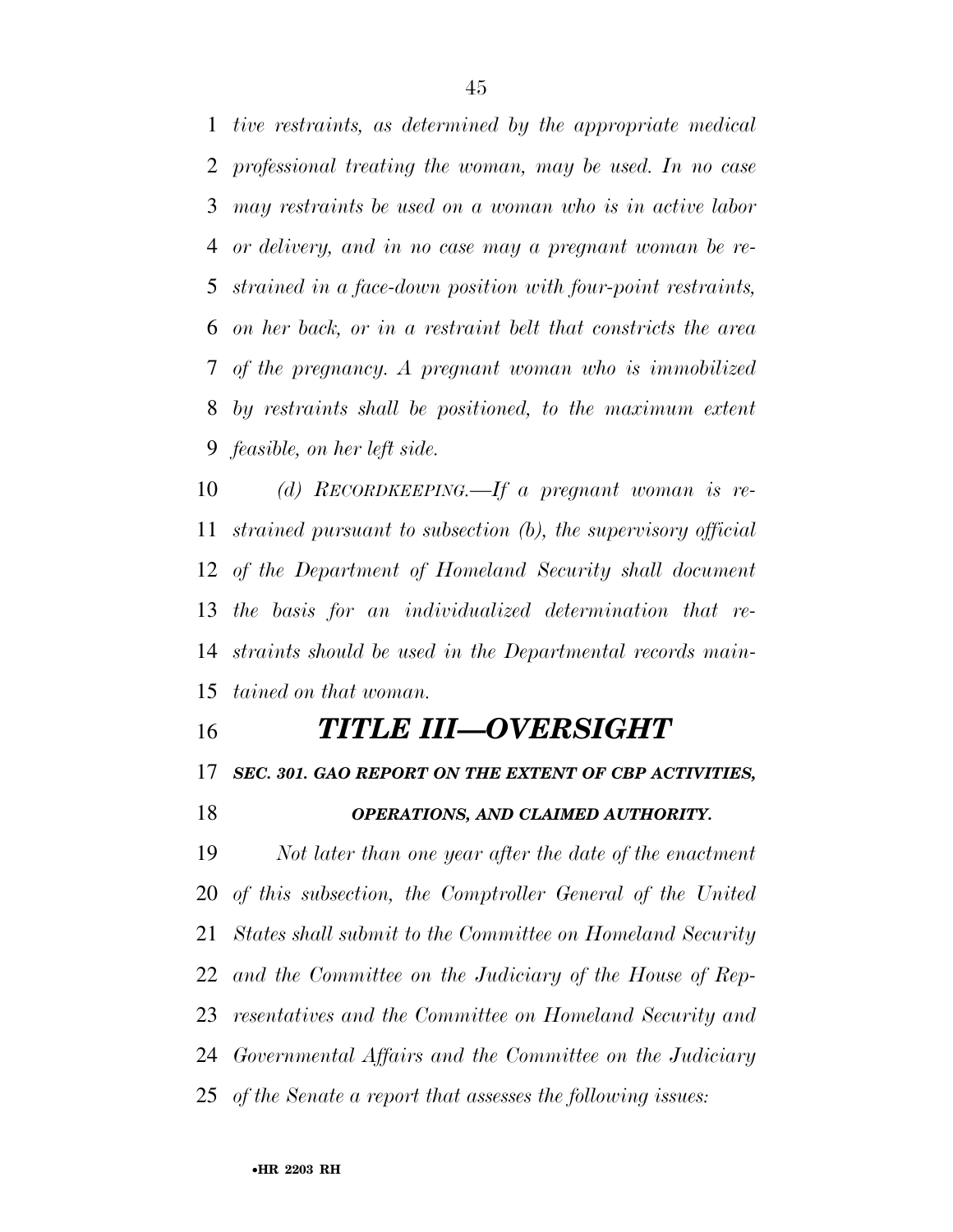| $\mathbf{1}$   | $(1)$ How far into the United States interior the           |
|----------------|-------------------------------------------------------------|
| $\overline{2}$ | current activities, operations (including checkpoints),     |
| 3              | and claimed authority of U.S. Customs and Border            |
| $\overline{4}$ | Protection extend.                                          |
| 5              | $(2)$ The extent to which the area of activities, op-       |
| 6              | erations, and claimed authority referred to in para-        |
| 7              | $graph (1)$ is necessary.                                   |
| 8              | $(3)$ The effectiveness of U.S. Customs and Border          |
| 9              | Protection's interior enforcement and its impact on         |
| 10             | civil, constitutional, and private property rights.         |
| 11             | SEC. 302. MIGRANT DEATHS REPORTING.                         |
| 12             | (a) IMMEDIATE REPORTS.—Not later than 24 hours              |
| 13             | after a migrant death, the Secretary of Homeland Security   |
| 14             | shall report such death to the Committees on Homeland Se-   |
| 15             | curity and Judiciary of the House of Representatives and    |
| 16             | the Committees on Homeland Security and Governmental        |
|                | 17 Affairs and Judiciary of the Senate.                     |
| 18             | (b) ANNUAL REPORT ON MIGRANT DEATHS.-Not                    |
| 19             | later than 180 days after the date of the enactment of this |
| 20             | Act and annually thereafter, the Commissioner of U.S. Cus-  |
| 21             | toms and Border Protection and the Director of U.S. Immi-   |
| 22             | gration and Customs Enforcement shall jointly submit to     |
| 23             | the Comptroller General of the United States, the Commit-   |

- *tees on Homeland Security and Judiciary of the House of*
- *Representatives, and the Committees on Homeland Security*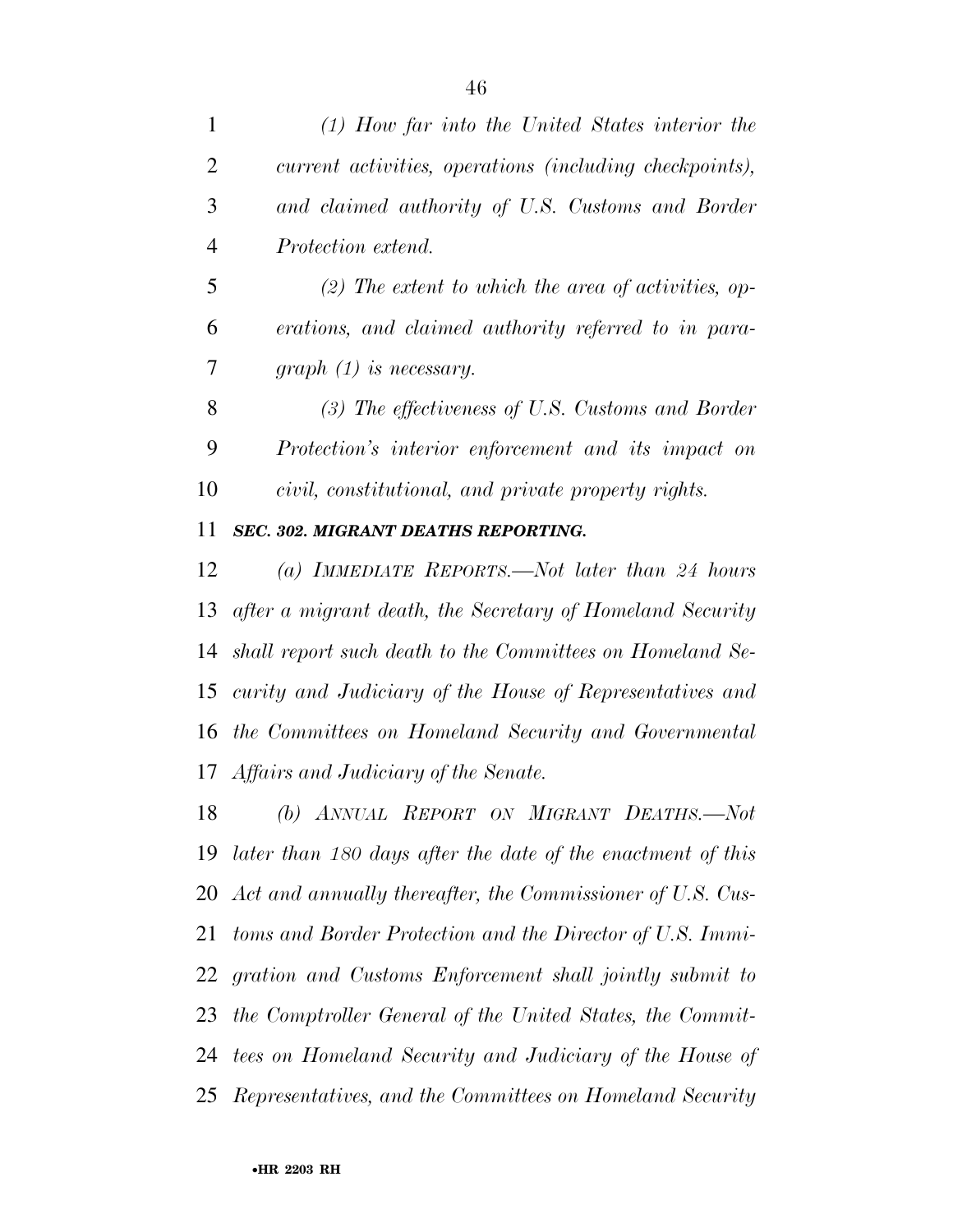*and Governmental Affairs and Judiciary of the Senate a report on migrant deaths that occurred in the preceding year along the United States-Mexico border, including in- formation on the following: (1) The total number of documented migrant deaths within the preceding year of the report. (2) A geographical breakdown of where such mi- grant deaths occur. (3) To the extent possible, the cause of death for each migrant. (4) A detailed description of U.S. Customs and Border Protection and U.S. Immigration and Cus- toms Enforcement programs or plans to reduce the number of migrant deaths along the border, including an assessment on the effectiveness of water supply sites and rescue beacons. (5) Criteria and methodology for collecting such data within each sector. (c) GAO REPORT ON MIGRANT DEATHS.—Not later than one year after the submission of the first report re- quired under subsection (a), the Comptroller General of the United States shall publish a review on the extent to which U.S. Customs and Border Protection and U.S. Immigration and Customs Enforcement have—*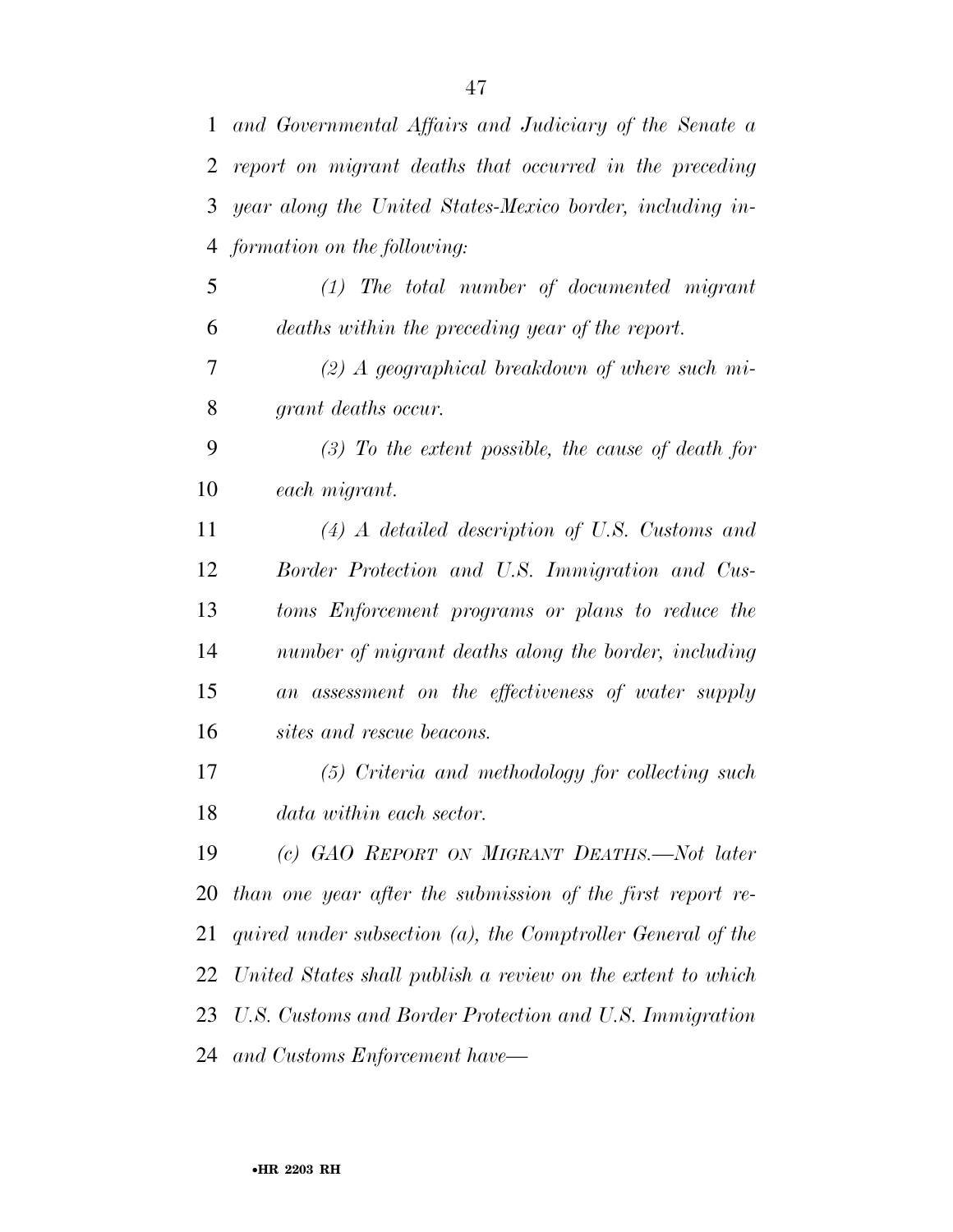*(1) adopted measures, such as programs or plans, to reduce migrants deaths; (2) the effectiveness of its efforts to reduce mi- grant deaths; and (3) collected data and information sharing as well as cooperation between U.S. Customs and Border Protection, U.S. Immigration and Customs Enforce- ment, local and State law enforcement, foreign diplo- matic and consular posts, and nongovernmental orga- nizations to accurately identify deceased individuals and notify family members and compare information to missing persons registries.* 

#### *SEC. 303. REVIEW OF THE USE OF FORCE.*

 *Not later than one year after the date of the enactment of this Act, the Comptroller General of the United States shall examine the extent to which U.S. Customs and Border Protection and U.S. Immigration and Customs Enforce- ment have trained their workforces regarding use of force policies, including the following (and any recommendations related to the following):* 

 *(1) Implementation of new training to improve use of force policies, including how the use of force policy conforms to Department of Homeland Security and Federal law enforcement best practices.*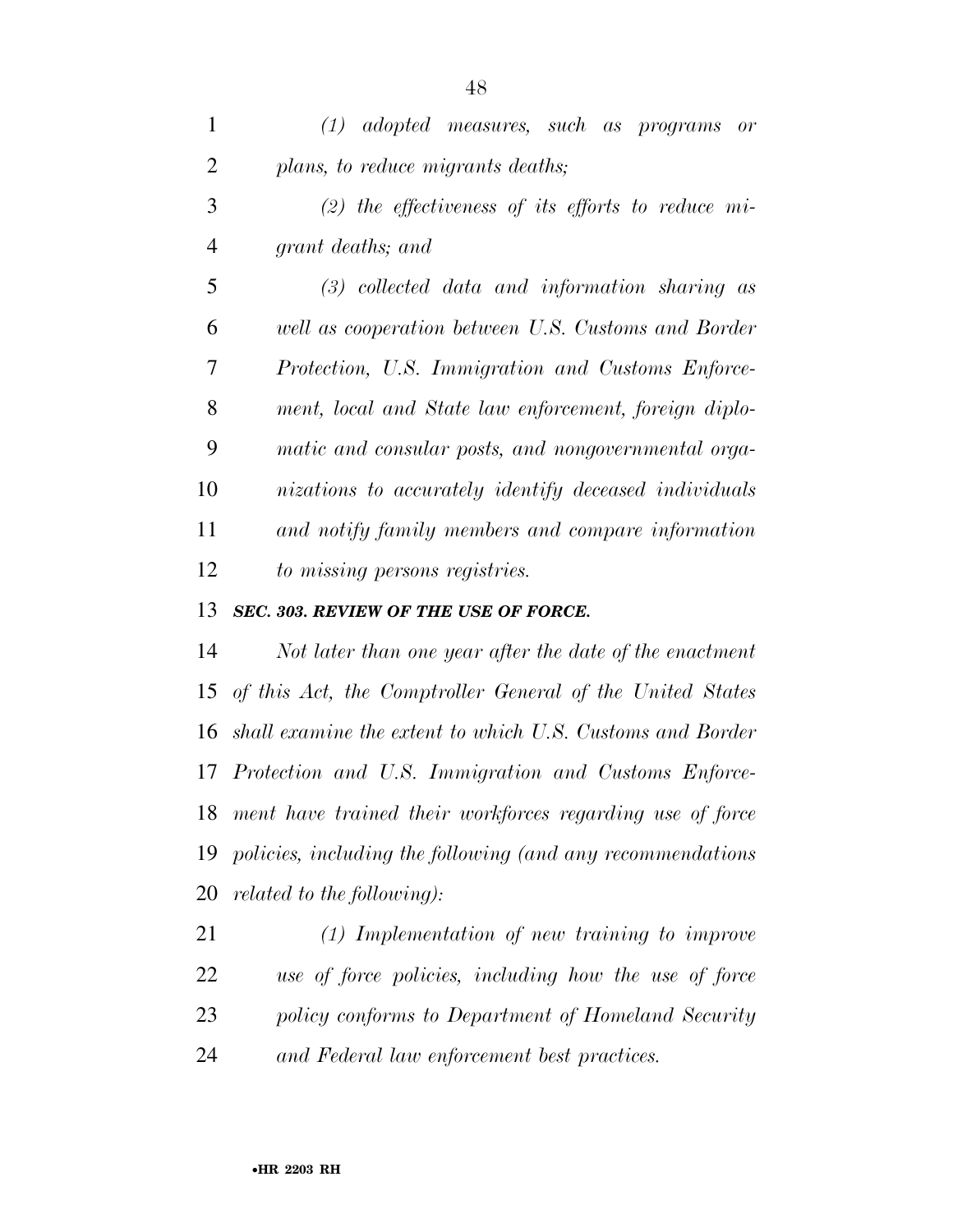| 1              | (2) Identified additional or alternative weapons         |
|----------------|----------------------------------------------------------|
| $\overline{2}$ | and equipment to improve agents' and officers' abili-    |
| 3              | ties to de-escalate confrontations, including protective |
| $\overline{4}$ | gear.                                                    |
| 5              | $(3)$ Established metrics to track the effectiveness     |
| 6              | of use of force training and to ensure the reporting     |
| 7              | of all incidents of use of force to determine whether    |
| 8              | such force was justified.                                |
| 9              | SEC. 304. ACCOUNTABILITY AND TRANSPARENCY WITHIN         |
| 10             | THE BORDER ZONE.                                         |
| 11             | (a) DEFINITIONS.—In this section:                        |
| 12             | (1) BORDER SECURITY.—The term "border secu-              |
| 13             | rity" means the prevention of unlawful entries into      |
| 14             | the United States, including entries by individuals,     |
| 15             | instruments of terrorism, narcotics, and other contra-   |
| 16             | band.                                                    |
| 17             | $(2)$ BORDER ZONE.—The term "border zone"                |
| 18             | means the 100-mile of land from a United States          |
| 19             | international land and coastal border into the inte-     |
| 20             | rior of the United States, as established by Federal     |
| 21             | regulation in 1953.                                      |
| 22             | $(3)$ CHECKPOINT.—The term "checkpoint" means            |
| 23             | a location—                                              |
| 24             | $(A)$ at which vehicles or individuals trav-             |
| 25             | eling through the location are stopped by a law          |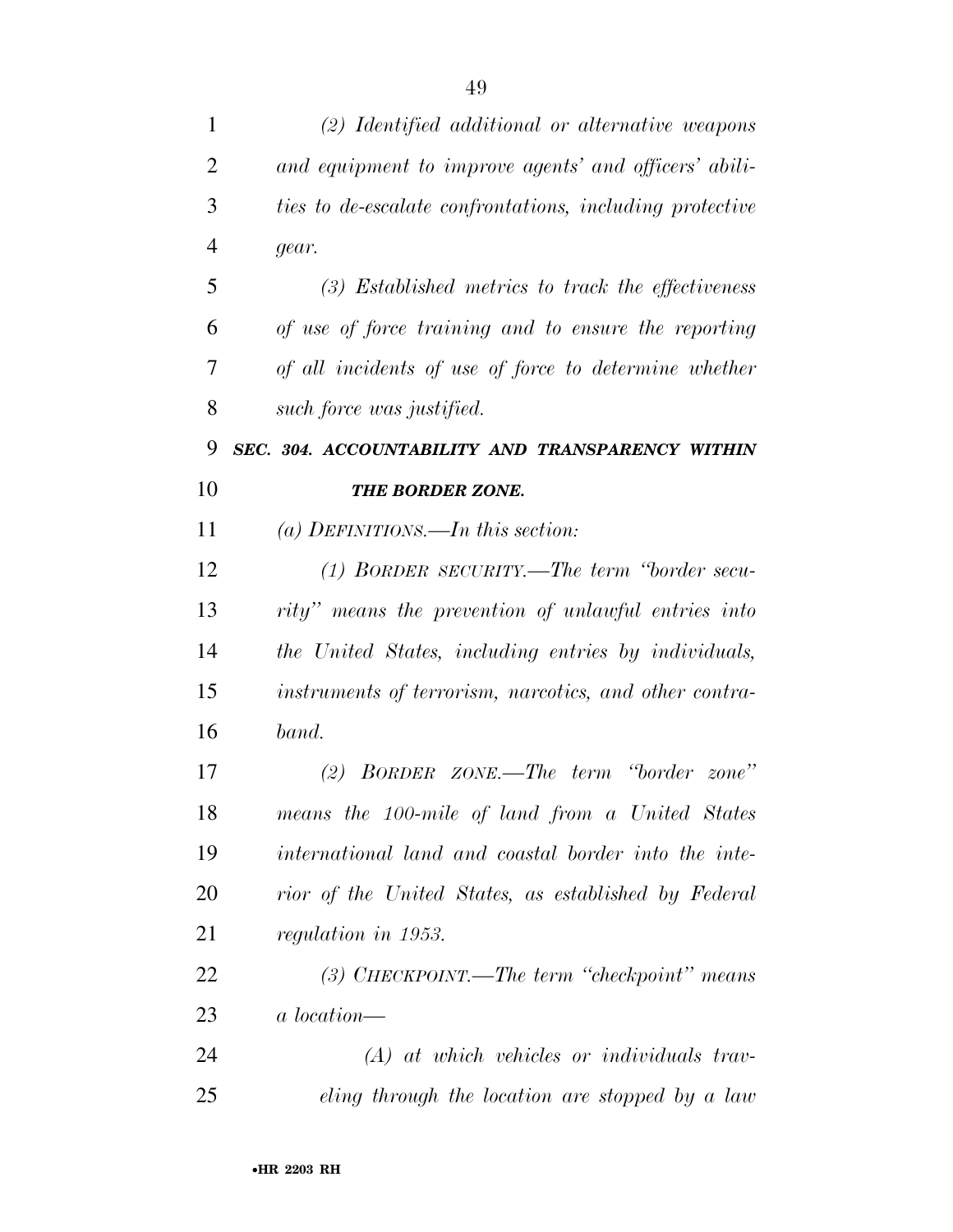| $\mathbf{1}$   | enforcement official for the purposes of enforce- |
|----------------|---------------------------------------------------|
| $\overline{2}$ | ment of United States laws and regulations; and   |
| 3              | $(B)$ that is not located at a port of entry      |
| $\overline{4}$ | along an international border of the United       |
| 5              | States.                                           |
| 6              | $(4)$ LAW ENFORCEMENT OFFICIAL.—The term          |
| 7              | "law enforcement official" means-                 |
| 8              | $(A)$ an agent or officer of U.S. Customs and     |
| 9              | <i>Border Protection;</i>                         |
| 10             | (B) an agent or officer of U.S. Immigration       |
| 11             | and Customs Enforcement; or                       |
| 12             | $(C)$ an officer or employee of a State, or a     |
| 13             | political subdivision of a State, who is carrying |
| 14             | out the functions of an immigration officer pur-  |
| 15             | suant to-                                         |
| 16             | $(i)$ an agreement entered into under             |
| 17             | section $287(q)$ of the Immigration and Na-       |
| 18             | tionality Act $(8 \text{ U.S.C. } 1357(q));$      |
| 19             | $(ii)$ authorization under title IV of the        |
| 20             | Tariff Act of 1930 (19 U.S.C. 1401 et seq.);      |
| 21             | or                                                |
| 22             | $(iii)$ any other agreement with the De-          |
| 23             | partment of Homeland Security, including          |
| 24             | any Federal grant program.                        |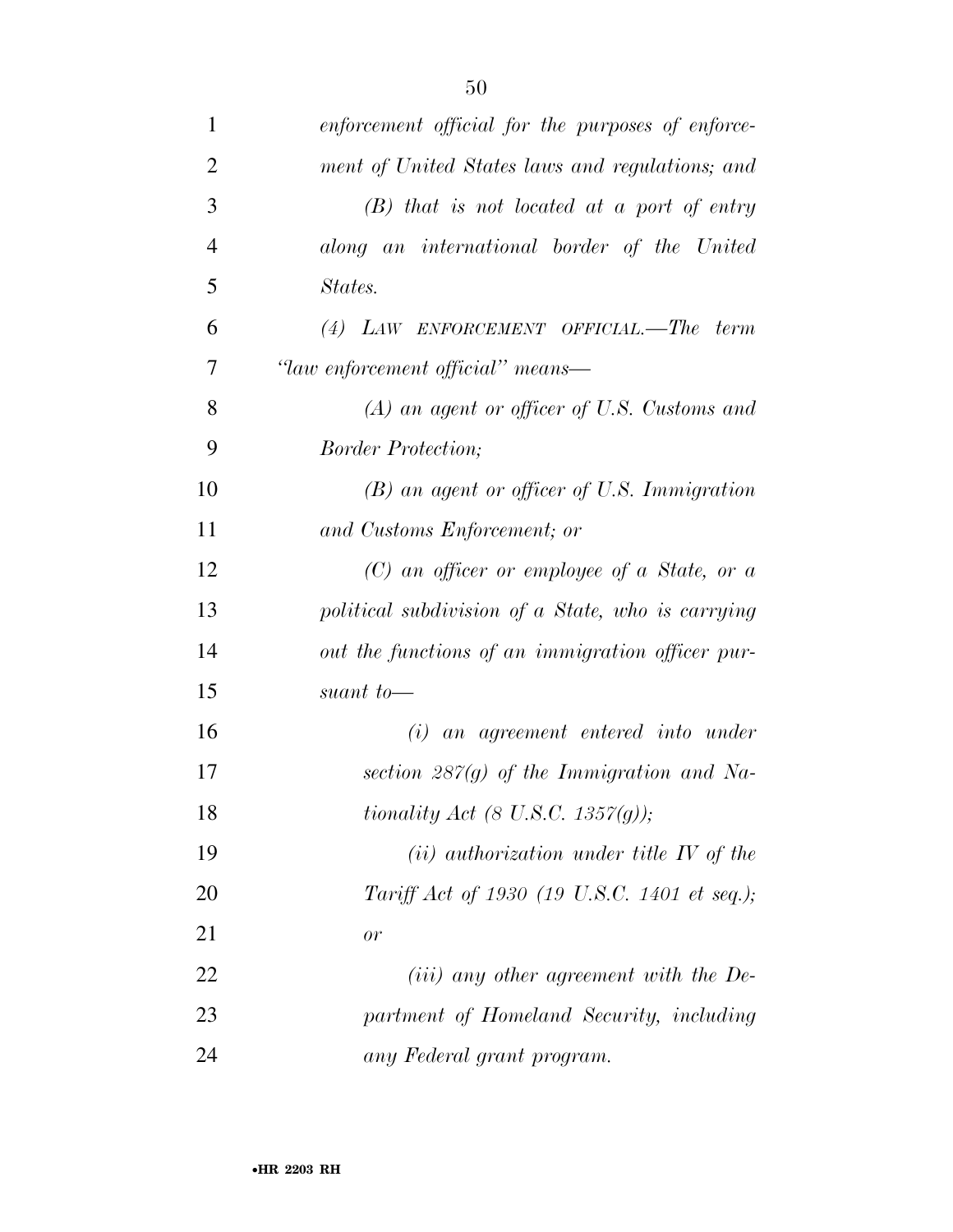| $\mathbf{1}$   | $(5)$ PATROL STOP.—The term "patrol stop"                                 |
|----------------|---------------------------------------------------------------------------|
| $\overline{2}$ | means search, seizure, or interrogation of a motorist,                    |
| 3              | passenger, or pedestrian initiated anywhere except as                     |
| $\overline{4}$ | part of an inspection at a port of entry or a primary                     |
| 5              | inspection at a checkpoint.                                               |
| 6              | (6) PRIMARY INSPECTION.—The term "primary                                 |
| 7              | inspection" means an initial inspection of a vehicle                      |
| 8              | or individual at a checkpoint.                                            |
| 9              | (7) SECONDARY INSPECTION.—The term "sec-                                  |
| 10             | ondary inspection" means a further inspection of $a$                      |
| 11             | vehicle or individual that is conducted following a                       |
| 12             | primary inspection.                                                       |
| 13             | (b) DATA COLLECTION BY LAW ENFORCEMENT OFFI-                              |
| 14             | CIALS FOR BORDER SECURITY AND IMMIGRATION EN-                             |
| 15             | FORCEMENT ACTIVITIES WITHIN THE BORDER ZONE.-                             |
| 16             | (1) DATA COLLECTION REGARDING STOPS AND                                   |
| 17             | SEARCHES AND<br><i>ACTIVITY</i><br>AT<br><i><b>INTERIOR</b></i><br>CHECK- |
| 18             | POINTS.—A law enforcement official who initiates a                        |
| 19             | patrol stop or who detains any individual beyond a                        |
| 20             | brief and limited inquiry, such as a primary inspec-                      |
| 21             | tion at a checkpoint, shall record the following:                         |
| 22             | $(A)$ The date, time, and location of the con-                            |
| 23             | tact.                                                                     |
| 24             | $(B)$ The law enforcement official's basis for,                           |
| 25             | or circumstances surrounding, the contact, in-                            |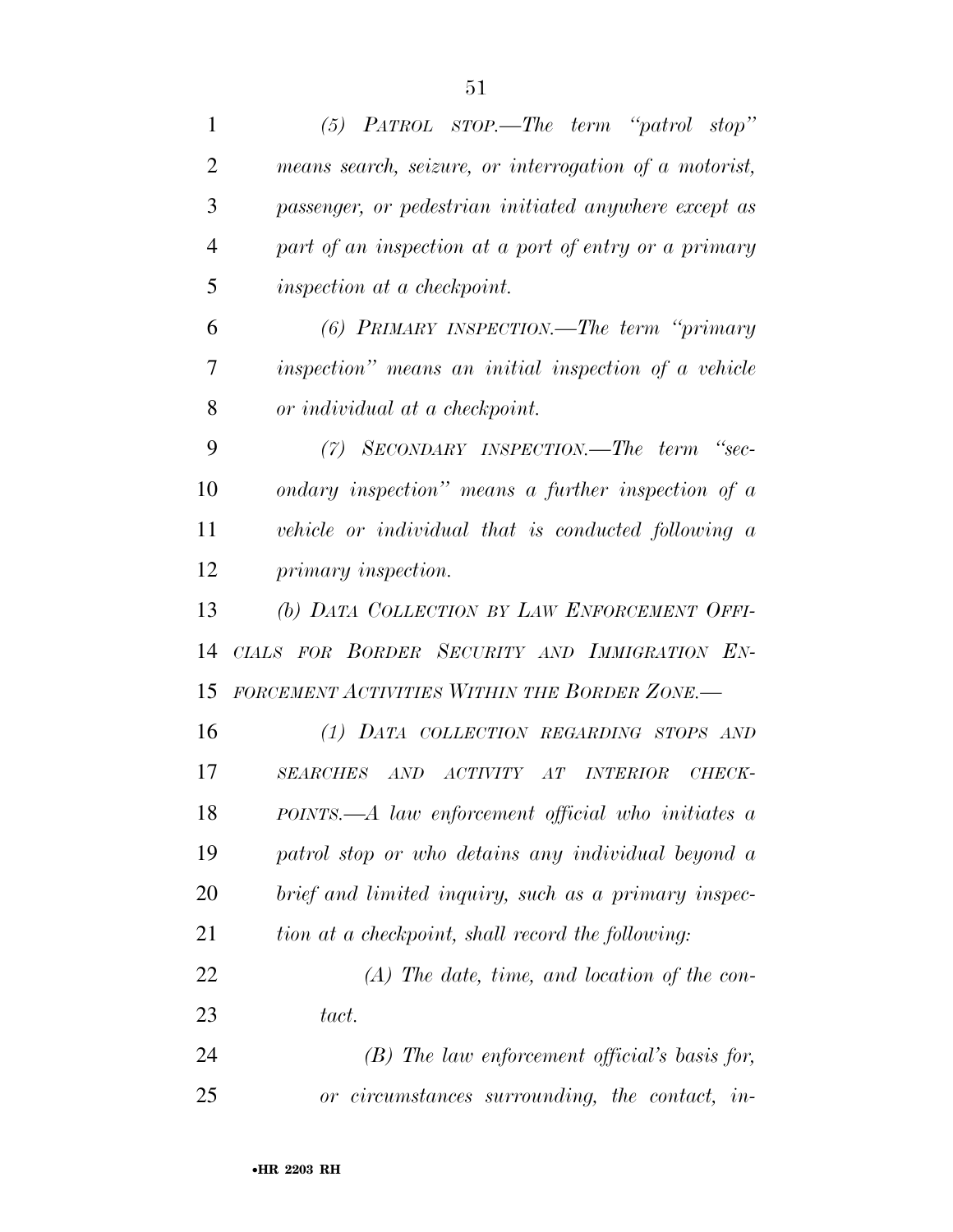| $\mathbf{1}$   | cluding if such individual's perceived race or     |
|----------------|----------------------------------------------------|
| $\overline{2}$ | ethnicity contributed to the basis for, and cir-   |
| 3              | cumstances surrounding, the contact.               |
| $\overline{4}$ | $(C)$ The identifying characteristics of such      |
| 5              | individual, including the individual's perceived   |
| 6              | race, gender, ethnicity, and approximate age.      |
| 7              | $(D)$ The duration of the stop, detention, or      |
| 8              | search, whether consent was requested and ob-      |
| 9              | tained for the contact, including any search.      |
| 10             | $(E)$ A description of any articulable facts       |
| 11             | and behavior by the individual that justify initi- |
| 12             | ating the contact or probable cause to justify any |
| 13             | search pursuant to such contact.                   |
| 14             | $(F)$ A description of any items seized dur-       |
| 15             | ing such search, including contraband or money,    |
| 16             | and a specification of the type of search con-     |
| 17             | ducted.                                            |
| 18             | (G) Whether any arrest, detention, warning,        |
| 19             | or citation resulted from such contact and the     |
| 20             | basis for such action.                             |
| 21             | $(H)$ The immigration status of the indi-          |
| 22             | vidual, if obtained during the ordinary course of  |
| 23             | the contact without additional questioning in ac-  |
| 24             | cordance with this section, and whether removal    |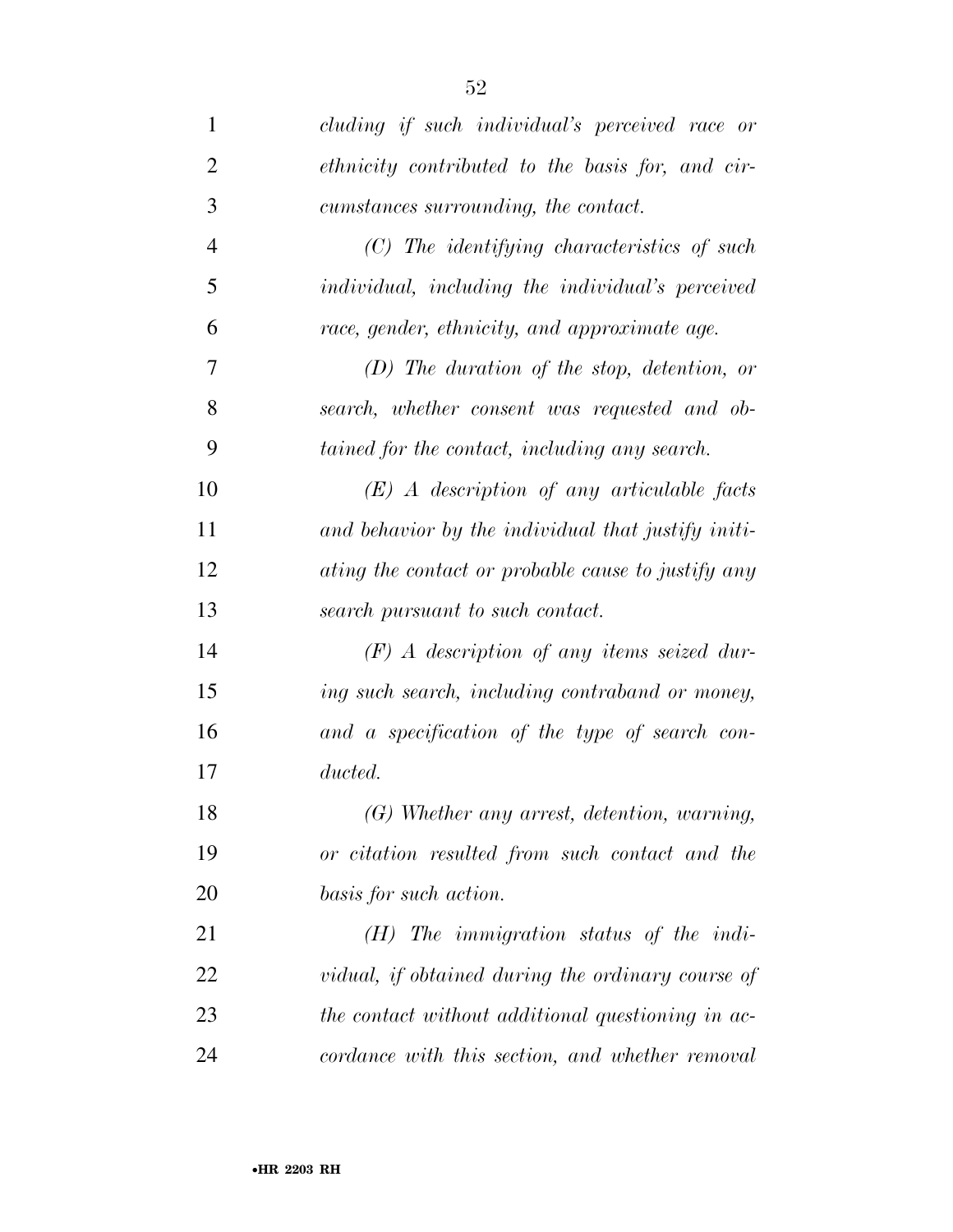*proceedings were subsequently initiated against the individual. (I) If the contact involved an individual whose primary language of communication is not English, the means of communication used. (J) If the contact occurred at a location proximate to a place of worship or religious cere-mony, school or education-related place or event,* 

 *courthouse or other civic building providing serv- ices accessible to the public, hospital, medical treatment, or health care facility, at a public demonstration, or an attorney's office, including a public defender or legal aid office.* 

 *(K) If the contact occurred at a location de- scribed in subparagraph (J), why that location was chosen and any supervisory approval that was sought to carry out the contact at the loca-tion.* 

 *(2) GAO AUDIT.—Not later than one year after the enactment of this Act, the Comptroller General of the United States shall conduct an audit of the data compiled under paragraph (1) to determine whether law enforcement officials are complying with data collection requirements and submit to Congress a re-*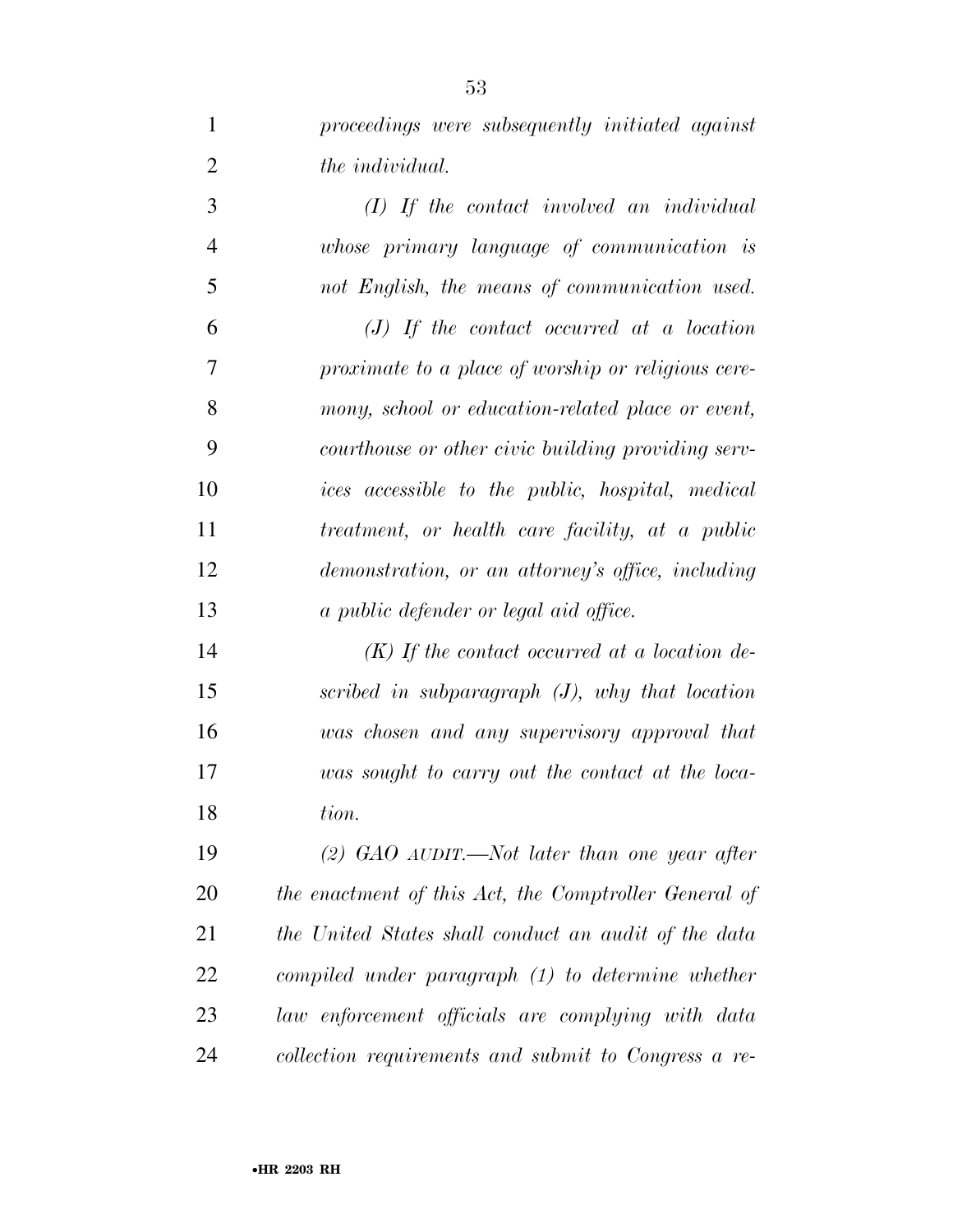*port that contains a summary of the findings of such audit.* 

| 3              | (3) OPEN GAO RECOMMENDATIONS.—Not later                 |
|----------------|---------------------------------------------------------|
| $\overline{4}$ | than 180 days after the date of enactment of this Act,  |
| 5              | the Commissioner of U.S. Customs and Border Pro-        |
| 6              | tection shall submit to the Committee on Homeland       |
| 7              | Security and the Committee on Homeland Security         |
| 8              | and Governmental Affairs of the Senate a plan to ad-    |
| 9              | dress any open recommendations made by the Comp-        |
| 10             | troller General on checkpoint performance and the       |
| 11             | impact of checkpoint operations on nearby commu-        |
| 12             | nities. Within 180 days after the submission of the re- |
| 13             | port to the Committees, the Comptroller General shall   |
| 14             | issue a report to the committees evaluating the Com-    |
| 15             | missioner's plan to address the open recommenda-        |
| 16             | tions.                                                  |

*(c) ANNUAL REPORT.—* 

 *(1) REQUIREMENT.—Not later than one year after the date of the enactment of this Act and annu- ally thereafter, the Secretary of Homeland Security shall submit to Congress a report on the data com- piled under subsection (b)(1), including all such data for the previous year.* 

 *(2) AVAILABILITY.—Each report submitted under paragraph (1) shall be made available to the public,*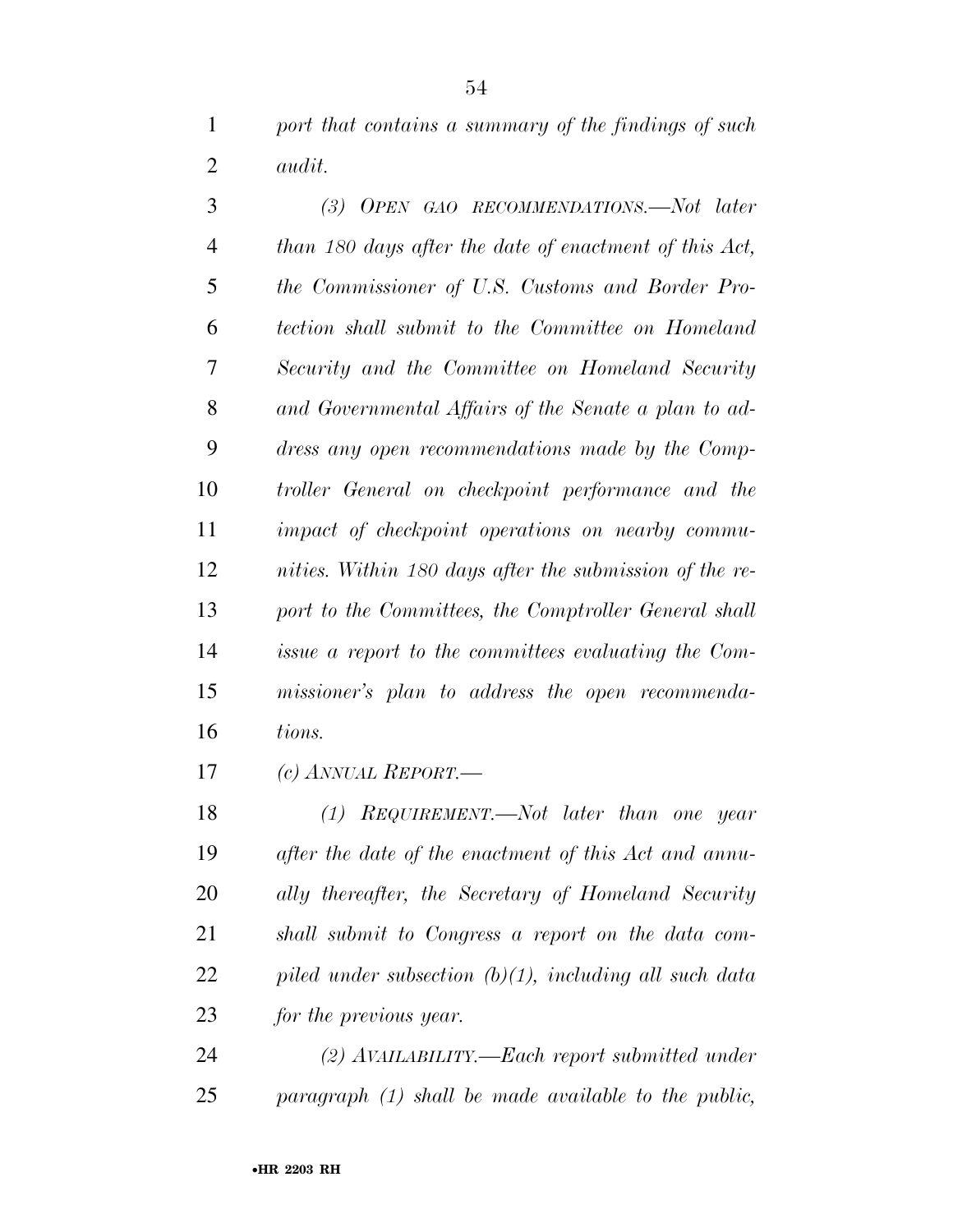| $\mathbf{1}$   | except for particular data if the Secretary of Home-         |
|----------------|--------------------------------------------------------------|
| $\overline{2}$ | land Security—                                               |
| 3              | $(A)$ explicitly invokes an exemption con-                   |
| $\overline{4}$ | tained in paragraphs $(1)$ through $(9)$ of section          |
| 5              | $552(b)$ of title 5, United States Code; and                 |
| 6              | $(B)$ provides a written explanation for the                 |
| 7              | <i>exemption's applicability.</i>                            |
| 8              | (3) PRIVACY.—The Secretary of Homeland Secu-                 |
| 9              | rity may not report unique personal identifying in-          |
| 10             | formation of persons stopped, searched, or subjected to      |
| 11             | a property seizure, for purposes of this section.            |
| 12             | (4) PUBLICATION.—The data compiled under                     |
| 13             | subsection (b) shall be made available to the public to      |
| 14             | the extent the release of such data is permissible           |
| 15             | under Federal law.                                           |
| 16             | SEC. 305. AUDIT AND INSPECTIONS OF DETENTION FACILI-         |
| 17             | TIES.                                                        |
| 18             | (a) OIG AND GAO.—The Inspector General of the De-            |
| 19             | partment of Homeland Security and the Comptroller Gen-       |
| 20             | eral shall carry out regular audits and inspections, includ- |
|                | 21 ing unannounced audits and inspections, of processes (in- |
| 22             | cluding record keeping) utilized by U.S. Customs and Bor-    |
| 23             | der Protection to conduct intake and process individuals     |
|                | 24 apprehended by U.S. Customs and Border Protection, as     |
|                | 25 well as any facility operated by or for the Department of |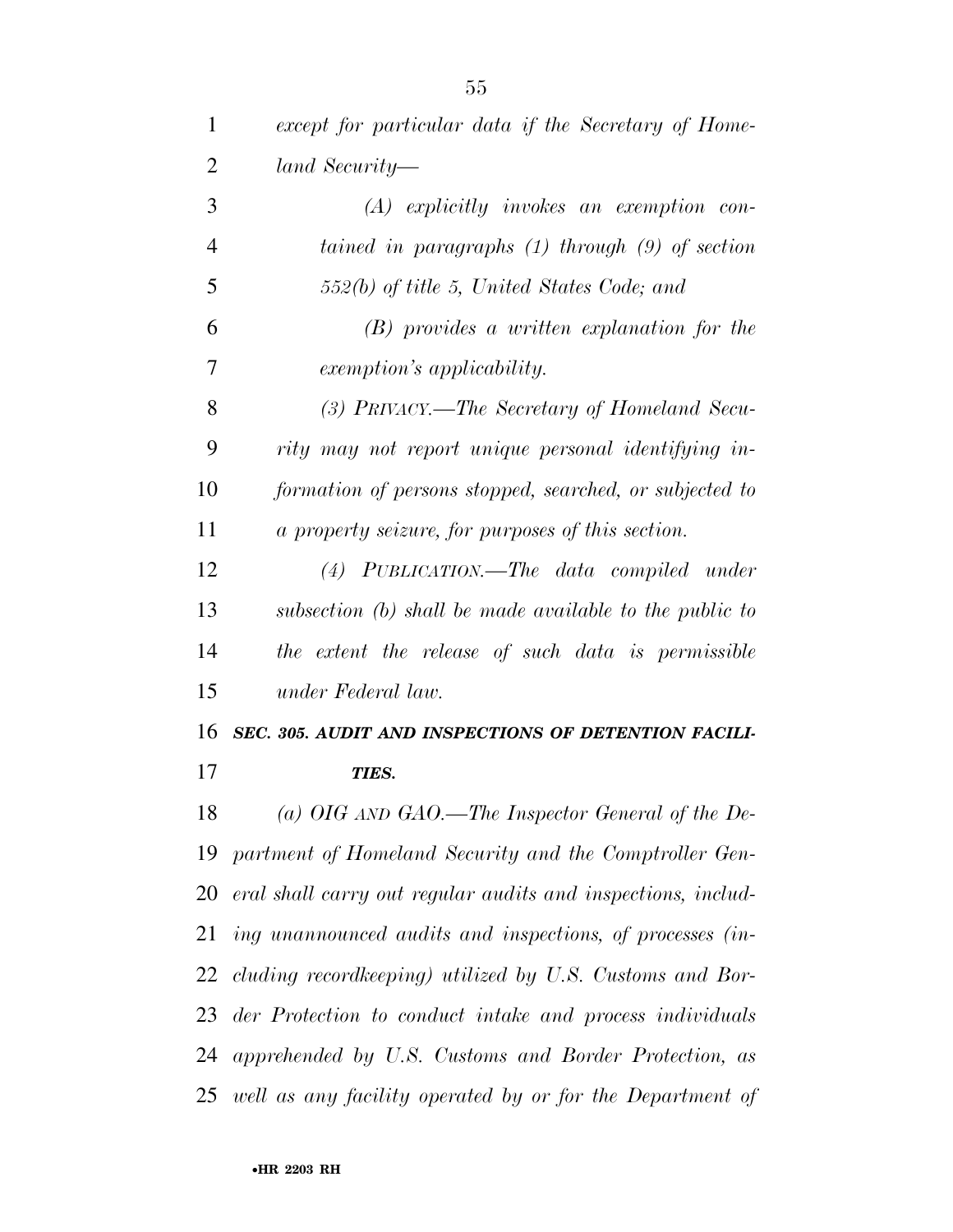*Homeland Security used to detain or otherwise house indi- viduals in custody of the Department of Homeland Secu- rity. The Inspector General and Comptroller General shall, to the extent possible, share information and coordinate to ensure that Congress is provided timely audit and inspec-tion information.* 

*(b) CONGRESSIONAL ACCESS.—* 

 *(1) IN GENERAL.—The Commissioner of U.S. Customs and Border Protection may not—* 

 *(A) prevent a Member of Congress or an employee of the United States House of Rep- resentatives or the United States Senate des- ignated by such a Member for the purposes of this section from entering, for the purpose of con-ducting oversight, any such facility: and* 

 *(B) make any temporary modification at any such facility that in any way alters what is observed by a visiting member of Congress or such designated employee, compared to what would be observed in the absence of such modi-fication.* 

 *(2) RULE OF CONSTRUCTION.—Nothing in this subsection may be construed to require a Member of Congress to provide prior notice of the intent to enter such facility for the purpose of conducting oversight.*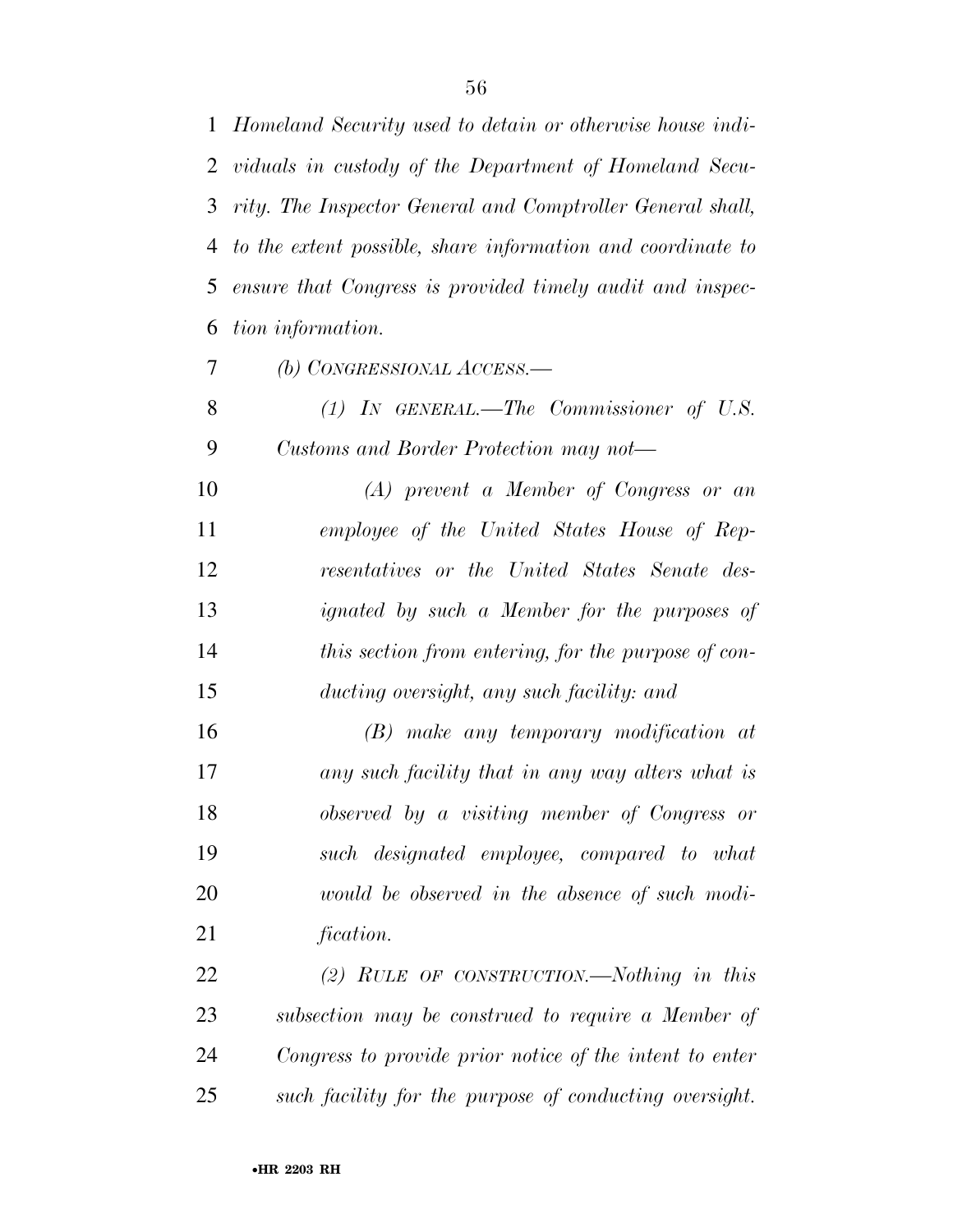*(3) REQUIREMENT.—With respect to individuals described in paragraph (1), the Department of Home- land Security may require that a request be made at least 24 hours in advance of an intent to enter a fa-cility.* 

 *(c) PHOTOGRAPHS.—The Inspector General of the De- partment of Homeland Security, Comptroller General, a Member of Congress, or an employee of the United States House of Representatives or United States Senate shall be authorized to take photographs or video or audio recordings of conditions in a facility but may not publish photographs or video or audio recordings with personally identifiable in-formation without permission.*